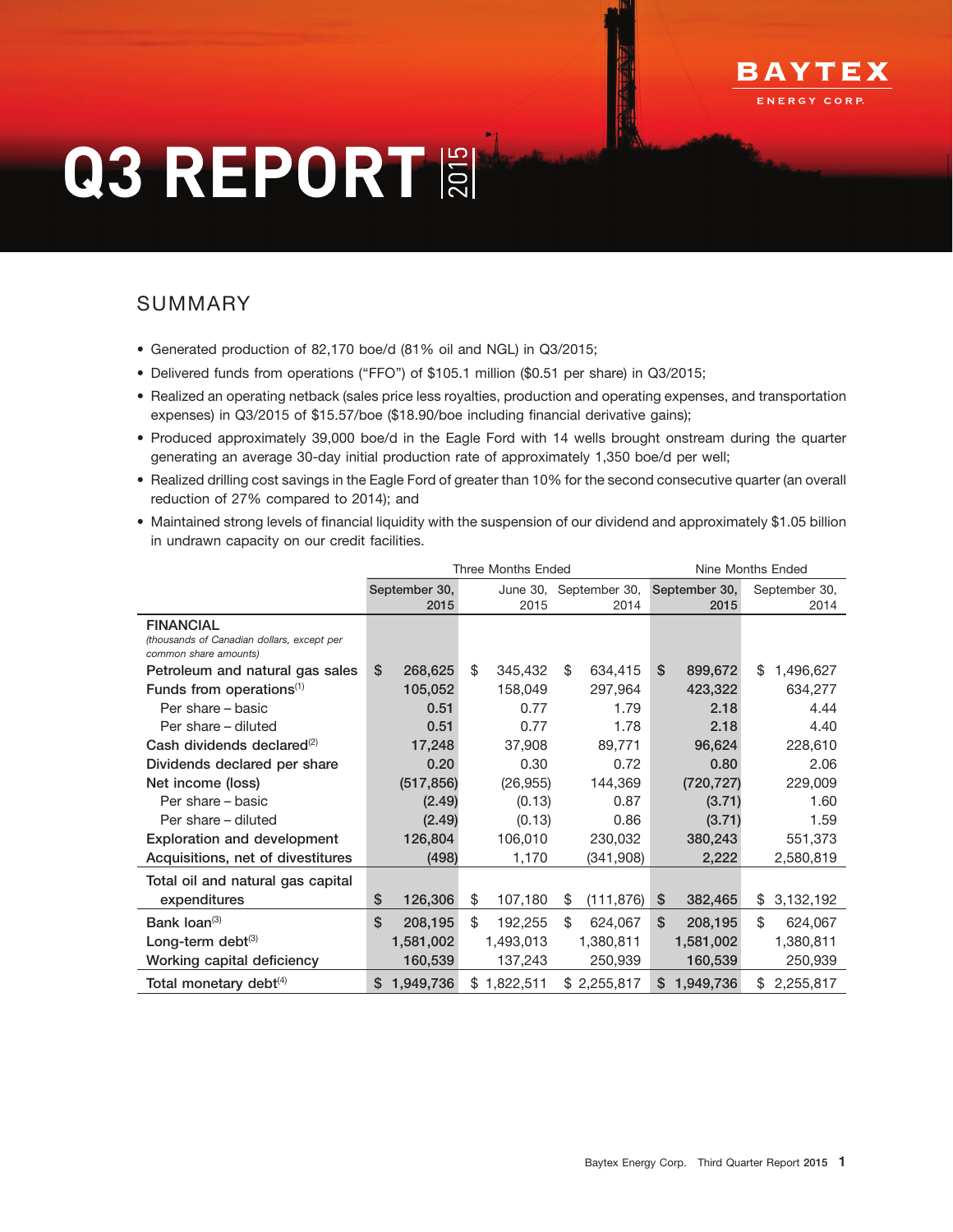|                                   |               | <b>Three Months Ended</b> |                        |               | Nine Months Ended |
|-----------------------------------|---------------|---------------------------|------------------------|---------------|-------------------|
|                                   | September 30, |                           | June 30, September 30, | September 30, | September 30,     |
|                                   | 2015          | 2015                      | 2014                   | 2015          | 2014              |
| <b>OPERATING</b>                  |               |                           |                        |               |                   |
| Daily production                  |               |                           |                        |               |                   |
| Heavy oil (bbl/d)                 | 33,639        | 35,397                    | 45,500                 | 36,067        | 45,641            |
| Light oil and condensate (bbl/d)  | 24,712        | 25,899                    | 28,124                 | 26,210        | 14,569            |
| NGL (bbl/d)                       | 8,507         | 8,232                     | 6,629                  | 8,322         | 3,714             |
| Total oil and NGL (bbl/d)         | 66,858        | 69,528                    | 80,253                 | 70,599        | 63,924            |
| Natural gas (mcf/d)               | 91,869        | 91,456                    | 83,300                 | 91,448        | 58,766            |
| Oil equivalent (boe/d @ 6:1)(5)   | 82,170        | 84,770                    | 94,137                 | 85,840        | 73,718            |
| <b>Benchmark prices</b>           |               |                           |                        |               |                   |
| WTI oil (US\$/bbl)                | 46.43         | 57.94                     | 97.17                  | 51.00         | 99.61             |
| WCS heavy oil (US\$/bbl)          | 33.13         | 46.35                     | 76.99                  | 37.80         | 78.50             |
| Edmonton par oil (\$/bbl)         | 56.22         | 67.72                     | 98.65                  | 58.63         | 101.83            |
| LLS oil (US\$/bbl)                | 49.79         | 62.38                     | 101.93                 | 54.24         | 104.55            |
| Baytex average prices (before     |               |                           |                        |               |                   |
| hedging)                          |               |                           |                        |               |                   |
| Heavy oil (\$/bbl) <sup>(6)</sup> | 30.90         | 44.59                     | 73.99                  | 34.54         | 74.84             |
| Light oil and condensate (\$/bbl) | 55.46         | 65.11                     | 99.65                  | 57.54         | 100.19            |
| NGL (\$/bbl)                      | 15.35         | 15.78                     | 36.77                  | 16.79         | 40.59             |
| Total oil and NGL (\$/bbl)        | 38.00         | 48.82                     | 79.91                  | 42.39         | 78.62             |
| Natural gas (\$/mcf)              | 3.28          | 3.06                      | 4.43                   | 3.19          | 4.73              |
| Oil equivalent (\$/boe)           | 34.59         | 43.34                     | 72.04                  | 37.10         | 71.97             |
| CAD/USD noon rate at period end   | 1.3394        | 1.2474                    | 1.1208                 | 1.3394        | 1.1208            |
| CAD/USD average rate for period   | 1.3094        | 1.2294                    | 1.0893                 | 1.2631        | 1.0940            |
| <b>COMMON SHARE INFORMATION</b>   |               |                           |                        |               |                   |
| TSX                               |               |                           |                        |               |                   |
| Share price (Cdn\$)               |               |                           |                        |               |                   |
| High                              | 19.50         | 24.14                     | 49.49                  | 24.87         | 49.88             |
| Low                               | 3.92          | 19.24                     | 41.73                  | 3.92          | 38.90             |
| Close                             | 4.27          | 19.43                     | 42.35                  | 4.27          | 42.35             |
| Volume traded (thousands)         | 165,674       | 80,572                    | 40,645                 | 368,426       | 140,378           |
| <b>NYSE</b>                       |               |                           |                        |               |                   |
| Share price (US\$)                |               |                           |                        |               |                   |
| High                              | 15.51         | 20.10                     | 46.46                  | 20.10         | 46.46             |
| Low                               | 2.92          | 15.42                     | 37.54                  | 2.92          | 35.34             |
| Close                             | 3.20          | 15.58                     | 37.86                  | 3.20          | 37.86             |
| Volume traded (thousands)         | 109,902       | 44,497                    | 5,212                  | 178,612       | 12,915            |
| Common shares outstanding         |               |                           |                        |               |                   |
| (thousands)                       | 210,225       | 206,193                   | 166,709                | 210,225       | 166,709           |

Notes:

*(1) Funds from operations is not a measurement based on generally accepted accounting principles (''GAAP'') in Canada, but is a financial term commonly used in the oil and gas industry. We define funds from operations as cash flow from operating activities adjusted for finance costs, changes in non-cash operating working capital and other operating items. Baytex's funds from operations may not be comparable to other issuers. Baytex considers funds from operations a key measure of performance as it demonstrates its ability to generate the cash flow necessary to fund capital investments and future dividends. For a reconciliation of funds from operations to cash flow from operating activities, see Management's Discussion and Analysis of the operating and financial results for the three and nine months ended September 30, 2015.*

*(2) Cash dividends declared are net of participation in our dividend reinvestment plan.*

*(3) Principal amount of instruments.*

*(4) Total monetary debt is a non-GAAP measure which we define to be the sum of monetary working capital (which is current assets less current liabilities (excluding current financial derivatives)) and the principal amount of both the long-term debt and the bank loan.*

*(5) Barrel of oil equivalent (''boe'') amounts have been calculated using a conversion rate of six thousand cubic feet of natural gas to one barrel of oil. The use of boe amounts may be misleading, particularly if used in isolation. A boe conversion ratio of six thousand cubic feet of natural gas to one barrel of oil is based on an energy equivalency conversion method primarily applicable at the burner tip and does not represent a value equivalency at the wellhead.*

*(6) Heavy oil prices exclude condensate blending.*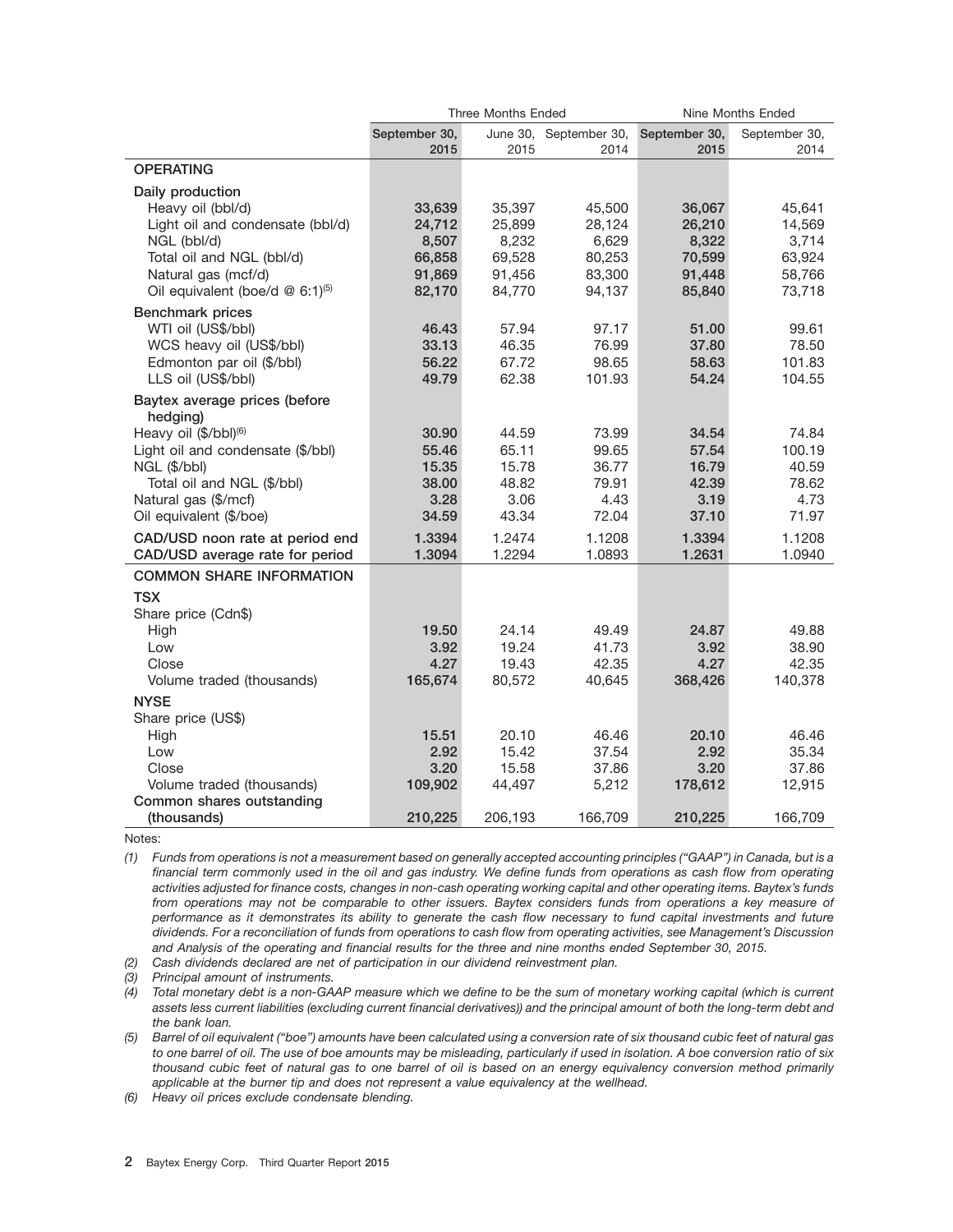#### **Advisory Regarding Forward-Looking Statements**

*This report contains forward-looking statements relating to: our business strategies, plans and objectives; our annual average production rate for 2015; our capital expenditures for 2015; the timing of announcing our 2016 capital and operating budget; our Eagle Ford shale play, including initial production rates from new wells, our plans to use ''stack and frac'' pilots to target three zones in the Eagle Ford formation in addition to the overlying Austin Chalk formation, our assessment of the results of our ''stack and frac'' pilots and the number of frac crews completing wells; our expectation that we will return a portion of funds from operations to shareholders under normal operating conditions; the existence, operation and strategy of our risk management program for commodity prices, heavy oil differentials and interest and foreign exchange rates; our ability to mitigate the volatility in heavy oil price differentials by transporting our crude oil to market on railways; the volume of heavy oil to be transported to market on railways in the fourth quarter of 2015; our liquidity and financial capacity; and our belief that we are well positioned for success as oil prices improve. In addition, information and statements relating to reserves are deemed to be forward-looking statements, as they involve implied assessment, based on certain estimates and assumptions, that the reserves described exist in quantities predicted or estimated, and that the reserves can be profitably produced in the future.*

*Cash dividends on our common shares are paid at the discretion of our Board of Directors and can fluctuate. In establishing the level of cash dividends, the Board of Directors considers all factors that it deems relevant, including, without limitation, the outlook for commodity prices, our operational execution, the amount of funds from operations and capital expenditures and our prevailing financial circumstances at the time.*

*We refer you to the end of the Management's Discussion and Analysis section of this report for our advisory on forward-looking information and statements.*

#### **Oil and Gas Information**

*Where applicable, oil equivalent amounts have been calculated using a conversion rate of six thousand cubic feet of natural gas to one barrel of oil. The use of boe amounts may be misleading, particularly if used in isolation. A boe conversion ratio of six thousand cubic feet of natural gas to one barrel of oil is based on an energy equivalency conversion method primarily applicable at the burner tip and does not represent a value equivalency at the wellhead.*

*References herein to average 30-day initial production rates and other short-term production rates are useful in confirming the presence of hydrocarbons, however, such rates are not determinative of the rates at which such wells will commence production and decline thereafter and are not indicative of long term performance or of ultimate recovery. While encouraging, readers are cautioned not to place reliance on such rates in calculating aggregate production for us or the assets for which such rates are provided. A pressure transient analysis or well-test interpretation has not been carried out in respect of all wells. Accordingly, we caution that the test results should be considered to be preliminary.*

#### **Non-GAAP Financial Measures**

*Funds from operations is not a measurement based on GAAP in Canada, but is a financial term commonly used in the oil and gas industry. Funds from operations represents cash generated from operating activities adjusted for financing costs, changes in non-cash operating working capital and other operating items. Baytex's determination of funds from operations may not be comparable with the calculation of similar measures for other entities. Baytex considers funds from operations a key measure of performance as it demonstrates its ability to generate the cash flow necessary to fund future dividends to shareholders and capital investments. The most directly comparable measures calculated in accordance with GAAP are cash flow from operating activities and net income.*

*Total monetary debt is not a measurement based on GAAP in Canada. We define total monetary debt as the sum of monetary working capital (which is current assets less current liabilities (excluding non-cash items such as unrealized gains or losses on financial derivatives)) and the principal amount of both the long-term debt and the bank loan. We believe that this measure assists in providing a more complete understanding of our cash liabilities.*

*Operating netback is not a measurement based on GAAP in Canada, but is a financial term commonly used in the oil and gas industry. Operating netback is equal to product revenue less royalties, production and operating expenses and transportation expenses dividend by barrels of oil equivalent sales volume for the applicable period. Baytex's determination of operating netback may not be comparable with the calculation of similar measures for other entities. Baytex believes that this measure assists in characterizing our ability to generate cash margin on a unit of production basis.*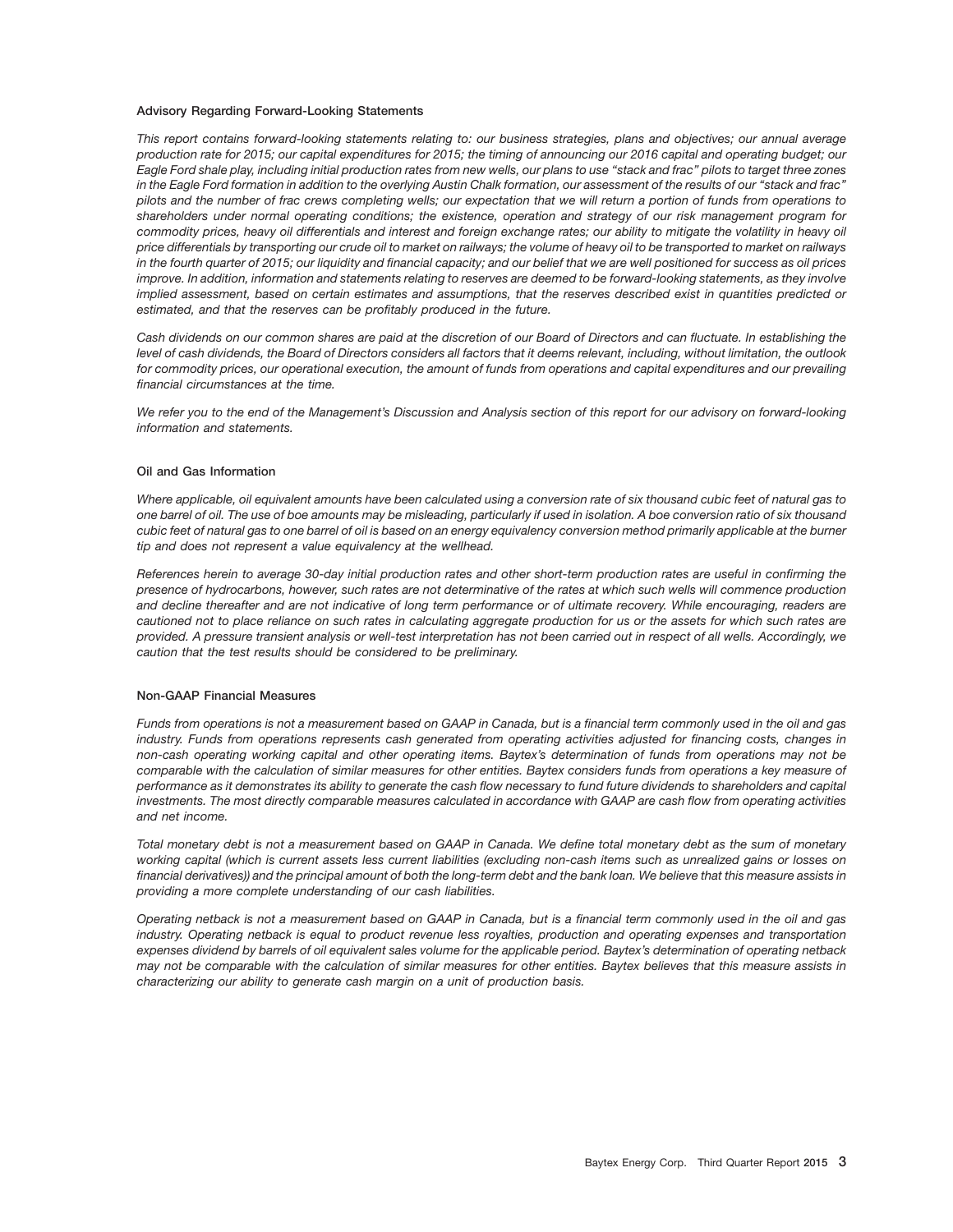# MESSAGE TO SHAREHOLDERS

#### **Operations Review**

During the third quarter, we continued to position our company to withstand the current low commodity price environment. Drilling activity was reduced in the Eagle Ford and heavy oil drilling in Canada was suspended. We remained focused during the quarter on cost reduction initiatives across all of our operations, including drilling and completions, production and operating expenses and general and administrative expenses. Drilling costs have been reduced by approximately 27% in the Eagle Ford as compared to 2014, and both operating costs and general and administrative expenses have been reduced by approximately 15% versus budget.

Production averaged 82,170 boe/d (81% oil and NGL) in Q3/2015 as compared to 84,770 boe/d in Q2/2015. The reduction in volumes is largely attributable to reduced activity levels in Canada. Capital expenditures for exploration and development activities totaled \$126.8 million in Q3/2015 with \$93.3 million spent in the U.S. and \$33.5 million spent in Canada. During Q3/2015, we participated in the drilling of 57 (29.5 net) wells with a 100% success rate.

With the previously announced reduction in exploration and development activities in Canada, we anticipate our full year capital expenditures will be toward the lower end of our guidance of \$500 to \$575 million. Similarly, we anticipate our full year 2015 production will be toward the lower end of our guidance of 84,000 to 86,000 boe/d. We are in the process of setting our 2016 capital budget, the details of which are expected to be released in December following approval by our Board of Directors.

|                           |       |                   |       |                          |                          | Stratigraphic<br>Dry and |                          |                          |                |      |
|---------------------------|-------|-------------------|-------|--------------------------|--------------------------|--------------------------|--------------------------|--------------------------|----------------|------|
|                           |       | Crude Oil         |       | <b>Natural Gas</b>       | and Service              |                          | Abandoned                |                          | Total          |      |
|                           | Gross | Net               | Gross | Net                      | Gross                    | Net                      | Gross                    | Net                      | Gross          | Net  |
| Heavy oil                 |       |                   |       |                          |                          |                          |                          |                          |                |      |
| Lloydminster              | 17    | 12.3              | -     | $\overline{\phantom{0}}$ |                          | 1.0                      | $\overline{\phantom{0}}$ | -                        | 18             | 13.3 |
| Peace River               | 5     | 5.0               | -     | -                        |                          | $\qquad \qquad$          |                          | -                        | 5              | 5.0  |
|                           | 22    | 17.3              | -     | $\qquad \qquad -$        |                          | 1.0                      | $\overline{\phantom{a}}$ | -                        | 23             | 18.3 |
| Light oil and natural gas |       |                   |       |                          |                          |                          |                          |                          |                |      |
| Eagle Ford                |       | 2.2               | 24    | 6.7                      |                          | 0.3                      | -                        | -                        | 32             | 9.2  |
| Western Canada            |       | $\qquad \qquad -$ | 2     | 2.0                      | $\overline{\phantom{0}}$ | $\overline{\phantom{0}}$ |                          | $\overline{\phantom{0}}$ | $\overline{2}$ | 2.0  |
|                           |       | 2.2               | 26    | 8.7                      |                          | 0.3                      | $\overline{\phantom{a}}$ | -                        | 34             | 11.2 |
| Total                     | 29    | 19.5              | 26    | 8.7                      | $\overline{2}$           | 1.3                      | $\overline{\phantom{0}}$ | -                        | 57             | 29.5 |

#### *Wells Drilled – Three Months Ended September 30, 2015*

#### *Wells Drilled – Nine Months Ended September 30, 2015*

|                           |                              |                          |                    |                 | Stratigraphic |                          | Dry and                  |                          |       |      |
|---------------------------|------------------------------|--------------------------|--------------------|-----------------|---------------|--------------------------|--------------------------|--------------------------|-------|------|
|                           | Crude Oil                    |                          | <b>Natural Gas</b> |                 | and Service   |                          | Abandoned                |                          | Total |      |
|                           | Gross                        | Net                      | Gross              | Net             | Gross         | Net                      | Gross                    | Net                      | Gross | Net  |
| Heavy oil                 |                              |                          |                    |                 |               |                          |                          |                          |       |      |
| Lloydminster              | 26                           | 17.4                     | -                  | $\qquad \qquad$ |               | 1.0                      | $\qquad \qquad$          | $\overline{\phantom{m}}$ | 27    | 18.4 |
| Peace River               | 6                            | 6.0                      | -                  | -               | 5             | 5.0                      | -                        | -                        | 11    | 11.0 |
|                           | 32                           | 23.4                     | -                  | -               | 6             | 6.0                      | $\overline{\phantom{0}}$ | $\overline{\phantom{0}}$ | 38    | 29.4 |
| Light oil and natural gas |                              |                          |                    |                 |               |                          |                          |                          |       |      |
| Eagle Ford                | 54                           | 12.9                     | 92                 | 24.6            |               | 0.3                      | 2                        | 0.6                      | 149   | 38.4 |
| Western Canada            | $\qquad \qquad \blacksquare$ | $\overline{\phantom{m}}$ | 2                  | 2.0             | ۰             | $\overline{\phantom{0}}$ |                          | $\overline{\phantom{0}}$ | 2     | 2.0  |
|                           | 54                           | 12.9                     | 94                 | 26.6            |               | 0.3                      | $\overline{2}$           | 0.6                      | 151   | 40.4 |
| Total                     | 86                           | 36.3                     | 94                 | 26.6            |               | 6.3                      | $\overline{2}$           | 0.6                      | 189   | 69.8 |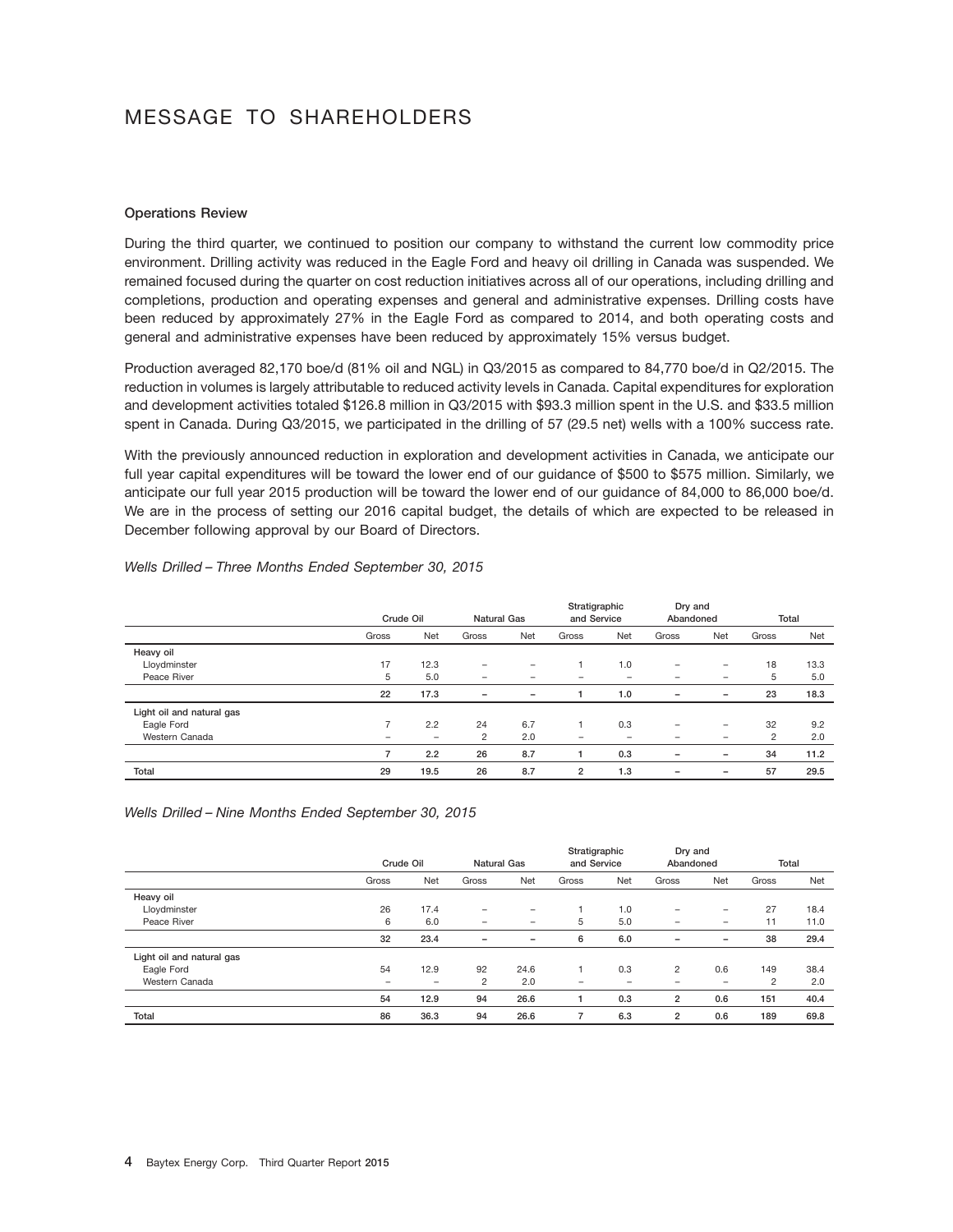#### **U.S. Operations**

Production in the Eagle Ford averaged 38,941 boe/d (78% oil and NGL) during Q3/2015, as compared to 39,548 boe/d in Q2/2015 and 41,076 boe/d in Q1/2015. Capital expenditures in the Eagle Ford in Q3/2015 totaled \$93.3 million, down from \$98.3 million in Q2/2015 and \$126.2 million in Q1/2015. We continue to work with our partner on cost reductions. To-date, we have achieved an approximate 27% reduction in well costs – with wells now being drilled, completed and equipped for approximately US\$6.0 million, as compared to US\$8.2 million in 2014.

In response to the low crude oil price environment, we have moderated our pace of development throughout 2015. The number of drilling rigs is consistent with our reduced development plan with approximately six rigs currently drilling on our acreage, as compared to 12 rigs in late 2014. As at September 30, 2015, we had 87 (24.2 net) wells waiting on completion. We currently have three frac crews working on completing wells.

In Q3/2015, we participated in the drilling of 32 (9.2 net) wells and commenced production from 31 (6.5 net) wells. Of the 31 wells that commenced production during Q3/2015, 14 wells have been producing for more than 30 days and have established an average 30-day initial production rate of approximately 1,350 boe/d.

In addition to targeting the Lower Eagle Ford formation, we continue to delineate the Austin Chalk formation with 45 (12.6 net) wells now on production. The wells that came on production in the Austin Chalk during Q3/2015 have established an average 30-day initial production rate of approximately 1,100 boe/d.

Additional advancements have been made to delineate the multi-zone development potential of our Sugarkane acreage. We have initiated ''stack and frac'' pilots which target up to three zones in the Eagle Ford formation in addition to the overlying Austin Chalk. Recent production data from one pad (a total of six wells) that targeted four zones achieved 30-day initial production rates per well ranging from 700 to 1,480 boe/d. We now have thirteen multi-zone projects in various stages of execution and production.

#### **Canadian Operations**

Production in Canada averaged 43,229 boe/d (84% oil and NGL) during Q3/2015, as compared to 45,222 boe/d in Q2/2015. The reduced volumes in Canada are a result of lower drilling activity and uneconomic production that we have shut-in. At September 30, 2015, we had a total of approximately 2,400 boe/d of uneconomic production shut-in, including the Cliffdale Cyclical Steam Stimulation project, which was suspended late in the third quarter. Capital expenditures for our Canadian assets in Q3/2015 totaled \$33.5 million, an increase from \$7.7 million in Q2/2015.

In the third quarter, we proceeded with our 2015 budget plan in Peace River and Lloydminster, however, as commodity prices deteriorated we suspended our development activities. At Peace River, we drilled five (5.0 net) wells and at Lloydminster, we drilled 17 (12.3 net) wells. We achieved an approximate 20% reduction in well costs – with wells now being drilled, completed, and equipped for approximately \$2.7 million at Peace River (\$3.4 million previously) and \$750,000 at Lloydminster (\$950,000 previously).

#### **Financial Review**

We generated FFO of \$105.1 million (\$0.51 per share) in Q3/2015, compared to \$158.0 million (\$0.77 per share) in Q2/2015. The \$52.9 million decline in FFO is largely due to a decline in commodity prices, lower realized hedging gains and lower production volumes. This was partially offset by lower costs associated with our operations, lower transportation and general and administrative expenses along with lower royalties.

We recorded a net loss in Q3/2015 of \$517.9 million (\$2.49 per share) compared to a net loss of \$27.0 million (\$0.13 per share) in Q2/2015. The net loss in the quarter is largely attributable to the non-cash impairment charge of \$493.2 million (\$419.0 million after-tax) related to our Eagle Ford operations. The impairment charge, which is directly attributable to the decline in commodity prices, included \$210.3 million related to oil and gas properties and the remaining goodwill of \$282.9 million associated with the acquisition. We have determined that no impairments are required on our Canadian operations at this time.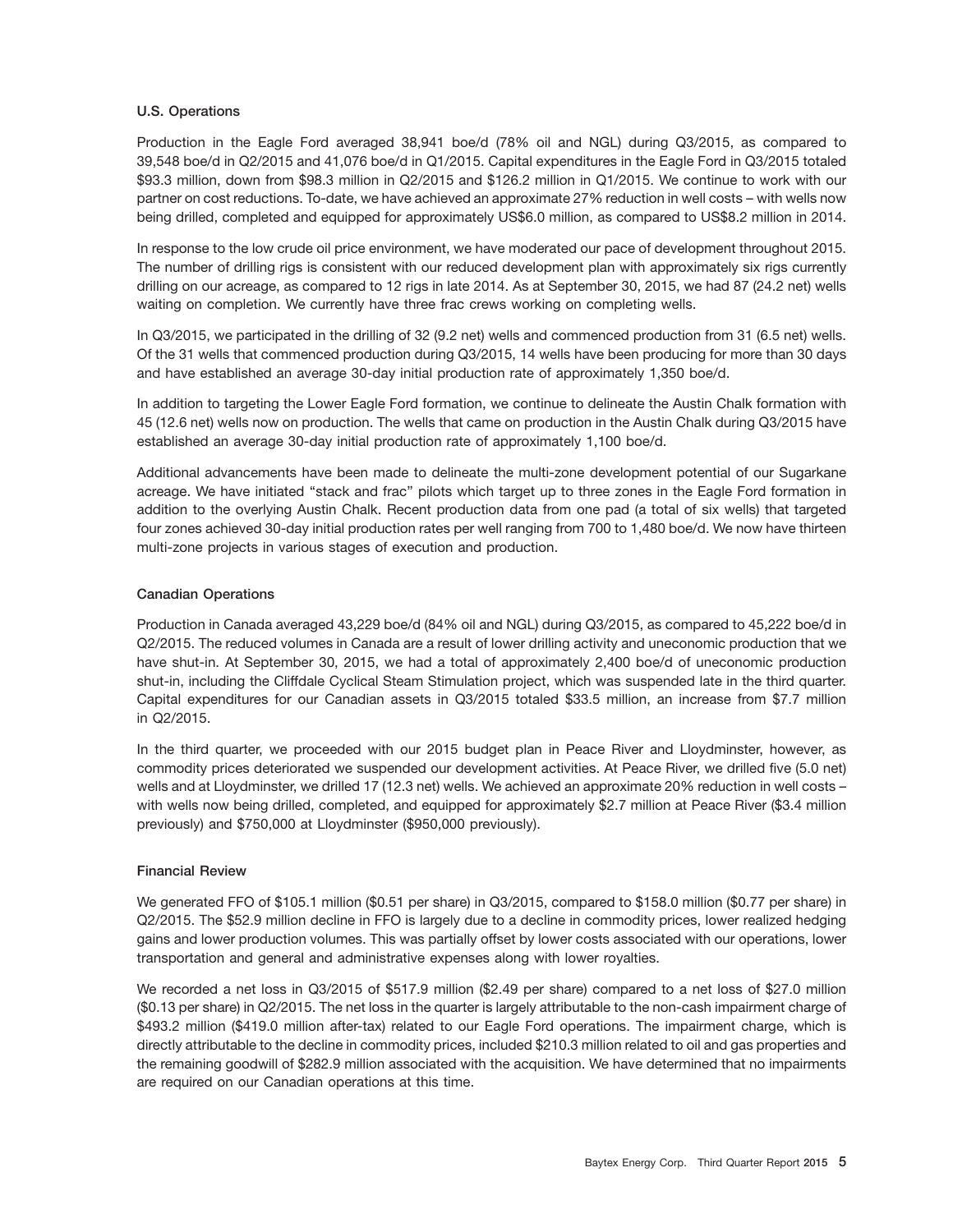In Q3/2015, our realized sales price decreased as commodity prices decreased. The average price for West Texas Intermediate light oil (''WTI'') decreased to US\$46.43/bbl during the quarter, as compared to US\$57.94/bbl in Q2/2015. This 20% decline in the benchmark index resulted in our realized price for light oil and condensate decreasing only 15% to \$55.46/bbl, as our realized price benefited from the weakening Canadian dollar during the period. The discount for Canadian heavy oil, as measured by the price differential between Western Canadian Select (''WCS'') and WTI, widened to US\$13.30/bbl in Q3/2015, as compared to US\$11.59/bbl in Q2/2015. The widening differential and lower WTI price resulted in a 29% decrease in the price of WCS. We had a corresponding 31% decrease in our realized heavy oil price to \$30.90/bbl over the same period.

We generated an operating netback in Q3/2015 of \$15.57/boe (\$18.90/boe including financial derivatives gains). Our Canadian operations generated an operating netback of \$10.68/boe while the Eagle Ford generated an operating netback of \$21.01/boe. Our Eagle Ford assets are located in south Texas and are proximal to Gulf Coast crude oil markets with established transportation systems, resulting in stronger realized prices. Our light oil and condensate production in the Eagle Ford is priced primarily off a Louisiana Light Sweet crude oil benchmark which typically trades at a premium to WTI. This strong pricing, combined with low cash costs, contributed positively to our operating netback in Q3/2015.

During the quarter, we continued to focus on cost reduction initiatives across all of our operations. Production and operating expenses decreased 10% on a per boe basis as compared to Q3/2014, despite the impact of fixed costs on lower production in Canada. We are also benefiting from the Eagle Ford assets which have lower costs and comprise a larger percentage of our production. Transportation expenses in Canada have been reduced by 27% on a per boe basis as compared to Q3/2014, due to overall cost reduction initiatives, which includes the use of internal trucking and decreased fuel charges.

|                                               |         | Three Months Ended<br>Sept. 30, 2015 |         | Three Months Ended<br>Sept. 30, 2014 |        |  |
|-----------------------------------------------|---------|--------------------------------------|---------|--------------------------------------|--------|--|
| (\$ per boe)                                  | Canada  | Eagle Ford                           | Total   | Total                                | Change |  |
| Sales Price                                   | \$29.06 | \$<br>40.72                          | \$34.59 | \$72.04                              | (52%)  |  |
| Other income                                  | 0.69    |                                      | 0.36    |                                      | 100%   |  |
| Less:                                         |         |                                      |         |                                      |        |  |
| Royalties                                     | 3.88    | 11.74                                | 7.61    | 17.43                                | (56%)  |  |
| Production and operating expenses             | 12.31   | $7.97^{(1)}$                         | 10.25   | 11.39                                | (10%)  |  |
| Transportation expenses                       | 2.88    |                                      | 1.52    | 2.36                                 | (36%)  |  |
| Operating netback                             | \$10.68 | \$<br>21.01                          | \$15.57 | \$40.86                              | (61%)  |  |
| Financial derivatives gain (loss)             |         |                                      | 3.33    | (0.47)                               | $-$ %  |  |
| Operating netback after financial derivatives | \$10.68 | \$<br>21.01                          | \$18.90 | \$40.39                              | (52%)  |  |

The table below provides a summary of our operating netbacks for the periods noted.

*(1) In the Eagle Ford, transportation expenses are included in production and operating expenses.*

General and administrative expenses were \$14.0 million in Q3/2015 as compared to \$16.8 million in Q3/2014. The decrease is primarily a result of reductions to staffing levels to coincide with lower activity levels combined with a reduction in discretionary spending.

As previously announced on August 20, 2015, we suspended our monthly cash dividend following the September 15, 2015 payment. We believe this was a prudent step to minimize additional bank borrowings during this period of extremely low commodity prices. We continue to believe in returning a portion of our funds from operations to shareholders under normal operating conditions. However, based on the current forward strip, we would not generate sufficient free cash flow to pay a dividend.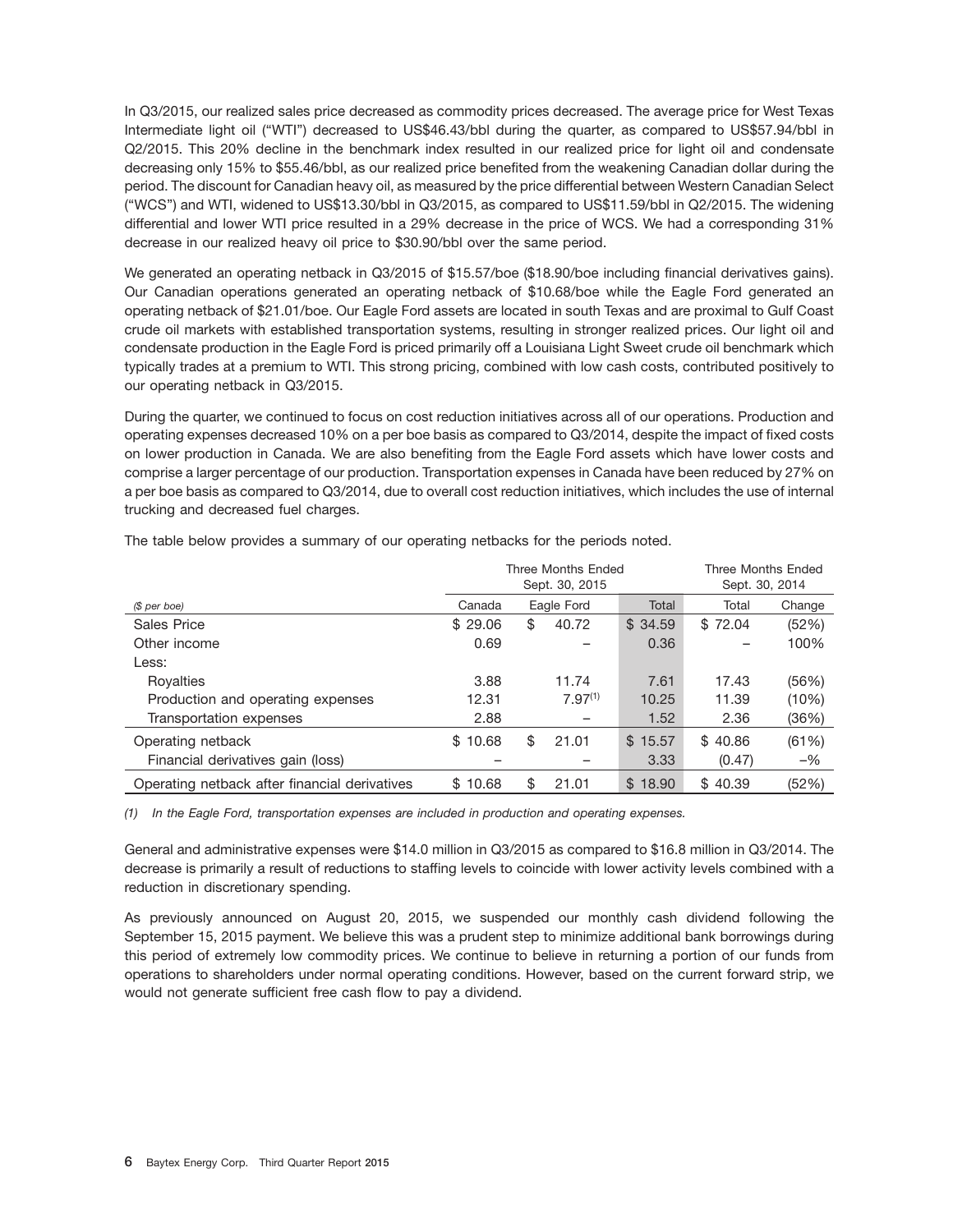#### **Risk Management**

We employ a comprehensive risk management program which is intended to reduce some of the volatility in our FFO. In Q3/2015, we realized financial derivatives gains of \$25.2 million, primarily due to crude oil prices being at levels significantly below those set in our fixed price contracts, which were partially offset by the settlement of our out-of-money foreign exchange contracts.

As part of our hedging program, we also focus on opportunities to mitigate the volatility in WCS price differentials by transporting crude oil to markets by rail when economics warrant. We have no fixed investment or take or pay obligations to transport crude oil by rail and infrastructure around our core heavy oil producing regions allows for optimization between rail and pipe. In Q3/2015, approximately 16,000 bbl/d of our heavy oil volumes were delivered to market by rail, down 20% from the previous quarter as we optimize our heavy oil netbacks. For Q4/2015, we expect to deliver approximately 15,000 bbl/d of our heavy oil volumes to market by rail.

For Q4/2015, we have entered into hedges on approximately 22% of our net WTI exposure with 20% fixed at US\$76.37/bbl and 2% hedged utilizing a 3-way collar structure (as described in the table below). For 2016, Baytex has entered into hedges on approximately 38% of its net WTI exposure with 15% fixed at US\$63.64/bbl and 23% hedged utilizing a 3-way collar structure.

The unrealized financial derivatives gain with respect to our WTI hedges as at September 30, 2015 was \$81.9 million. The following table summarizes our WTI hedges in place as at November 5, 2015.

|                                                            |                   | Full-Year      | Full-Year      |
|------------------------------------------------------------|-------------------|----------------|----------------|
|                                                            | Q4/2015           | 2016           | 2017           |
| <b>Fixed Hedges</b>                                        |                   |                |                |
| Volumes (bbl/d)                                            | 9,667             | 6,250          |                |
| Hedge $(\frac{9}{1})^{(1)}$                                | 20%               | 15%            |                |
| Price (US\$/bbl)                                           | \$76.37           | \$63.64        |                |
| 3-Way Option                                               |                   |                |                |
| Volumes (bbl/d)                                            | 1.000             | 9.500          | 2,000          |
| Hedge $(\frac{9}{1})^{(1)}$                                | 2%                | 23%            | 5%             |
| Average Ceiling/Floor/Sold Floor (US\$/bbl) <sup>(2)</sup> | \$62,50/\$50/\$40 | \$60/\$50/\$40 | \$60/\$50/\$40 |
| <b>Total Hedge Volume</b>                                  |                   |                |                |
| Volumes (bbl/d)                                            | 10,667            | 15.750         | 2,000          |
| Hedge $(\frac{9}{1})^{(1)}$                                | 22%               | 38%            | 5%             |

*(1) Percentage of hedged volumes is based on the mid-point of our 2015 production guidance (excluding NGL), net of royalties.*

*(2) Producer 3-way option consists of a sold call, a bought put and a sold put. In a \$60/\$50/\$40 example, Baytex receives WTI + US\$10/bbl when WTI is at or below US\$40/bbl; Baytex receives US\$50/bbl when WTI is between US\$40/bbl and US\$50/bbl; Baytex receives WTI when WTI is between US\$50/bbl and US\$60/bbl; and Baytex receives US\$60/bbl when WTI is above US\$60/bbl.*

#### **Financial Liquidity**

We have taken several steps to maintain strong levels of financial liquidity this year, including evaluating our level and timing of capital spending, negotiating cost savings with service providers, reducing staffing levels, completing an equity financing and suspending the monthly dividend.

Total monetary debt at September 30, 2015 was \$1.95 billion, comprised of a bank loan of \$208 million, long-term debt of \$1.58 billion and a working capital deficiency of \$161 million. The increase in total monetary debt at September 30, 2015, as compared to June 30, 2015, was primarily due to the Canadian dollar increase of our U.S. dollar denominated debt as well as capital expenditures and cash dividends exceeding FFO for the quarter.

We have unsecured revolving credit facilities consisting of a \$1.0 billion Canadian facility and a US\$200 million U.S. facility. As at September 30, 2015, we had approximately \$1.05 billion in undrawn capacity on these facilities, which do not mature until June 2019.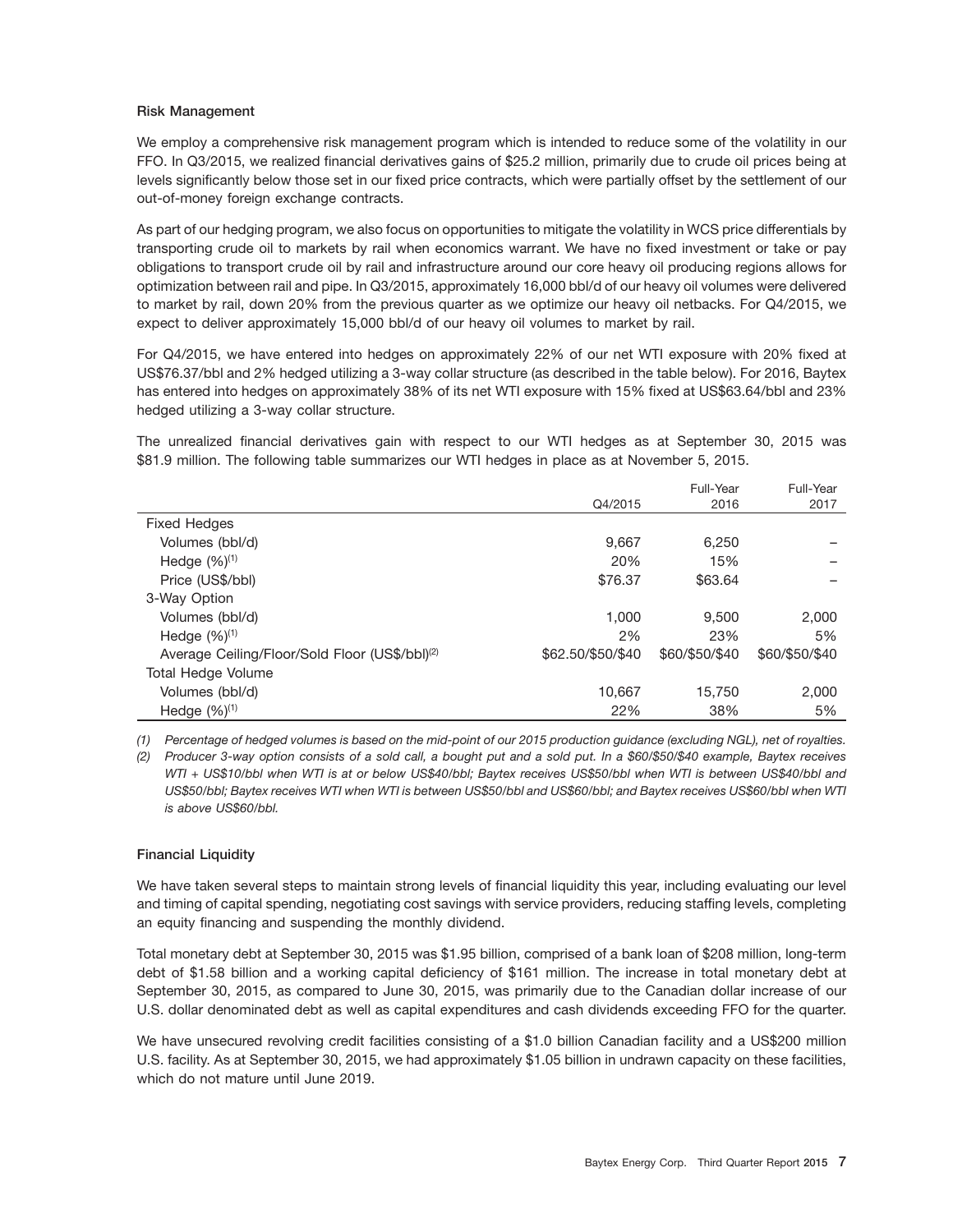#### **Conclusion**

During the third quarter, we continued to position our company to withstand the current low commodity price environment. Consistent with our revised plans for 2015, we moved forward with a slower pace of development in the Eagle Ford and suspended heavy oil drilling in Canada. We remained focused on cost reduction initiatives across all of our operations and maintaining strong levels of financial liquidity. We have built an exceptional asset base focused on crude oil and liquids with a significant inventory of development prospects. We are well positioned for success as oil prices improve

We want to express our appreciation for your continued support as we move forward in executing our plan for long-term value creation.

On behalf of the Board of Directors,

James L. Bowzer President and Chief Executive Officer November 6, 2015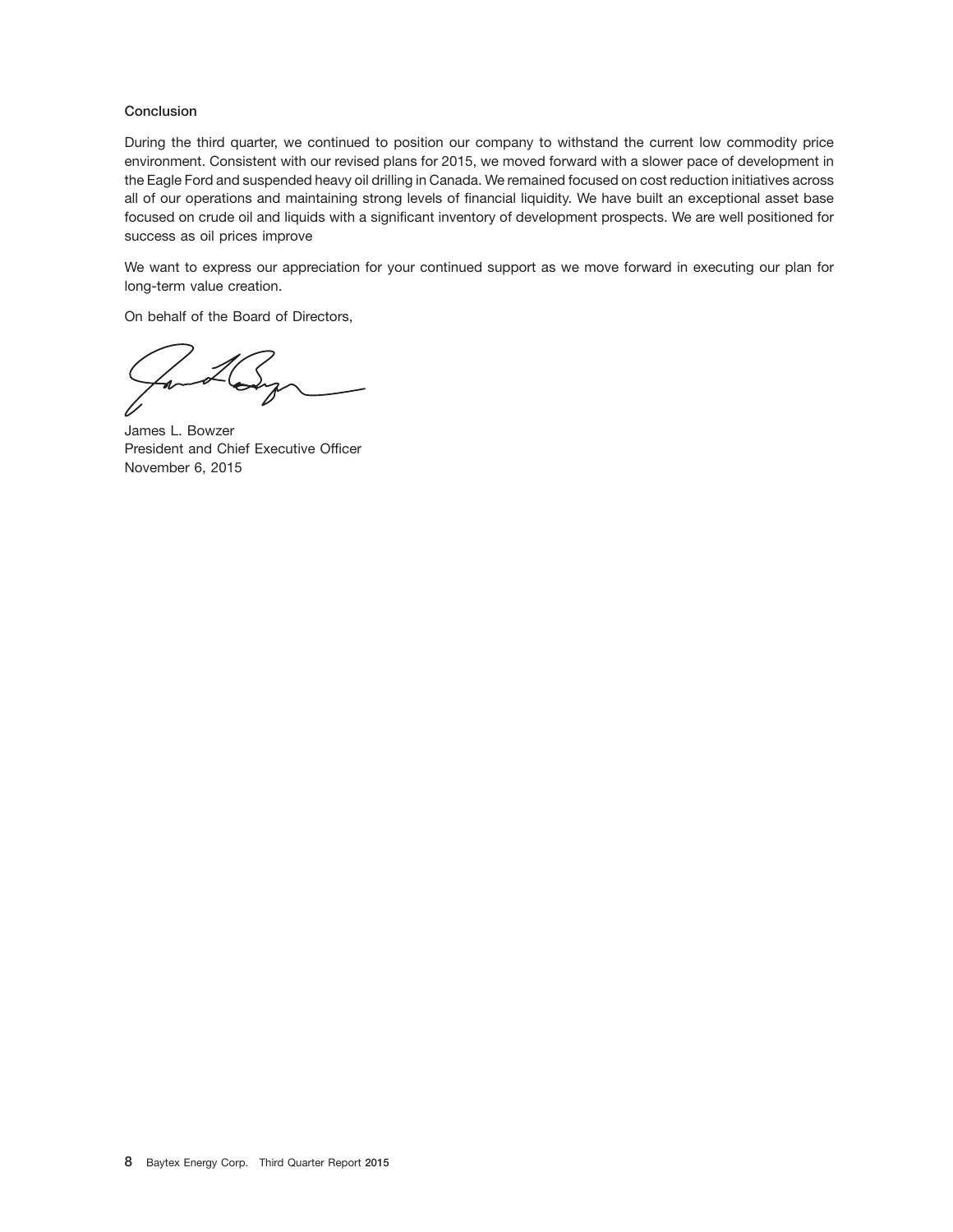# MANAGEMENT'S DISCUSSION AND ANALYSIS

The following is management's discussion and analysis (''MD&A'') of the operating and financial results of Baytex Energy Corp. for the three and nine months ended September 30, 2015. This information is provided as of November 5, 2015. In this MD&A, references to "Baytex", the "Company", "we", "us" and "our" and similar terms refer to Baytex Energy Corp. and its subsidiaries on a consolidated basis, except where the context requires otherwise. The third quarter results have been compared with the corresponding period in 2014. This MD&A should be read in conjunction with the Company's condensed interim unaudited consolidated financial statements (''consolidated financial statements'') for the three and nine months ended September 30, 2015, its audited comparative consolidated financial statements for the years ended December 31, 2014 and 2013, together with the accompanying notes and its Annual Information Form for the year ended December 31, 2014. These documents and additional information about Baytex are accessible on the SEDAR website at www.sedar.com. All amounts are in Canadian dollars, unless otherwise stated, and all tabular amounts are in thousands of Canadian dollars, except for percentages and per common share amounts or as otherwise noted.

In this MD&A, barrel of oil equivalent (''boe'') amounts have been calculated using a conversion rate of six thousand cubic feet of natural gas to one barrel of oil, which represents an energy equivalency conversion method applicable at the burner tip and does not represent a value equivalency at the wellhead. While it is useful for comparative measures, it may not accurately reflect individual product values and may be misleading if used in isolation.

This MD&A contains forward-looking information and statements. We refer you to the end of this MD&A for our advisory on forward-looking information and statements.

#### **NON-GAAP FINANCIAL MEASURES**

In this MD&A, we refer to certain financial measures (such as funds from operations, payout ratio, total monetary debt and operating netback) which do not have any standardized meaning prescribed by generally accepted accounting principles in Canada (''GAAP''). While funds from operations, payout ratio and operating netback are commonly used in the oil and natural gas industry, our determination of these measures may not be comparable with calculations of similar measures by other issuers.

#### **Funds from Operations**

We define funds from operations as cash flow from operating activities adjusted for financing costs, changes in non-cash operating working capital and asset retirement obligations settled. We believe that this measure assists in providing a more complete understanding of certain aspects of our results of operations and financial performance, including our ability to generate the cash flow necessary to fund future dividends to shareholders and capital investments. However, funds from operations should not be construed as an alternative to performance measures determined in accordance with GAAP, such as cash flow from operating activities and net income. For a reconciliation of funds from operations to cash flow from operating activities, see "Funds from Operations, Payout Ratio and Dividends''.

#### **Payout Ratio**

We define payout ratio as cash dividends (net of participation in the dividend reinvestment plan ("DRIP")) divided by funds from operations. We believe that this measure assists in providing a more complete understanding of certain aspects of our results of operations and financial performance, including our ability to generate the cash flow necessary to fund future dividends to shareholders and capital investments.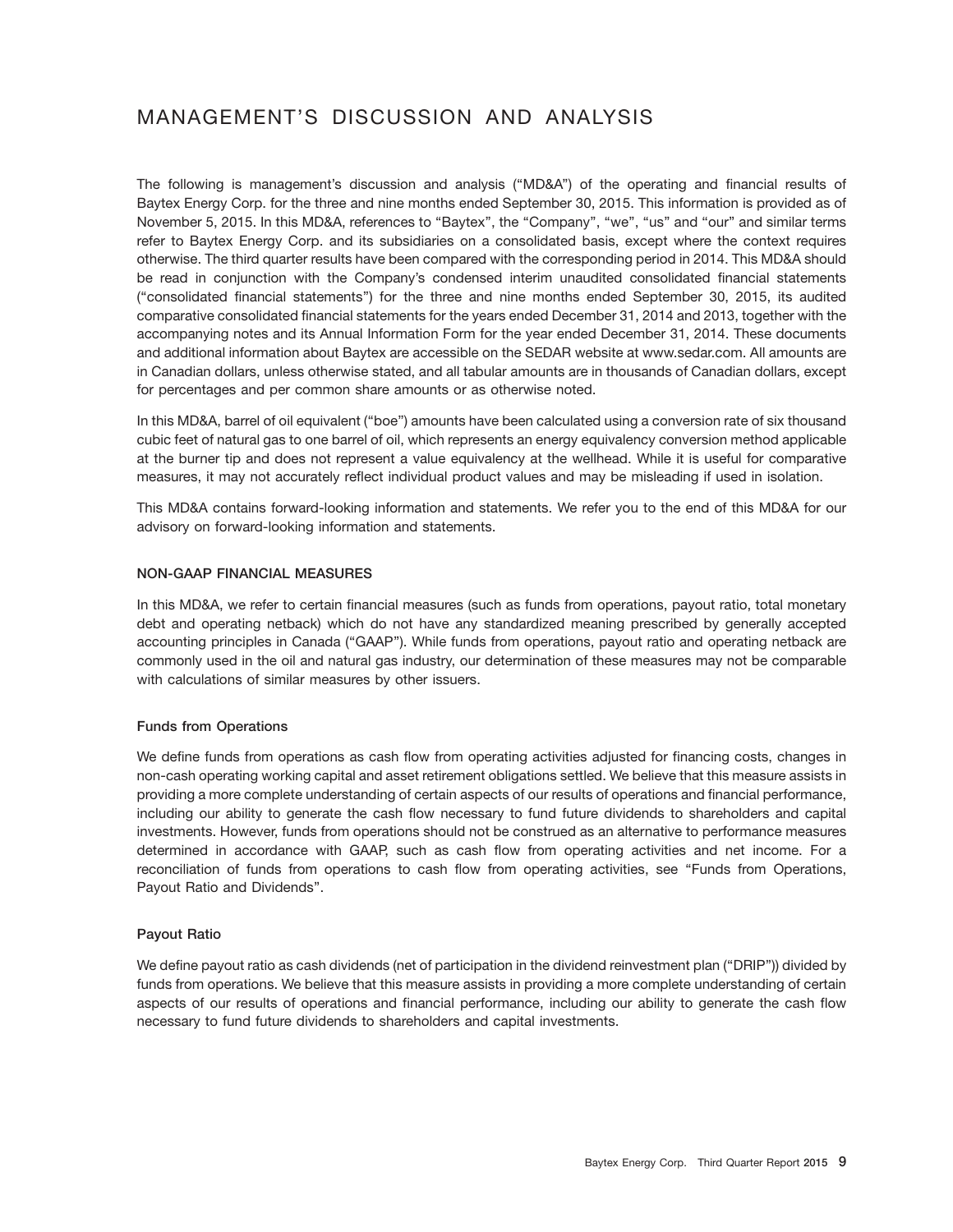#### **Total Monetary Debt**

We define total monetary debt as the sum of the principal amount of both the long-term debt and the bank loan and working capital surplus or deficit (which is current assets less current liabilities (excluding current financial derivatives)). We believe that this measure assists in providing a more complete understanding of our cash liabilities. See "Liquidity, Capital Resources and Risk Management" for a calculation of total monetary debt.

#### **Operating Netback**

We define operating netback as revenues, net of royalties, less production and operating expenses and transportation expenses divided by barrels of oil equivalent production volume for the applicable period. We believe that this measure assists in characterizing our ability to generate cash margin on a unit of production basis.

#### **THIRD QUARTER HIGHLIGHTS**

Production for the three months ended September 30, 2015 averaged 82,170 boe/d, a 13% decrease compared to the same period in 2014 due to production declines in Canada as a result of reduced capital spending along with the asset dispositions in 2014. Canadian production was 43,229 boe/d for the third quarter of 2015, representing a decline of 4% from the second quarter of 2015 and a decline of 24% or 13,524 boe/d compared to the third quarter of 2014. For the nine months ended September 30, 2015, production averaged 85,840 boe/d with Canadian production of 45,993 boe/d, down 19% compared to the same period in 2014. Reduced capital spending, property dispositions and shut-in production have contributed to reduced production levels in Canada in 2015. U.S. production of 38,941 boe/d in the third quarter of 2015 was 4% higher than in the third quarter of 2014 with production from the Eagle Ford increasing 15%. This was offset by the North Dakota disposition which closed on September 24, 2014. We anticipate our full year 2015 production will be near the lower end of our guidance of 84,000 to 86,000 boe/d.

The third quarter of 2015 was marked by low commodity prices as West Texas Intermediate oil (''WTI'') dipped to a six-year low. The price of WTI averaged US\$46.43/bbl during the third quarter of 2015, a 52% decrease from the same period in 2014. Our hedging contracts and a weaker Canadian dollar mitigated some of the drop in commodity prices. The nine months ended September 30, 2015 was also negatively impacted by declines in commodity pricing resulting in a lower realized price of \$37.10/boe or a decrease of 49% as compared to the same period of 2014. In light of the low commodity prices and in order to maintain financial flexibility we made the difficult decision to suspend our monthly dividend in September and further reduced our heavy oil capital program in Canada.

We reduced capital spending in the third quarter of 2015 to \$126.8 million, down \$103.2 million from the \$230.0 million spent in the third quarter of 2014. This reduction is directly attributable to the drop in commodity prices. We invested \$33.5 million in Canada during the third quarter which is down \$43.1 million from the same period in 2014. Despite negotiated cost reductions from service providers, the current commodity prices do not support further drilling resulting in a deferral of the heavy oil capital program in Canada. In the third quarter of 2015, \$93.3 million, or 74% of our capital spending was directed to the Eagle Ford assets. The third quarter capital investment program in the Eagle Ford was down from \$98.3 million in the second quarter of 2015 and \$140.3 million in the third quarter of 2014. We anticipate our full year 2015 capital expenditures will be toward the lower end of our guidance of \$500 to \$575 million.

Funds from operations ("FFO") for the three and nine months ended September 30, 2015 were \$105.1 million and \$423.3 million, respectively, compared to \$298.0 million and \$634.3 million, for the same periods of 2014. The decrease in FFO is due to both lower commodity prices and lower production volumes.

During the quarter, we recorded an impairment charge of \$493.2 million on our Eagle Ford operations. The impairment charge is directly attributable to the decline in commodity prices as the acquired assets were recorded at their fair values when the WTI price was more than US\$100/bbl.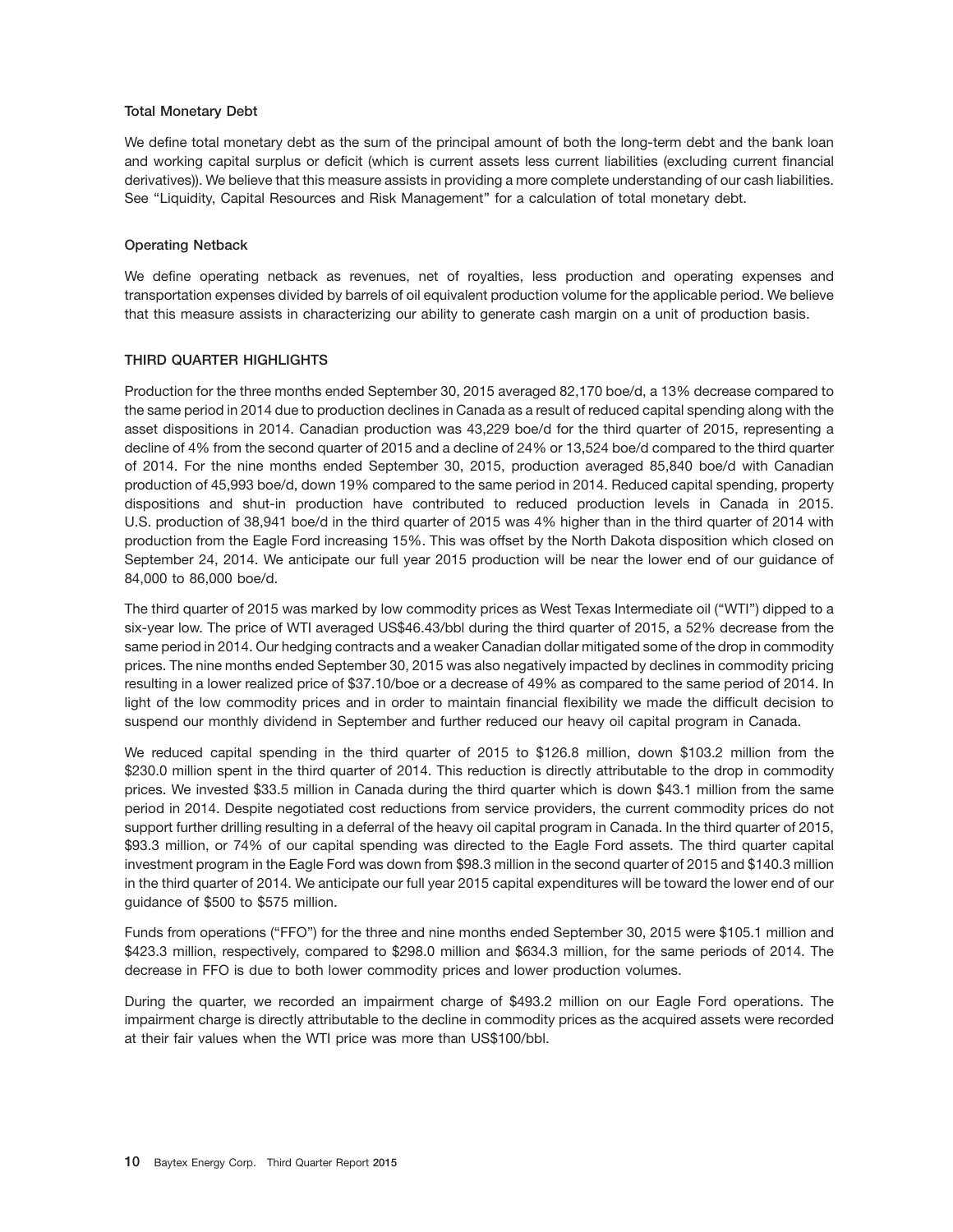# RESULTS OF OPERATIONS

The Canadian division includes the heavy oil assets in Peace River and Lloydminster and the conventional oil and natural gas assets in Western Canada. The U.S. division includes the Bakken assets in North Dakota up to the date of disposition on September 24, 2014 and the Eagle Ford assets in Texas subsequent to the date of acquisition on June 11, 2014.

#### **Production**

|                          | Three Months Ended September 30 |                 |              |        |        |        |  |  |
|--------------------------|---------------------------------|-----------------|--------------|--------|--------|--------|--|--|
|                          |                                 | 2015            |              |        | 2014   |        |  |  |
| <b>Daily Production</b>  | Canada                          | U.S.            | <b>Total</b> | Canada | U.S.   | Total  |  |  |
| Liquids (bbl/d)          |                                 |                 |              |        |        |        |  |  |
| Heavy oil                | 33,639                          |                 | 33,639       | 45,500 |        | 45,500 |  |  |
| Light oil and condensate | 1,729                           | 22,983          | 24,712       | 2,628  | 25,496 | 28,124 |  |  |
| <b>NGL</b>               | 985                             | 7,522           | 8,507        | 1,174  | 5,455  | 6,629  |  |  |
| Total liquids (bbl/d)    | 36,353                          | 30,505          | 66,858       | 49,302 | 30,951 | 80,253 |  |  |
| Natural gas (mcf/d)      | 41,256                          | 50,613          | 91,869       | 44,703 | 38,597 | 83,300 |  |  |
| Total production (boe/d) | 43,229                          | 38,941          | 82,170       | 56,753 | 37,384 | 94,137 |  |  |
| <b>Production Mix</b>    |                                 |                 |              |        |        |        |  |  |
| Heavy oil                | <b>77%</b>                      | $- \frac{9}{6}$ | 40%          | 80%    | $-$ %  | 48%    |  |  |
| Light oil and condensate | 4%                              | 59%             | 30%          | 5%     | 68%    | 30%    |  |  |
| <b>NGL</b>               | 3%                              | 19%             | 11%          | 2%     | 15%    | 7%     |  |  |
| Natural gas              | 16%                             | 22%             | 19%          | 13%    | 17%    | 15%    |  |  |

|                          | Nine Months Ended September 30 |        |              |        |        |        |  |  |  |
|--------------------------|--------------------------------|--------|--------------|--------|--------|--------|--|--|--|
|                          |                                | 2015   |              |        | 2014   |        |  |  |  |
| <b>Daily Production</b>  | Canada                         | U.S.   | <b>Total</b> | Canada | U.S.   | Total  |  |  |  |
| Liquids (bbl/d)          |                                |        |              |        |        |        |  |  |  |
| Heavy oil                | 36,067                         |        | 36,067       | 45.641 |        | 45,641 |  |  |  |
| Light oil and condensate | 1,905                          | 24,305 | 26,210       | 2,664  | 11,905 | 14,569 |  |  |  |
| <b>NGL</b>               | 1,102                          | 7,220  | 8,322        | 1,461  | 2,253  | 3,714  |  |  |  |
| Total liquids (bbl/d)    | 39,074                         | 31,525 | 70,599       | 49,766 | 14,158 | 63,924 |  |  |  |
| Natural gas (mcf/d)      | 41,514                         | 49,934 | 91,448       | 43,033 | 15,733 | 58,766 |  |  |  |
| Total production (boe/d) | 45,993                         | 39,847 | 85,840       | 56,938 | 16,780 | 73,718 |  |  |  |
| <b>Production Mix</b>    |                                |        |              |        |        |        |  |  |  |
|                          | 79%                            | $-$ %  | 41%          | 79%    | $-$ %  | 61%    |  |  |  |
| Heavy oil                |                                |        |              |        |        |        |  |  |  |
| Light oil and condensate | 4%                             | 62%    | 31%          | 5%     | 71%    | 21%    |  |  |  |
| <b>NGL</b>               | 2%                             | 18%    | 10%          | 3%     | 13%    | 5%     |  |  |  |
| Natural gas              | 15%                            | 20%    | 18%          | 13%    | 16%    | 13%    |  |  |  |

Total production for the three months ended September 30, 2015 averaged 82,170 boe/d, a decrease of 13% compared to the same period in 2014. Production in Canada decreased 24% compared to prior period, to 43,229 boe/d, with declines from reduced capital spending and approximately 3,000 boe/d from non-core dispositions and uneconomic production we have shut-in. At September 30, 2015, we had approximately 2,400 boe/d of uneconomic production shut-in. U.S. production for the three months ended September 30, 2015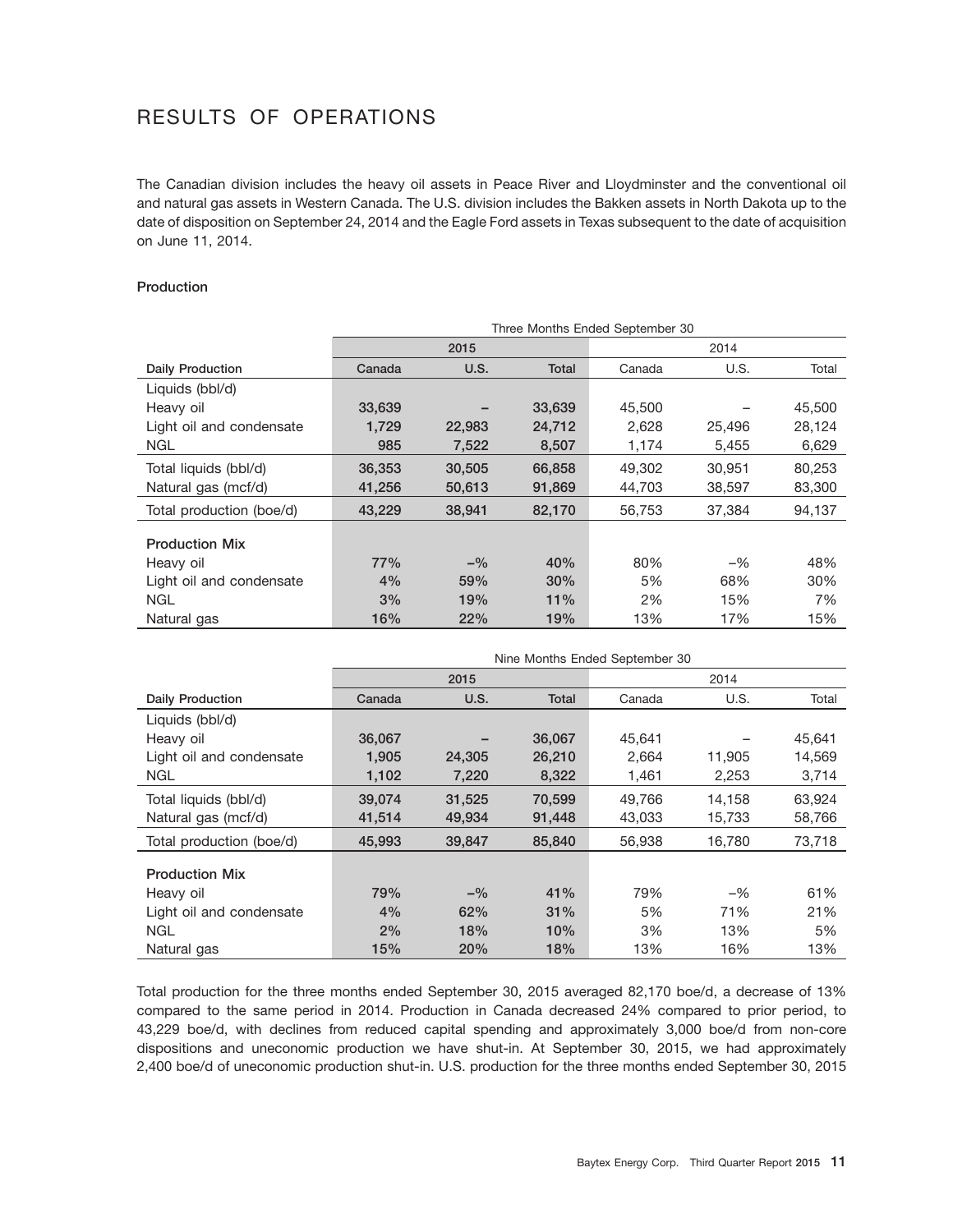increased 4% to 38,941 boe/d, as production in the Eagle Ford increased 15% due to our ongoing development program. This was partially offset by the disposition of the North Dakota assets on September 24, 2014.

Production for the nine months ended September 30, 2015 averaged 85,840 boe/d, an increase of 16% compared to the same period in 2014. The overall increase is due to the acquisition of the Eagle Ford assets in June of 2014 which outweighed the non-core dispositions and production declines in Canada. Canadian production for the nine months ended September 30, 2015 decreased 19%, to 45,993 boe/d compared to 56,938 boe/d in 2014. This reduction is due to reduced capital spending over the prior period combined with non-core dispositions in late 2014 and uneconomic production we have shut-in which lowered average production by approximately 2,500 boe/d. U.S. production for the nine months ended September 30, 2015 was 39,847 boe/d, an increase of 137% over the prior period as the Eagle Ford production is included for the full nine months during 2015 and was only included from June 11, 2014 for 2014. This was offset by the divestiture of the North Dakota production which produced 3,326 boe/d for the nine months ended September 30, 2014.

#### **Commodity Prices**

The prices received for our crude oil and natural gas production directly impact our earnings, funds from operations and our financial position.

#### *Crude Oil*

For the three months ended September 30, 2015, the price of WTI averaged US\$46.43/bbl, a 52% decrease from the average WTI price of US\$97.17/bbl in the third quarter of 2014 and a 20% decrease from US\$57.94/bbl in the second quarter of 2015. For the nine months ended September 30, 2015, the price of WTI averaged US\$51.00/bbl, a 49% decrease from the average WTI price of US\$99.61/bbl for the same period in 2014. The low prices experienced during the three and nine months ended September 30, 2015, as compared to the same periods in 2014, was brought on by the ongoing global over supply of oil stemming from high North American production growth and the decision by the Organization of Petroleum Exporting Countries (OPEC) to step away from its role as the swing producer.

The discount for Canadian heavy oil is measured by the WCS price differential between WTI and Western Canadian Select (''WCS'') heavy oil. For the three and nine months ended September 30, 2015, the WCS heavy oil differential averaged US\$13.30/bbl and US\$13.20/bbl, respectively, down from US\$20.18/bbl and US\$21.11/bbl, for the same periods of 2014. The WCS differential narrowed in the three and nine months ended September 30, 2015 as compared to the same periods in 2014 due to stronger refinery demand for WCS and improved market access. This can be partially attributable to ongoing improvements in rail infrastructure over the past two years and the addition of the Flanagan South pipeline which added approximately 600,000 boe/d of market access in November of 2014.

#### *Natural Gas*

For the three and nine months ended September 30, 2015, the AECO natural gas price averaged \$2.70/mcf and \$2.77/mcf, respectively, as compared to \$4.22/mcf and \$4.55/mcf for the comparative periods of 2014. For the three and nine months ended September 30, 2015, the NYMEX natural gas prices averaged US\$2.77/mmbtu and US\$2.80/mmbtu, respectively, as compared to US\$4.05/mmbtu and US\$4.55/mmbtu the same periods of 2014. The decrease in natural gas prices on both indices during 2015 was driven by historically high production levels.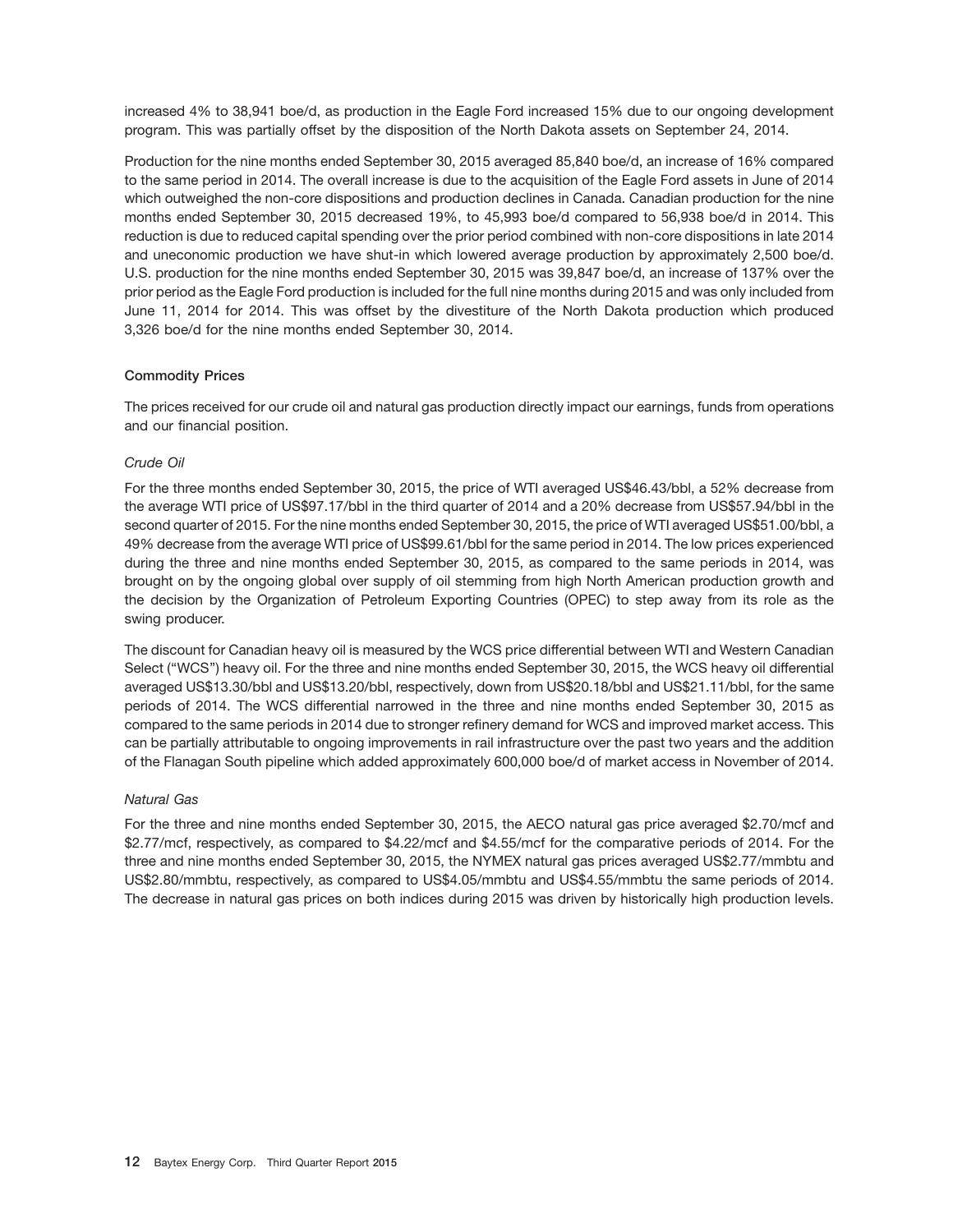The following tables compare selected benchmark prices and our average realized selling prices for the three and nine months ended September 30, 2015 and 2014.

|                                                |             | Three Months Ended September 30 |        | Nine Months Ended September 30 |             |        |  |
|------------------------------------------------|-------------|---------------------------------|--------|--------------------------------|-------------|--------|--|
|                                                | 2015        | 2014                            | Change | 2015                           | 2014        | Change |  |
| <b>Benchmark Averages</b>                      |             |                                 |        |                                |             |        |  |
| $WTI$ oil $(US$/bbI)^{(1)}$                    | \$<br>46.43 | \$<br>97.17                     | (52%)  | S.<br>51.00                    | 99.61<br>\$ | (49%)  |  |
| WCS heavy oil (US\$/bbl) <sup>(2)</sup>        | \$<br>33.13 | 76.99<br>\$.                    | (57%)  | 37.80<br>S.                    | 78.50<br>\$ | (52%)  |  |
| Heavy oil differential <sup>(3)</sup>          | 29%         | 21%                             |        | 27%                            | 21%         |        |  |
| LLS oil (US\$/bbl) <sup>(4)</sup>              | \$<br>49.79 | \$101.93                        | (51%)  | 54.24<br>S.                    | \$104.55    | (48%)  |  |
| CAD/USD average exchange rate                  | 1.3094      | 1.0893                          | 20%    | 1.2631                         | 1.0940      | 15%    |  |
| Edmonton par oil (\$/bbl)                      | \$<br>56.22 | \$<br>98.65                     | (43%)  | \$<br>58.63                    | \$101.83    | (42%)  |  |
| AECO natural gas price (\$/mcf) <sup>(5)</sup> | \$<br>2.70  | \$<br>4.22                      | (36%)  | \$<br>2.77                     | \$<br>4.55  | (39%)  |  |
| NYMEX natural gas price                        |             |                                 |        |                                |             |        |  |
| $(USS/mmbtu)^{(6)}$                            | S<br>2.77   | \$<br>4.05                      | (32%)  | S<br>2.80                      | \$<br>4.55  | (38%)  |  |

*(1) WTI refers to the arithmetic average of NYMEX prompt month WTI for the applicable period.*

*(2) WCS refers to the average posting price for the benchmark WCS heavy oil.*

*(3) Heavy oil differential refers to the WCS discount to WTI on a monthly weighted average basis.*

*(4) LLS refers to the Argus trade month average.*

*(5) AECO refers to the AECO arithmetic average month-ahead index price published by the Canadian Gas Price Reporter (''CGPR'').*

*(6) NYMEX refers to the NYMEX last day average index price as published by the CGPR.*

|                                              |             | Three Months Ended September 30 |             |              |              |             |  |  |
|----------------------------------------------|-------------|---------------------------------|-------------|--------------|--------------|-------------|--|--|
|                                              |             | 2015                            |             | 2014         |              |             |  |  |
|                                              | Canada      | U.S.                            | Total       | Canada       | U.S.         | Total       |  |  |
| Average Realized Sales Prices <sup>(1)</sup> |             |                                 |             |              |              |             |  |  |
| Canadian heavy oil (\$/bbl) <sup>(2)</sup>   | 30.90<br>S. | S<br>-                          | 30.90<br>S. | 73.99<br>\$. | \$           | 73.99<br>\$ |  |  |
| Light oil and condensate (\$/bbl)            | 51.86       | 55.73                           | 55.46       | 92.92        | 100.35       | 99.65       |  |  |
| NGL (\$/bbl)                                 | 15.05       | 15.39                           | 15.35       | 48.83        | 34.18        | 36.77       |  |  |
| Natural gas (\$/mcf)                         | 2.72        | 3.74                            | 3.28        | 4.19         | 4.71         | 4.43        |  |  |
| Weighted average $(\frac{6}{b}$ oe $)^{(2)}$ | 29.06       | 40.72<br>\$.                    | 34.59       | 67.93<br>\$  | 78.28<br>\$. | 72.04       |  |  |

|                                                |             | Nine Months Ended September 30 |              |              |                                |              |  |  |
|------------------------------------------------|-------------|--------------------------------|--------------|--------------|--------------------------------|--------------|--|--|
|                                                |             | 2015                           |              | 2014         |                                |              |  |  |
|                                                | Canada      | U.S.                           | <b>Total</b> | Canada       | U.S.                           | Total        |  |  |
| Average Realized Sales Prices <sup>(1)</sup>   |             |                                |              |              |                                |              |  |  |
| Canadian heavy oil (\$/bbl) <sup>(2)</sup>     | 34.54<br>S. | \$<br>-                        | 34.54<br>S.  | 74.84<br>\$. | \$<br>$\overline{\phantom{0}}$ | 74.84<br>\$. |  |  |
| Light oil and condensate (\$/bbl)              | 53.84       | 57.83                          | 57.54        | 95.91        | 101.15                         | 100.19       |  |  |
| NGL (\$/bbl)                                   | 21.06       | 16.14                          | 16.79        | 49.36        | 34.89                          | 40.59        |  |  |
| Natural gas (\$/mcf)                           | 2.67        | 3.62                           | 3.19         | 4.69         | 4.85                           | 4.73         |  |  |
| Weighted average $(\frac{4}{5})$ boe $)^{(2)}$ | 32.23<br>S  | 42.73<br>S.                    | 37.10<br>S.  | 69.29<br>\$  | 80.99<br>\$.                   | 71.97<br>\$  |  |  |

*(1) Baytex's risk management strategy employs both oil and natural gas financial and physical forward contracts (fixed price forward sales and collars) and heavy oil differential physical delivery contracts (fixed price and percentage of WTI). The pricing information in the table excludes the impact of financial derivatives.*

*(2) Realized heavy oil prices are calculated based on production volumes, net of blending costs.*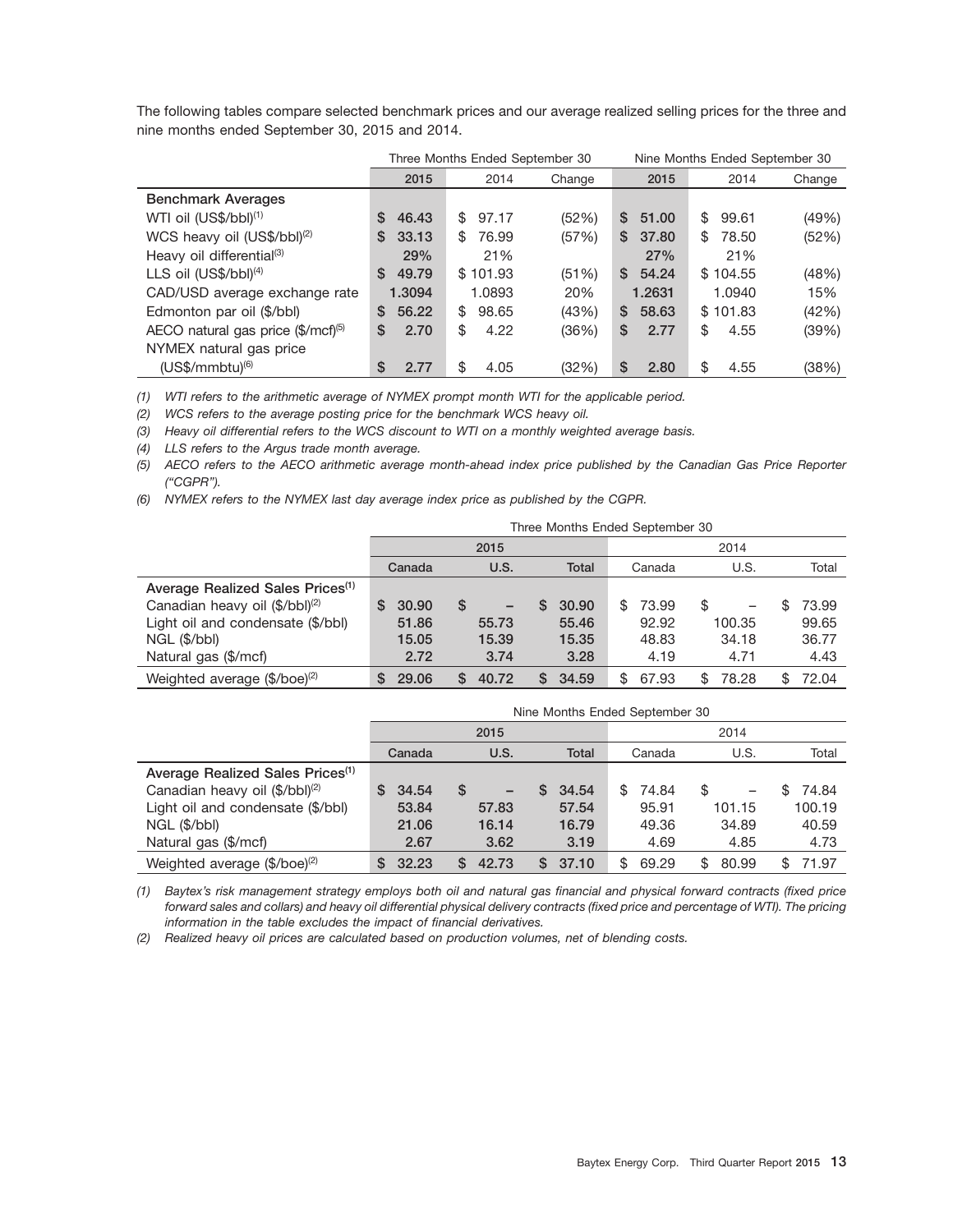#### *Average Realized Sales Prices*

Our realized heavy oil price for the three months ended September 30, 2015 was \$30.90/bbl, or 71% of WCS expressed in Canadian dollars, compared to \$73.99/bbl, or 88% of WCS expressed in Canadian dollars in 2014. Our realized heavy oil price for the nine months ended September 30, 2015 was \$34.54/bbl, or 72% of WCS expressed in Canadian dollars, compared to \$74.84/bbl, or 86% of WCS expressed in Canadian dollars in 2014. The Company's decrease in realized heavy oil price of 58% for the three months ended September 30, 2015 and 54% for the nine months ended September 30, 2015 compared to the same periods in 2014 corresponds with the overall decline in global crude oil prices. A portion of the Company's heavy oil is sold at a fixed dollar differential to the WCS benchmark price. Due to the drop in commodity prices, the fixed dollar differential has decreased our realized price as a percentage of WCS.

During the three months ended September 30, 2015, our Canadian average sales price for light oil and condensate was \$51.86/bbl, down 44% from \$92.92/bbl in 2014. This corresponds with the 43% decrease in the benchmark Edmonton Par prices over the same period. U.S. light oil and condensate pricing for the three months ended September 30, 2015 was \$55.73/bbl, down 44% from \$100.35/bbl in the third quarter of 2014, largely in line with the 40% decrease in the LLS benchmark (as expressed in Canadian dollars) over the same period. During the nine months ended September 30, 2015, our Canadian average sales price for light oil and condensate was \$53.84/bbl, down 44% from \$95.91/bbl in 2014, largely in line with the 42% decrease in Edmonton Par price over the same period. U.S. light oil and condensate pricing for the nine months ended September 30, 2015 was \$57.83/bbl, down 43% from \$101.15/bbl in the first nine months of 2014, in line with the 42% decrease in the LLS benchmark (as expressed in Canadian dollars) over the same period.

Our realized natural gas price for the three and nine months ended September 30, 2015 was \$3.28/mcf and \$3.19/mcf, respectively, down from \$4.43/mcf and \$4.73/mcf over the same periods in 2014. This is largely in line with the decreases in the AECO and NYMEX benchmarks during these periods.

|                           | Three Months Ended September 30 |           |              |           |           |           |  |  |  |
|---------------------------|---------------------------------|-----------|--------------|-----------|-----------|-----------|--|--|--|
|                           |                                 | 2015      |              |           | 2014      |           |  |  |  |
| (\$ thousands)            | Canada                          | U.S.      | <b>Total</b> | Canada    | U.S.      | Total     |  |  |  |
| Oil revenue               |                                 |           |              |           |           |           |  |  |  |
| Heavy oil                 | \$<br>95,634                    | \$        | 95,634<br>S  | \$309,719 | \$        | \$309,719 |  |  |  |
| Light oil and condensate  | 8,252                           | 117,840   | 126,092      | 22,466    | 235,377   | 257,843   |  |  |  |
| NGL                       | 1,365                           | 10,647    | 12,012       | 5,272     | 17,150    | 22,422    |  |  |  |
| Total oil revenue         | 105,251                         | 128,487   | 233,738      | 337,457   | 252,527   | 589,984   |  |  |  |
| Natural gas revenue       | 10,308                          | 17,405    | 27,713       | 17,249    | 16,709    | 33,958    |  |  |  |
| Total oil and natural gas |                                 |           |              |           |           |           |  |  |  |
| revenue                   | 115,559                         | 145,892   | 261,451      | 354,706   | 269,236   | 623.942   |  |  |  |
| Other income              | 2,746                           | 3         | 2,749        |           | (2)       | (2)       |  |  |  |
| Heavy oil blending        |                                 |           |              |           |           |           |  |  |  |
| revenue                   | 4,425                           |           | 4,425        | 10,475    |           | 10,475    |  |  |  |
| Total petroleum and       |                                 |           |              |           |           |           |  |  |  |
| natural gas revenues      | \$122,730                       | \$145.895 | \$268,625    | \$365,181 | \$269.234 | \$634,415 |  |  |  |

#### **Gross Revenues**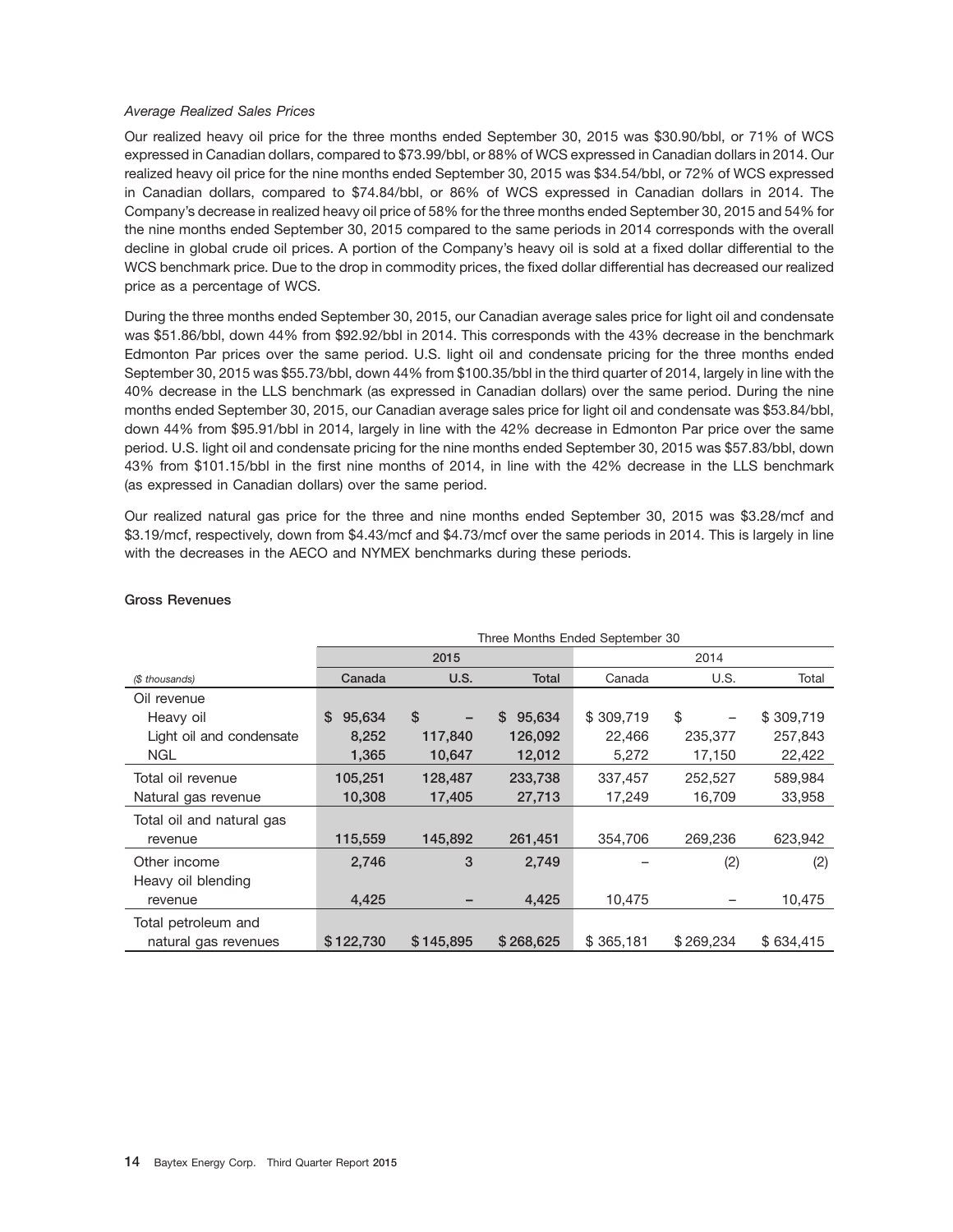|                       |           | Nine Months Ended September 30 |              |               |           |               |  |  |  |  |  |  |  |
|-----------------------|-----------|--------------------------------|--------------|---------------|-----------|---------------|--|--|--|--|--|--|--|
|                       |           | 2015                           |              | 2014          |           |               |  |  |  |  |  |  |  |
| (\$ thousands)        | Canada    | U.S.                           | <b>Total</b> | Canada        | U.S.      | Total         |  |  |  |  |  |  |  |
| Oil revenue           |           |                                |              |               |           |               |  |  |  |  |  |  |  |
| Heavy oil             | \$340,116 | \$                             | \$340,116    | \$<br>932,448 | \$        | \$<br>932,448 |  |  |  |  |  |  |  |
| Light oil and         |           |                                |              |               |           |               |  |  |  |  |  |  |  |
| condensate            | 28,004    | 383,683                        | 411,687      | 69,747        | 328,762   | 398,509       |  |  |  |  |  |  |  |
| NGL                   | 6,337     | 31,814                         | 38,151       | 19,690        | 21,461    | 41,151        |  |  |  |  |  |  |  |
| Total oil revenue     | 374,457   | 415,497                        | 789,954      | 1,021,885     | 350,223   | 1,372,108     |  |  |  |  |  |  |  |
| Natural gas revenue   | 30,230    | 49,317                         | 79,547       | 55,104        | 20,812    | 75,916        |  |  |  |  |  |  |  |
| Total oil and natural |           |                                |              |               |           |               |  |  |  |  |  |  |  |
| gas revenue           | 404,687   | 464,814                        | 869,501      | 1,076,989     | 371,035   | 1,448,024     |  |  |  |  |  |  |  |
| Other income          | 7,572     | 38                             | 7,610        |               | 413       | 413           |  |  |  |  |  |  |  |
| Heavy oil blending    |           |                                |              |               |           |               |  |  |  |  |  |  |  |
| revenue               | 22,561    |                                | 22,561       | 48,190        |           | 48,190        |  |  |  |  |  |  |  |
| Total petroleum and   |           |                                |              |               |           |               |  |  |  |  |  |  |  |
| natural gas revenues  | \$434.820 | \$464.852                      | \$899,672    | \$1,125,179   | \$371.448 | \$1,496,627   |  |  |  |  |  |  |  |

Total petroleum and natural gas revenues for the three months ended September 30, 2015 of \$268.6 million decreased \$365.8 million from the third quarter of 2014. The majority of the decrease from the prior period can be attributed to the drop in commodity prices which accounted for \$283 million of the decrease and lower production volumes which accounted for \$79 million of the decrease. In Canada, petroleum and natural gas revenues for the three months ended September 30, 2015 totaled \$122.7 million, a decrease of \$242.5 million compared to the same period in 2014. This is due to a 57% decrease in realized prices on all products combined with a 24% reduction in production volumes compared to the prior year. Petroleum and natural gas revenues of \$145.9 million in the U.S. decreased \$123.3 million from prior year. This reduction can be attributed to a 48% decrease in realized price and the divestiture of the North Dakota assets which were partially offset by a 15% increase in Eagle Ford production over the period.

Total petroleum and natural gas revenues for the nine months ended September 30, 2015 of \$899.7 million decreased \$597.0 million from the nine months ended September 30, 2014. The majority of the decrease from the prior period can be attributed to the drop in commodity prices which accounted for \$817 million of the decrease, partially offset by higher production volumes contributing \$238 million. In Canada, petroleum and natural gas revenues for the nine months totaled \$434.8 million, a decrease of \$690.4 million compared to the same period in 2014. This is due to a 53% decrease in realized prices on all products combined with a 19% reduction in production volumes. Petroleum and natural gas revenues of \$464.9 million in the U.S. increased \$93.4 million from the prior year due to the acquisition of the Eagle Ford assets offset by the decrease in revenue due to the sale of North Dakota.

Heavy oil blending revenue of \$4.4 million and \$22.6 million for the three and nine months ended September 30, 2015, respectively, decreased \$6.0 million and \$25.6 million, compared to the same periods in 2014. The Company used and sold less diluent during 2015 due to the decrease in heavy oil production within Canada and the increase in transportation by rail which does not require diluent. In addition, the price of blending diluent has declined consistent with the decrease in the price of oil.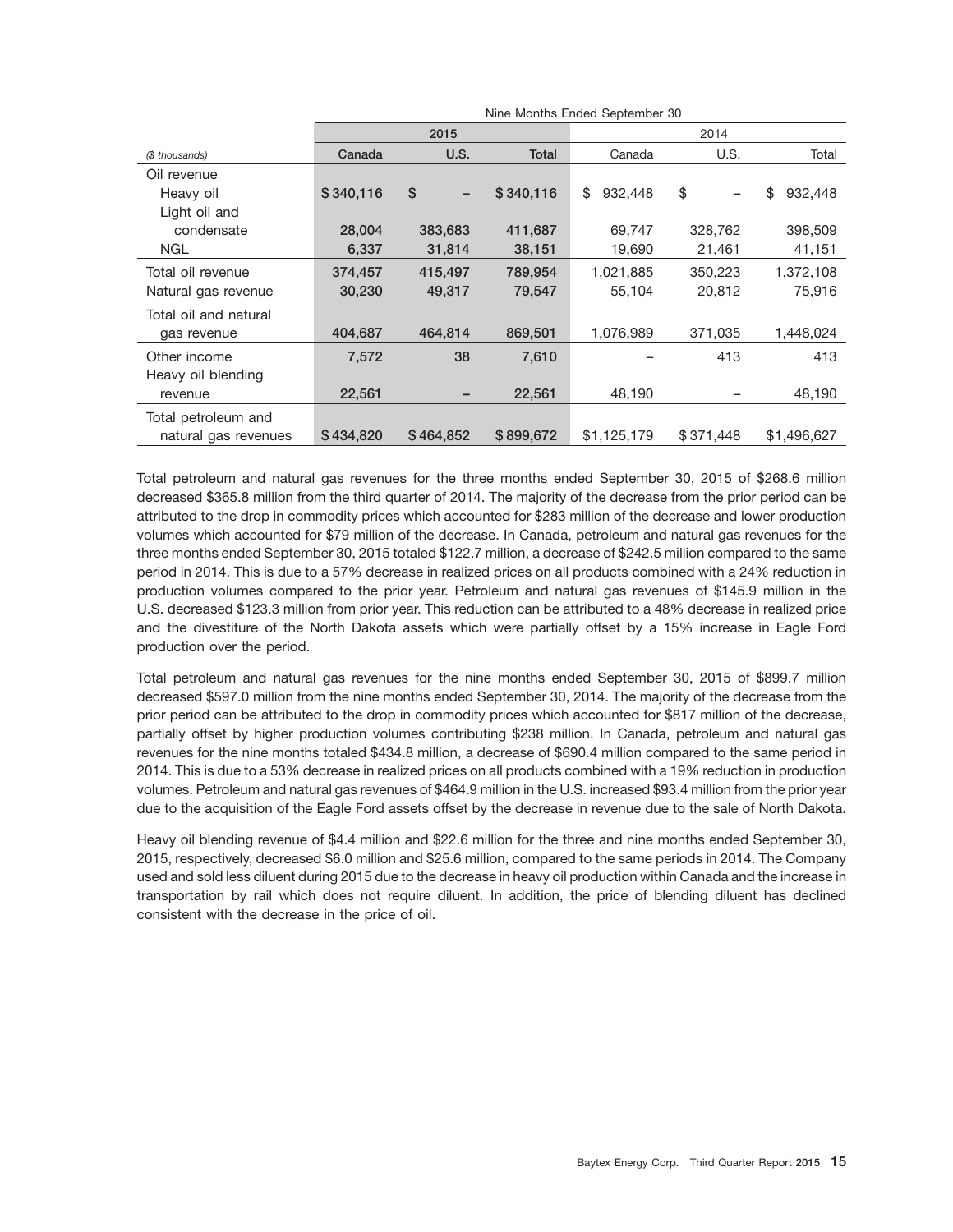#### **Royalties**

Royalties are paid to various government entities and to land and mineral rights owners. Royalties are calculated based on gross revenues, or on operating netbacks less capital investment for specific heavy oil projects, and are generally expressed as a percentage of gross revenue. The actual royalty rates can vary for a number of reasons, including the commodity produced, royalty contract terms, commodity price level, royalty incentives and the area or jurisdiction. The following tables summarize our royalties and royalty rates for the three and nine months ended September 30, 2015 and 2014.

|                                            |              | Three Months Ended September 30 |              |              |               |           |  |  |  |  |  |  |  |
|--------------------------------------------|--------------|---------------------------------|--------------|--------------|---------------|-----------|--|--|--|--|--|--|--|
|                                            |              | 2015                            |              |              | 2014          |           |  |  |  |  |  |  |  |
| (\$ thousands except for % and<br>per boe) | Canada       | U.S.                            | Total        | Canada       | U.S.          | Total     |  |  |  |  |  |  |  |
| Royalties                                  | 15.445<br>S. | 42.058<br>S.                    | 57,503<br>S. | 70.231<br>\$ | 80.691<br>\$. | \$150.922 |  |  |  |  |  |  |  |
| Average royalty rate <sup>(1)</sup>        | 13.4%        | 28.8%                           | 22.0%        | 19.8%        | 30.0%         | 24.2%     |  |  |  |  |  |  |  |
| Royalty rate per boe                       | 3.88<br>S    | 11.74                           | S.<br>7.61   | 13.45        | 23.46         | 17.43     |  |  |  |  |  |  |  |

|                                            |              | Nine Months Ended September 30 |           |             |             |           |  |  |  |  |  |  |  |
|--------------------------------------------|--------------|--------------------------------|-----------|-------------|-------------|-----------|--|--|--|--|--|--|--|
|                                            |              | 2015                           |           |             | 2014        |           |  |  |  |  |  |  |  |
| (\$ thousands except for % and<br>per boe) | Canada       | U.S.                           | Total     | Canada      | U.S.        | Total     |  |  |  |  |  |  |  |
| Royalties                                  | 57,122<br>S. | \$134.974                      | \$192,096 | \$225.458   | \$112.625   | \$338,083 |  |  |  |  |  |  |  |
| Average royalty rate <sup>(1)</sup>        | 14.1%        | 29.0%                          | 22.1%     | 20.9%       | 30.4%       | 23.3%     |  |  |  |  |  |  |  |
| Royalty rate per boe                       | \$<br>4.55   | 12.41                          | 8.20<br>S | 14.50<br>\$ | \$<br>24.59 | 16.80     |  |  |  |  |  |  |  |

*(1) Average royalty rate excludes sales of heavy oil blending diluents and the effects of financial derivatives.*

Total royalties for the three months ended September 30, 2015 of \$57.5 million decreased 62%, or \$93.4 million from 2014, due to the declines in revenue and production. Canadian royalties decreased to 13.4% of revenue for the three months ended September 30, 2015, from 19.8% of revenue in 2014. Canadian crown royalty rates are partially based on price. The lower commodity prices experienced during 2015 have resulted in lower crown royalty rates compared to 2014. U.S. royalties for the three months ended September 30, 2015 of \$42.1 million decreased 48%, or \$38.6 million due to lower commodity prices when compared to the same period in 2014. The Eagle Ford royalty rate of 28.8% was comparable to the same period in 2014 as royalty rates for our Eagle Ford assets do not vary with commodity pricing.

Total royalties for the nine months ended September 30, 2015 of \$192.1 million decreased 43%, or \$146.0 million from 2014, mainly due to the decline in revenues. Canadian royalties have decreased to 14.1% of revenue for the nine months ended September 30, 2015, compared to 20.9% of revenue in 2014. Canadian crown royalty rates are partially based on price. The lower commodity prices experienced during 2015 have resulted in lower crown royalty rates compared to 2014. U.S. royalties for the nine months ended September 30, 2015 of \$134.9 million increased 20%, or \$22.3 million due to the inclusion of Eagle Ford for the nine months in 2015. The 2014 period only includes the results of the Eagle Ford assets subsequent to the acquisition on June 11, 2014. Royalty rates for 2015 have decreased to 29.0% compared to 30.4% in the prior period due to the disposition of the North Dakota assets that had a higher royalty rate than the Eagle Ford assets.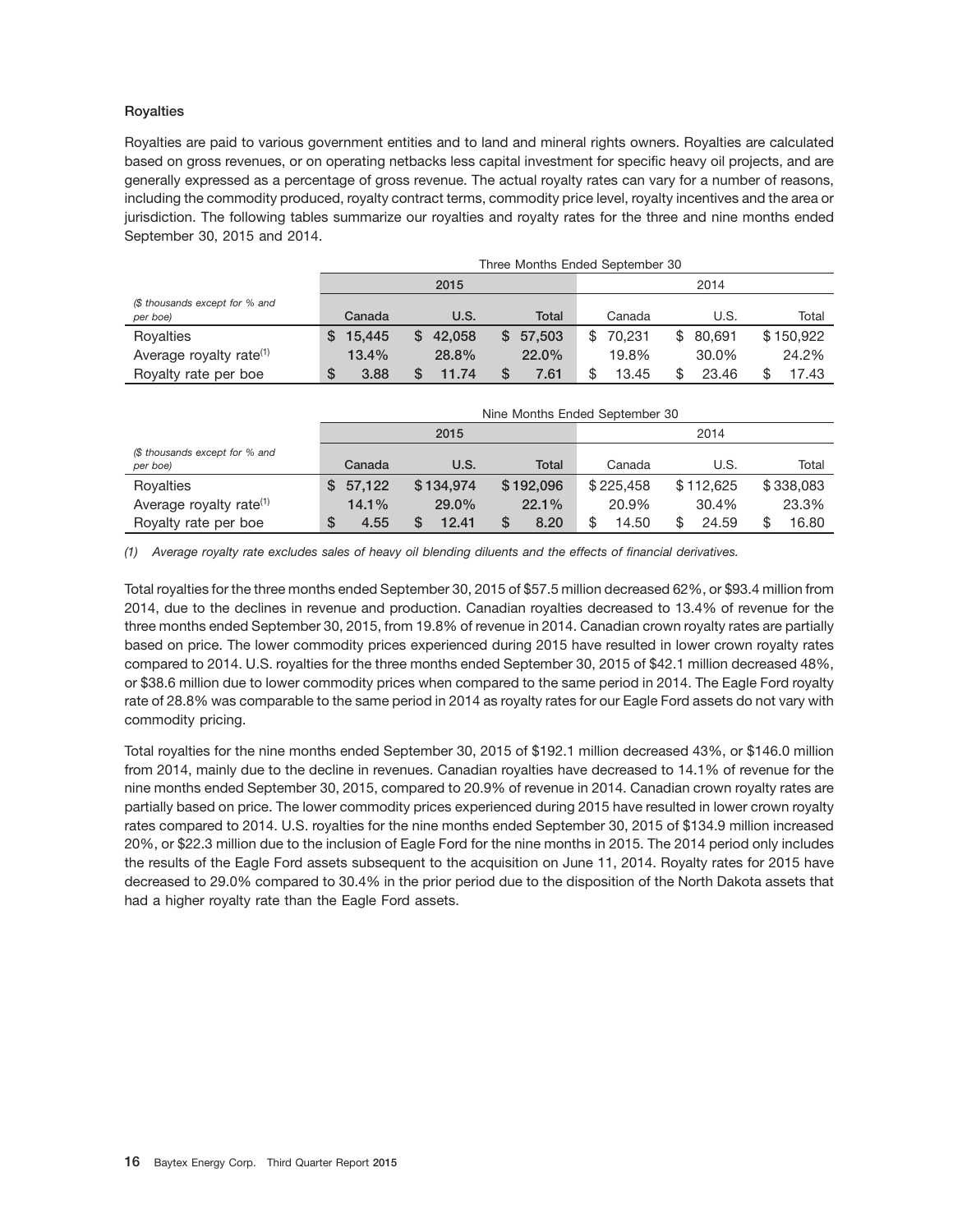#### **Production and Operating Expenses**

|                                   |                    | Three Months Ended September 30 |          |          |                     |               |  |  |  |  |  |  |
|-----------------------------------|--------------------|---------------------------------|----------|----------|---------------------|---------------|--|--|--|--|--|--|
|                                   |                    | 2015                            |          | 2014     |                     |               |  |  |  |  |  |  |
| (\$ thousands except for per boe) | Canada             | U.S. <sup>(1)</sup>             | Total    | Canada   | U.S. <sup>(1)</sup> | Total         |  |  |  |  |  |  |
| Production and operating          |                    |                                 |          |          |                     |               |  |  |  |  |  |  |
| expenses                          | 48,946<br><b>S</b> | \$28.544                        | \$77.490 | \$66.311 | \$32.314            | 98.625<br>SS. |  |  |  |  |  |  |
| Production and operating          |                    |                                 |          |          |                     |               |  |  |  |  |  |  |
| expenses per boe                  | 12.31              | 7.97                            | 10.25    | 12.70    | \$<br>9.39          | 11.39         |  |  |  |  |  |  |

|                                   |            | Nine Months Ended September 30 |              |           |                     |           |  |  |  |  |  |  |  |
|-----------------------------------|------------|--------------------------------|--------------|-----------|---------------------|-----------|--|--|--|--|--|--|--|
|                                   |            | 2015                           |              | 2014      |                     |           |  |  |  |  |  |  |  |
| (\$ thousands except for per boe) | Canada     | U.S. <sup>(1)</sup>            | <b>Total</b> | Canada    | U.S. <sup>(1)</sup> | Total     |  |  |  |  |  |  |  |
| Production and operating          |            |                                |              |           |                     |           |  |  |  |  |  |  |  |
| expenses                          | \$164,860  | \$82,465                       | \$247,325    | \$198,867 | 45.088<br>\$.       | \$243,955 |  |  |  |  |  |  |  |
| Production and operating          |            |                                |              |           |                     |           |  |  |  |  |  |  |  |
| expenses per boe                  | 13.13<br>S | 7.58                           | 10.55        | 12.79     | \$<br>9.84          | 12.12     |  |  |  |  |  |  |  |

*(1) Production and operating expenses related to the Eagle Ford assets include transportation expenses.*

Production and operating expenses were \$77.5 million and \$247.3 million for the three and nine months ended September 30, 2015, respectively, representing a decrease of \$21.1 million and an increase of \$3.4 million compared to the same periods in 2014. On a per boe basis, production and operating expenses for the three and nine months ended September 30, 2015 decreased to \$10.25/boe and \$10.55/boe, respectively, compared to \$11.39/boe and \$12.12/boe for the same periods in 2014. Production and operating per boe costs have decreased from the prior period due to cost saving initiatives across all our operations combined with the addition of the Eagle Ford assets which have lower costs and comprise a larger percentage of our total production in 2015 as compared to 2014.

Canadian production and operating expenses of \$48.9 million and \$164.9 million for the three and nine months ended September 30, 2015 decreased \$17.4 million and \$34.0 million compared to the same periods in 2014. These decreases are a result of lower production volumes and realized cost savings on our operations. Canadian production and operating expenses per boe decreased \$0.39/boe for the three months ended September 30, 2015 compared to the same period in 2014, which reflects the realization of cost saving initiatives. Operating expenses per boe for the nine months ended September 30, 2015 have increased \$0.34/boe compared to the same period in 2014 due to the impact of fixed costs on lower production (as production volumes decrease the cost on a per boe basis increases). However, we are working to mitigate the fixed cost impact through cost saving initiatives.

U.S. production and operating expenses of \$28.5 million and \$82.5 million for the three and nine months ended September 30, 2015, respectively, decreased \$3.8 million and increased \$37.4 million compared to the same periods in 2014. U.S. production and operating expenses per boe decreased \$1.42/boe and \$2.26/boe, for the three and nine months ended September 30, 2015, respectively, which reflects the shift in production to the lower cost Eagle Ford assets compared to our historic North Dakota properties and cost saving initiatives.

#### **Transportation and Blending Expenses**

Transportation expenses include the costs to move production from the field to the sales point. The largest component of transportation expense relates to the movement of heavy oil to pipeline and rail terminals. In order to meet pipeline specifications and to facilitate its marketing, heavy oil transported through pipelines requires blending to reduce its viscosity. The cost of blending diluent is recovered in the sale price of the blended product. Our heavy oil transported by rail does not require blending diluent.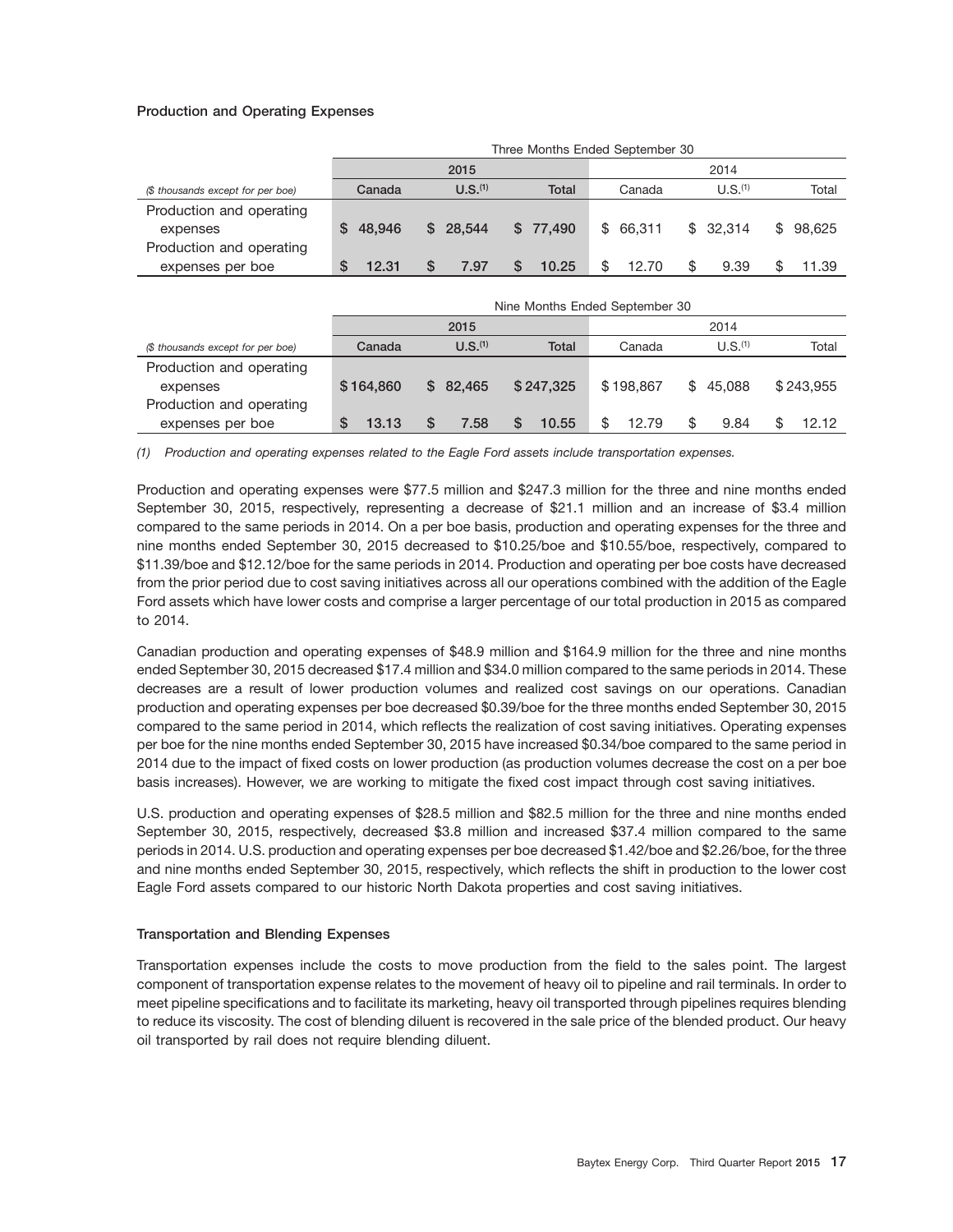The following tables compare our transportation and blending expenses for the three and nine months ended September 30, 2015 and 2014.

|                                   |   | Three Months Ended September 30 |          |                     |   |              |    |        |    |                     |   |        |
|-----------------------------------|---|---------------------------------|----------|---------------------|---|--------------|----|--------|----|---------------------|---|--------|
|                                   |   |                                 |          | 2015                |   |              |    |        |    | 2014                |   |        |
| (\$ thousands except for per boe) |   | Canada                          |          | U.S. <sup>(2)</sup> |   | <b>Total</b> |    | Canada |    | U.S. <sup>(2)</sup> |   | Total  |
| <b>Blending expenses</b>          | S | 4,424                           | S        | -                   |   | 4.424        | \$ | 10.475 | \$ | -                   |   | 10.475 |
| Transportation expenses           |   | 11,456                          |          |                     |   | 11,456       |    | 20.456 |    |                     |   | 20,456 |
| Total transportation and          |   |                                 |          |                     |   |              |    |        |    |                     |   |        |
| blending expenses                 | S | 15,880                          | <b>S</b> | -                   | S | 15,880       | \$ | 30.931 | \$ |                     | S | 30.931 |
| Transportation expenses           |   |                                 |          |                     |   |              |    |        |    |                     |   |        |
| per boe $(1)$                     | S | 2.88                            | S        |                     |   | 1.52         |    | 3.92   | \$ |                     |   | 2.36   |

|                                   |   | Nine Months Ended September 30 |     |                     |    |              |      |           |    |                     |    |           |  |
|-----------------------------------|---|--------------------------------|-----|---------------------|----|--------------|------|-----------|----|---------------------|----|-----------|--|
|                                   |   |                                |     | 2015                |    |              | 2014 |           |    |                     |    |           |  |
| (\$ thousands except for per boe) |   | Canada                         |     | U.S. <sup>(2)</sup> |    | <b>Total</b> |      | Canada    |    | U.S. <sup>(2)</sup> |    | Total     |  |
| <b>Blending expenses</b>          | S | 22,561                         | \$  | -                   | S  | 22,561       | \$   | 48.191    | \$ |                     | \$ | 48.191    |  |
| Transportation expenses           |   | 42,331                         |     |                     |    | 42,331       |      | 66,228    |    |                     |    | 66,228    |  |
| Total transportation and          |   |                                |     |                     |    |              |      |           |    |                     |    |           |  |
| blending expenses                 | S | 64,892                         | \$  | -                   | S. | 64,892       |      | \$114,419 | \$ |                     |    | \$114,419 |  |
| Transportation expenses           |   |                                |     |                     |    |              |      |           |    |                     |    |           |  |
| per boe <sup>(1)</sup>            | S | 3.37                           | \$. | -                   |    | 1.81         | \$   | 4.26      | \$ |                     |    | 3.29      |  |

*(1) Transportation expenses per boe exclude the purchase of blending diluent.*

*(2) Transportation expenses related to the Eagle Ford assets are included in production and operating expenses.*

Transportation expenses for the three months ended September 30, 2015 totaled \$11.5 million, a decrease of 44%, or \$9.0 million, compared to 2014. Transportation expenses for the nine months ended September 30, 2015 totaled \$42.3 million, a decrease of 36%, or \$23.9 million, compared to 2014. The decreases for both comparative periods are due to lower heavy oil volumes, decreased fuel surcharges and overall cost saving initiatives which includes the increased use of internal trucking.

Blending expenses for the three and nine months ended September 30, 2015 of \$4.4 million and \$22.6 million, respectively, have decreased \$6.1 million and \$25.6 million, compared to the same periods in 2014. Consistent with the decrease in heavy oil blending revenue, blending expenses decreased due to a decrease in both the price of blending diluent and the volume of blending diluent required.

#### **Financial Derivatives**

As part of our normal operations, we are exposed to movements in commodity prices, foreign exchange rates and interest rates. In an effort to manage these exposures, we utilize various financial derivative contracts which are intended to partially reduce the volatility in our funds from operations. Financial derivatives are managed at the corporate level and are not allocated between divisions. Contracts settled in the period result in realized gains or losses based on the market price compared to the contract price. Changes in the fair value of contracts are reported as unrealized gains or losses in the period as the forward markets for commodities and currencies fluctuate and as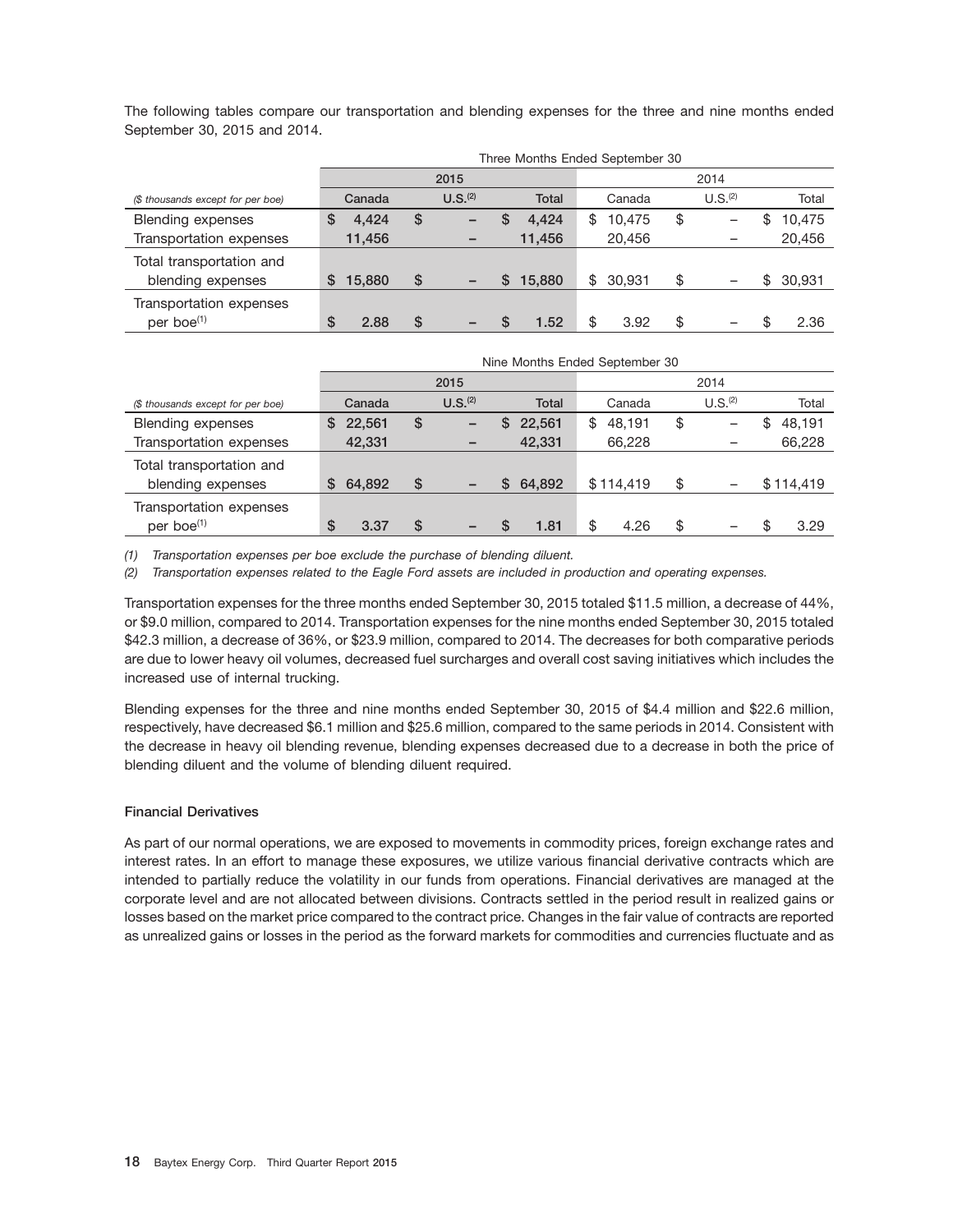|                                       |              | Three Months Ended September 30 |              | Nine Months Ended September 30 |              |               |  |  |
|---------------------------------------|--------------|---------------------------------|--------------|--------------------------------|--------------|---------------|--|--|
| (\$ thousands)                        | 2015         | 2014                            | Change       | 2015                           | 2014         | Change        |  |  |
| Realized financial                    |              |                                 |              |                                |              |               |  |  |
| derivatives gain (loss)               |              |                                 |              |                                |              |               |  |  |
| Crude oil                             | \$36,628     | (2, 811)<br>\$                  | \$39,439     | \$193,439                      | \$ (13,252)  | 206,691<br>\$ |  |  |
| Natural gas                           | 577          | 45                              | 532          | 6,614                          | (1, 771)     | 8,385         |  |  |
| Foreign currency                      | (12,053)     | (1, 281)                        | (10, 772)    | (32, 995)                      | (4, 547)     | (28, 448)     |  |  |
| Interest                              |              | (4, 109)                        | 4,109        |                                | (8, 130)     | 8,130         |  |  |
| Total                                 | \$25,152     | \$<br>(8, 156)                  | \$33,308     | \$167,058                      | \$ (27,700)  | \$<br>194,758 |  |  |
| Unrealized financial                  |              |                                 |              |                                |              |               |  |  |
|                                       |              |                                 |              |                                |              |               |  |  |
| derivatives gain (loss)<br>Crude oil  | 36,253<br>S. | \$100,098                       | \$ (63, 845) | \$                             | \$           | \$ (150,623)  |  |  |
|                                       |              |                                 |              | (92, 871)                      | 57,752       |               |  |  |
| Natural gas                           | 3,510        | 2,528                           | 982          | (1, 137)                       | 287          | (1, 424)      |  |  |
| Foreign currency                      | 3,249        | (10, 295)                       | 13,544       | 1,829                          | (4, 177)     | 6,006         |  |  |
| Interest and financing <sup>(1)</sup> | (5,778)      | 6,357                           | (12, 135)    | (498)                          | 22,325       | (22, 823)     |  |  |
| Total                                 | \$37,234     | \$98,688                        | \$ (61, 454) | (92, 677)<br>\$                | \$<br>76,187 | \$ (168, 864) |  |  |
| Total financial derivatives           |              |                                 |              |                                |              |               |  |  |
| gain (loss)                           |              |                                 |              |                                |              |               |  |  |
| Crude oil                             | \$72.881     |                                 |              |                                | \$           | \$            |  |  |
|                                       |              | \$97,287                        | \$ (24, 406) | \$100,568                      | 44,500       | 56,068        |  |  |
| Natural gas                           | 4,087        | 2,573                           | 1,514        | 5,477                          | (1,484)      | 6,961         |  |  |
| Foreign currency                      | (8,804)      | (11, 576)                       | 2,772        | (31, 166)                      | (8, 724)     | (22, 442)     |  |  |
| Interest and financing <sup>(1)</sup> | (5,778)      | 2,248                           | (8,026)      | (498)                          | 14,195       | (14, 693)     |  |  |
| Total                                 | \$<br>62,386 | \$90,532                        | \$ (28, 146) | \$<br>74,381                   | \$<br>48,487 | \$<br>25,894  |  |  |

new contracts are executed. The following table summarizes the results of our financial derivative contracts for the three and nine months ended September 30, 2015 and 2014.

*(1) Unrealized interest and financing derivative gain (loss) includes the change in fair value of the call options embedded in our senior unsecured notes.*

The realized financial derivative gains of \$25.2 million and \$167.1 million for the three and nine months ended September 30, 2015, respectively, relate mainly to crude oil prices being at levels significantly below those set in our fixed price contracts, partially offset by losses on our foreign exchange contracts.

The unrealized gain of \$37.2 million for the three months ended September 30, 2015 is mainly due to the decline of commodity prices at September 30, 2015 compared to June 30, 2015. The unrealized loss of \$92.7 million for the nine months ended September 30, 2015 is mainly due to the realization or reversal of unrealized gains previously recorded at December 31, 2014 on our commodity contracts.

A summary of the financial derivative contracts in place as at September 30, 2015 and the accounting treatment thereof are disclosed in note 17 to the consolidated financial statements.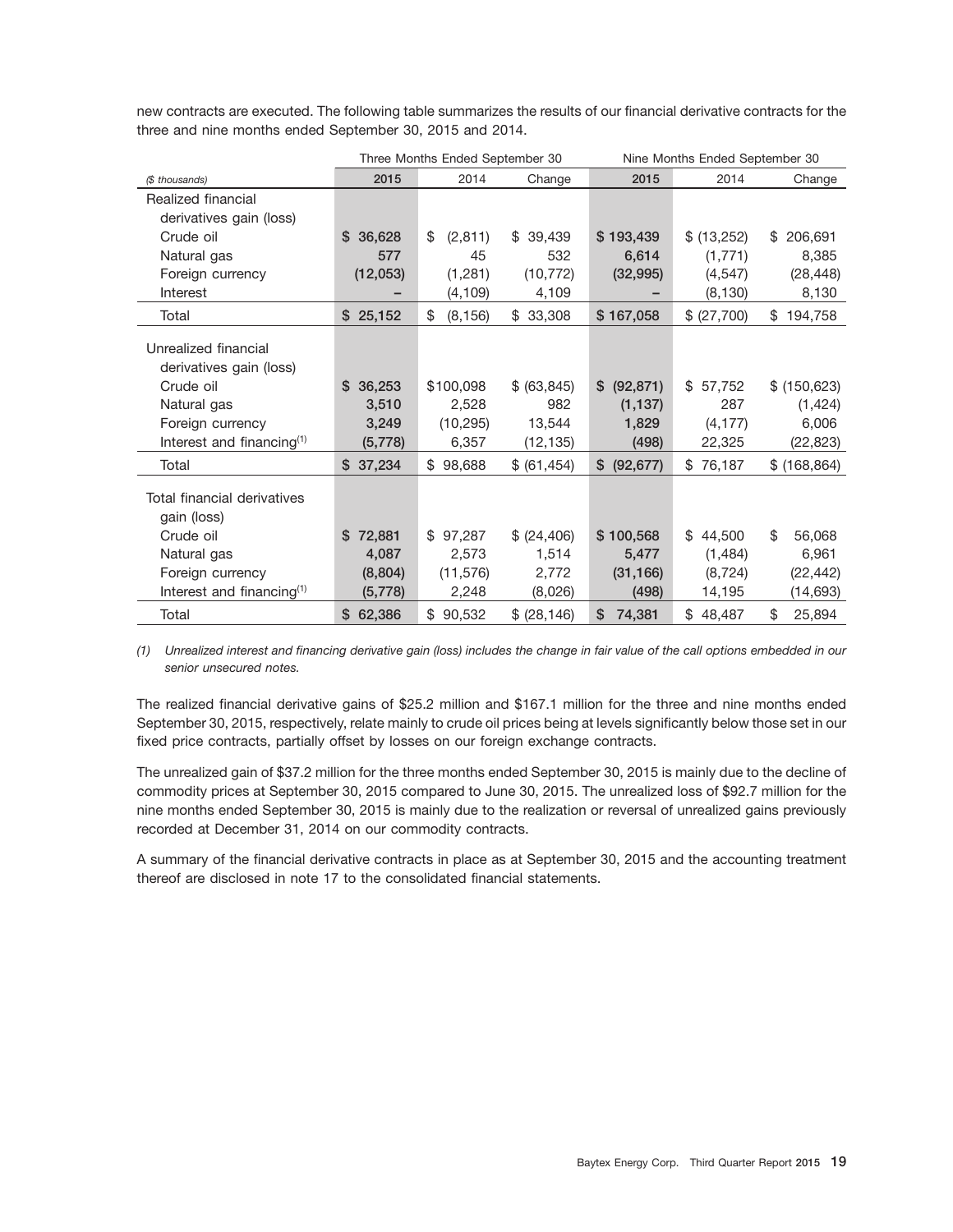## **Operating Netback**

|                                            |    | Three Months Ended September 30 |              |        |    |              |    |        |    |        |    |        |
|--------------------------------------------|----|---------------------------------|--------------|--------|----|--------------|----|--------|----|--------|----|--------|
|                                            |    | 2015                            |              |        |    |              |    | 2014   |    |        |    |        |
| (\$ per boe except for volume)             |    | Canada                          |              | U.S.   |    | <b>Total</b> |    | Canada |    | U.S.   |    | Total  |
| Production volume (boe/d)                  |    | 43,229                          |              | 38,941 |    | 82,169       |    | 56,753 |    | 37,384 |    | 94,137 |
| Operating netback:                         |    |                                 |              |        |    |              |    |        |    |        |    |        |
| Oil and natural gas                        |    |                                 |              |        |    |              |    |        |    |        |    |        |
| revenue                                    | \$ | 29.06                           | $\mathbf{s}$ | 40.72  | \$ | 34.59        | \$ | 67.93  | \$ | 78.28  | \$ | 72.04  |
| Other income                               |    | 0.69                            |              |        |    | 0.36         |    |        |    |        |    |        |
| Less:                                      |    |                                 |              |        |    |              |    |        |    |        |    |        |
| Royalties                                  |    | 3.88                            |              | 11.74  |    | 7.61         |    | 13.45  |    | 23.46  |    | 17.43  |
| Production and                             |    |                                 |              |        |    |              |    |        |    |        |    |        |
| operating expenses                         |    | 12.31                           |              | 7.97   |    | 10.25        |    | 12.70  |    | 9.39   |    | 11.39  |
| Transportation                             |    |                                 |              |        |    |              |    |        |    |        |    |        |
| expenses                                   |    | 2.88                            |              |        |    | 1.52         |    | 3.92   |    |        |    | 2.36   |
| Operating netback before                   |    |                                 |              |        |    |              |    |        |    |        |    |        |
| financial derivatives                      | \$ | 10.68                           | \$           | 21.01  | \$ | 15.57        | \$ | 37.86  | \$ | 45.43  | \$ | 40.86  |
| Realized financial                         |    |                                 |              |        |    |              |    |        |    |        |    |        |
| derivatives gain ( $loss$ ) <sup>(1)</sup> |    |                                 |              |        |    | 3.33         |    |        |    |        |    | (0.47) |
| Operating netback after                    |    |                                 |              |        |    |              |    |        |    |        |    |        |
| financial derivatives                      | S  | 10.68                           | S            | 21.01  | \$ | 18.90        | \$ | 37.86  | \$ | 45.43  | \$ | 40.39  |

|                                            | Nine Months Ended September 30 |    |        |    |              |    |        |    |        |    |        |  |
|--------------------------------------------|--------------------------------|----|--------|----|--------------|----|--------|----|--------|----|--------|--|
|                                            | 2015                           |    |        |    |              |    | 2014   |    |        |    |        |  |
| (\$ per boe except for volume)             | Canada                         |    | U.S.   |    | <b>Total</b> |    | Canada |    | U.S.   |    | Total  |  |
| Production volume (boe/d)                  | 45,993                         |    | 39,847 |    | 85,840       |    | 56,938 |    | 16,780 |    | 73,718 |  |
| Operating netback:                         |                                |    |        |    |              |    |        |    |        |    |        |  |
| Oil and natural gas                        |                                |    |        |    |              |    |        |    |        |    |        |  |
| revenue                                    | \$<br>32.23                    | \$ | 42.73  | \$ | 37.10        | \$ | 69.29  | \$ | 80.99  | \$ | 71.97  |  |
| Other income                               | 0.60                           |    |        |    | 0.32         |    |        |    | 0.11   |    | 0.02   |  |
| Less:                                      |                                |    |        |    |              |    |        |    |        |    |        |  |
| Royalties                                  | 4.55                           |    | 12.41  |    | 8.20         |    | 14.50  |    | 24.59  |    | 16.80  |  |
| Production and                             |                                |    |        |    |              |    |        |    |        |    |        |  |
| operating expenses                         | 13.13                          |    | 7.58   |    | 10.55        |    | 12.79  |    | 9.84   |    | 12.12  |  |
| Transportation                             |                                |    |        |    |              |    |        |    |        |    |        |  |
| expenses                                   | 3.37                           |    |        |    | 1.81         |    | 4.26   |    |        |    | 3.29   |  |
| Operating netback before                   |                                |    |        |    |              |    |        |    |        |    |        |  |
| financial derivatives                      | \$<br>11.78                    | \$ | 22.74  | \$ | 16.86        | \$ | 37.74  | \$ | 46.67  | \$ | 39.78  |  |
| Realized financial                         |                                |    |        |    |              |    |        |    |        |    |        |  |
| derivatives gain ( $loss$ ) <sup>(1)</sup> |                                |    |        |    | 7.13         |    |        |    |        |    | (0.97) |  |
| Operating netback after                    |                                |    |        |    |              |    |        |    |        |    |        |  |
| financial derivatives                      | \$<br>11.78                    | \$ | 22.74  | \$ | 23.99        | \$ | 37.74  | \$ | 46.67  | \$ | 38.81  |  |

*(1) Financial derivatives reflect realized gains on commodity-related contracts only.*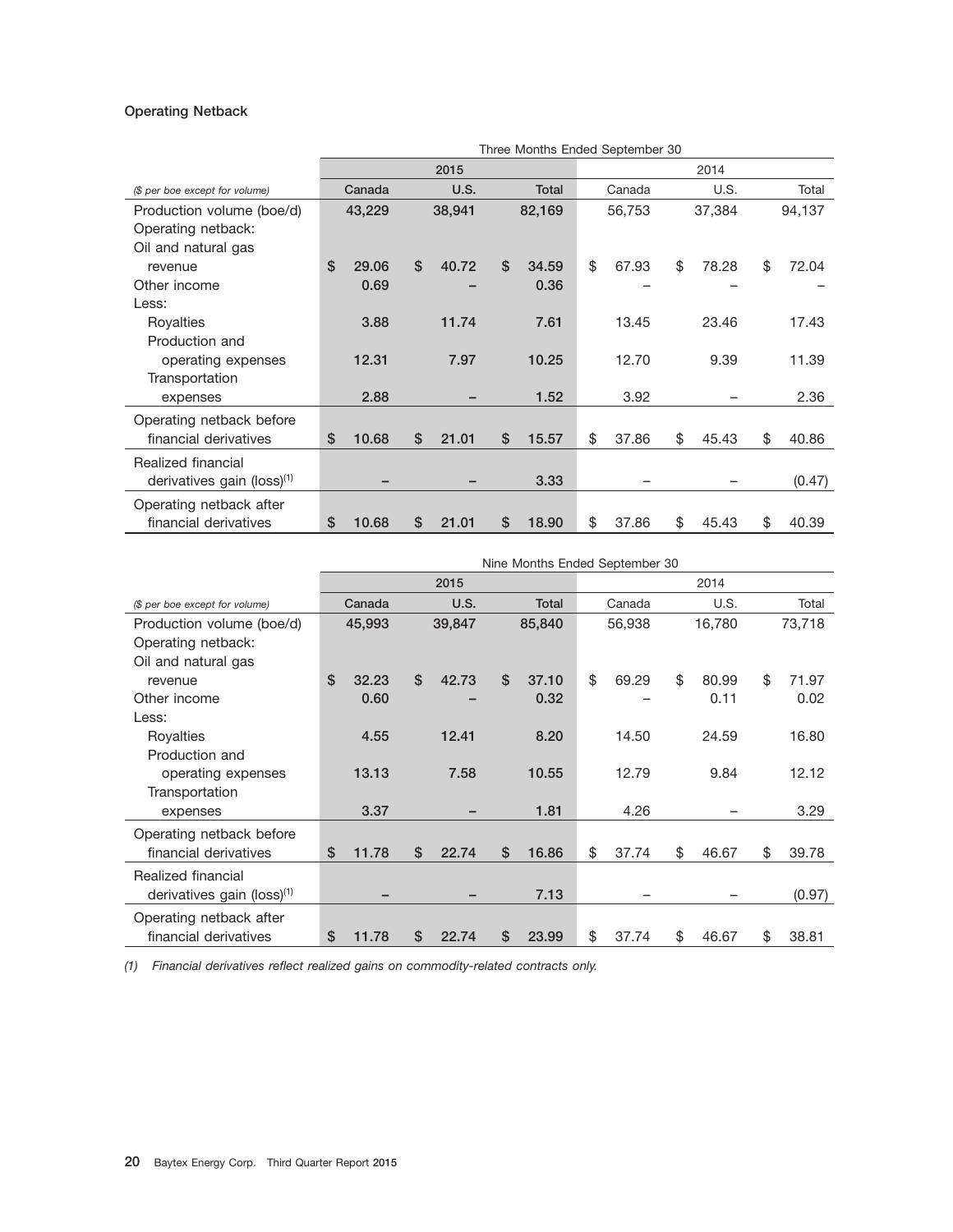#### **U.S. RESULTS – IMPACT OF 2014 ACQUISITION AND DISPOSITION ACTIVITY**

In 2015, the U.S. division is comprised of the Eagle Ford assets. The results of operations for the U.S. division in 2014 includes the Bakken assets in North Dakota, which were disposed of on September 24, 2014, and the Eagle Ford assets in Texas, which were acquired on June 11, 2014. This table demonstrates the impact of the 2014 acquisition and disposition activity on the U.S. results.

|                                                    | Three Months Ended September 30 |                     |              |             |              |             |  |  |  |  |  |
|----------------------------------------------------|---------------------------------|---------------------|--------------|-------------|--------------|-------------|--|--|--|--|--|
|                                                    |                                 | 2015                |              |             | 2014         |             |  |  |  |  |  |
|                                                    |                                 | <b>North</b>        |              |             | North        |             |  |  |  |  |  |
| <b>Daily Production</b>                            | Eagle Ford                      | Dakota              | <b>Total</b> | Eagle Ford  | Dakota       | Total       |  |  |  |  |  |
| Liquids (bbl/d)                                    |                                 |                     |              |             |              |             |  |  |  |  |  |
| Light oil and condensate                           | 22,983                          |                     | 22,983       | 22,313      | 3,183        | 25,496      |  |  |  |  |  |
| <b>NGL</b>                                         | 7,522                           |                     | 7,522        | 5,310       | 145          | 5,455       |  |  |  |  |  |
| Total liquids (bbl/d)                              | 30,505                          |                     | 30,505       | 27,623      | 3.328        | 30.951      |  |  |  |  |  |
| Natural gas (mcf/d)                                | 50,613                          |                     | 50,613       | 37,578      | 1,019        | 38,597      |  |  |  |  |  |
| Total production (boe/d)                           | 38,941                          |                     | 38,941       | 33,886      | 3,498        | 37,384      |  |  |  |  |  |
| (\$ thousands except for % and per boe<br>amounts) |                                 |                     |              |             |              |             |  |  |  |  |  |
| Revenue                                            | \$145,895                       | $\mathbf{s}$<br>-   | \$145,895    | \$240,630   | 28,604<br>\$ | \$269,234   |  |  |  |  |  |
| Royalties                                          | 42,058                          |                     | 42,058       | 71,788      | 8,903        | 80,691      |  |  |  |  |  |
| Production and operating                           |                                 |                     |              |             |              |             |  |  |  |  |  |
| expenses                                           | 28,544                          |                     | 28,544       | 27,649      | 4,665        | 32,314      |  |  |  |  |  |
| Operating income                                   | \$<br>75,293                    | $\mathfrak{s}$<br>- | \$<br>75,293 | \$141,193   | \$<br>15,036 | \$156,229   |  |  |  |  |  |
| Realized price per boe                             | \$<br>40.72                     | \$                  | \$<br>40.72  | \$<br>77.19 | \$<br>88.89  | \$<br>78.28 |  |  |  |  |  |
| Average royalty rate                               | 28.8%                           | $-$ %               | 28.8%        | 29.8%       | 31.1%        | 30.0%       |  |  |  |  |  |
| Production and operating                           |                                 |                     |              |             |              |             |  |  |  |  |  |
| expenses per boe                                   | \$<br>7.97                      | \$                  | 7.97<br>S    | \$<br>8.87  | \$<br>14.50  | \$<br>9.39  |  |  |  |  |  |

|                                                    | Nine Months Ended September 30 |               |              |             |              |             |  |  |  |  |  |
|----------------------------------------------------|--------------------------------|---------------|--------------|-------------|--------------|-------------|--|--|--|--|--|
|                                                    |                                | 2015          |              |             | 2014         |             |  |  |  |  |  |
|                                                    |                                | <b>North</b>  |              | North       |              |             |  |  |  |  |  |
| <b>Daily Production</b>                            | Eagle Ford                     | <b>Dakota</b> | <b>Total</b> | Eagle Ford  | Dakota       | Total       |  |  |  |  |  |
| Liquids (bbl/d)                                    |                                |               |              |             |              |             |  |  |  |  |  |
| Light oil and condensate                           | 24,305                         |               | 24,305       | 8,890       | 3,015        | 11,905      |  |  |  |  |  |
| <b>NGL</b>                                         | 7,220                          |               | 7,220        | 2,096       | 157          | 2,253       |  |  |  |  |  |
| Total liquids (bbl/d)                              | 31,525                         |               | 31,525       | 10,986      | 3,172        | 14,158      |  |  |  |  |  |
| Natural gas (mcf/d)                                | 49,934                         |               | 49,934       | 14,812      | 921          | 15,733      |  |  |  |  |  |
| Total production (boe/d)                           | 39,847                         |               | 39,847       | 13,455      | 3,326        | 16,780      |  |  |  |  |  |
| (\$ thousands except for % and per boe<br>amounts) |                                |               |              |             |              |             |  |  |  |  |  |
| Revenue                                            | \$464,852                      | $\mathbf{s}$  | \$464,852    | \$288,121   | 83,327<br>\$ | \$371,448   |  |  |  |  |  |
| Royalties                                          | 134,974                        |               | 134,974      | 85,557      | 27,068       | 112,625     |  |  |  |  |  |
| Production and operating                           |                                |               |              |             |              |             |  |  |  |  |  |
| expenses                                           | 82,465                         |               | 82,465       | 31,385      | 13,703       | 45,088      |  |  |  |  |  |
| Operating income                                   | \$247,413                      | \$            | \$247,413    | \$171,179   | 42,556<br>\$ | \$213,735   |  |  |  |  |  |
| Realized price per boe                             | \$<br>42.73                    | \$            | \$<br>42.73  | \$<br>78.33 | \$<br>91.78  | \$<br>81.10 |  |  |  |  |  |
| Average royalty rate                               | 29.0%                          | $-$ %         | 29.0%        | 29.7%       | 32.5%        | 30.4%       |  |  |  |  |  |
| Production and operating                           |                                |               |              |             |              |             |  |  |  |  |  |
| expenses per boe                                   | \$<br>7.58                     | \$            | 7.58<br>S    | \$<br>8.54  | \$<br>15.09  | \$<br>9.84  |  |  |  |  |  |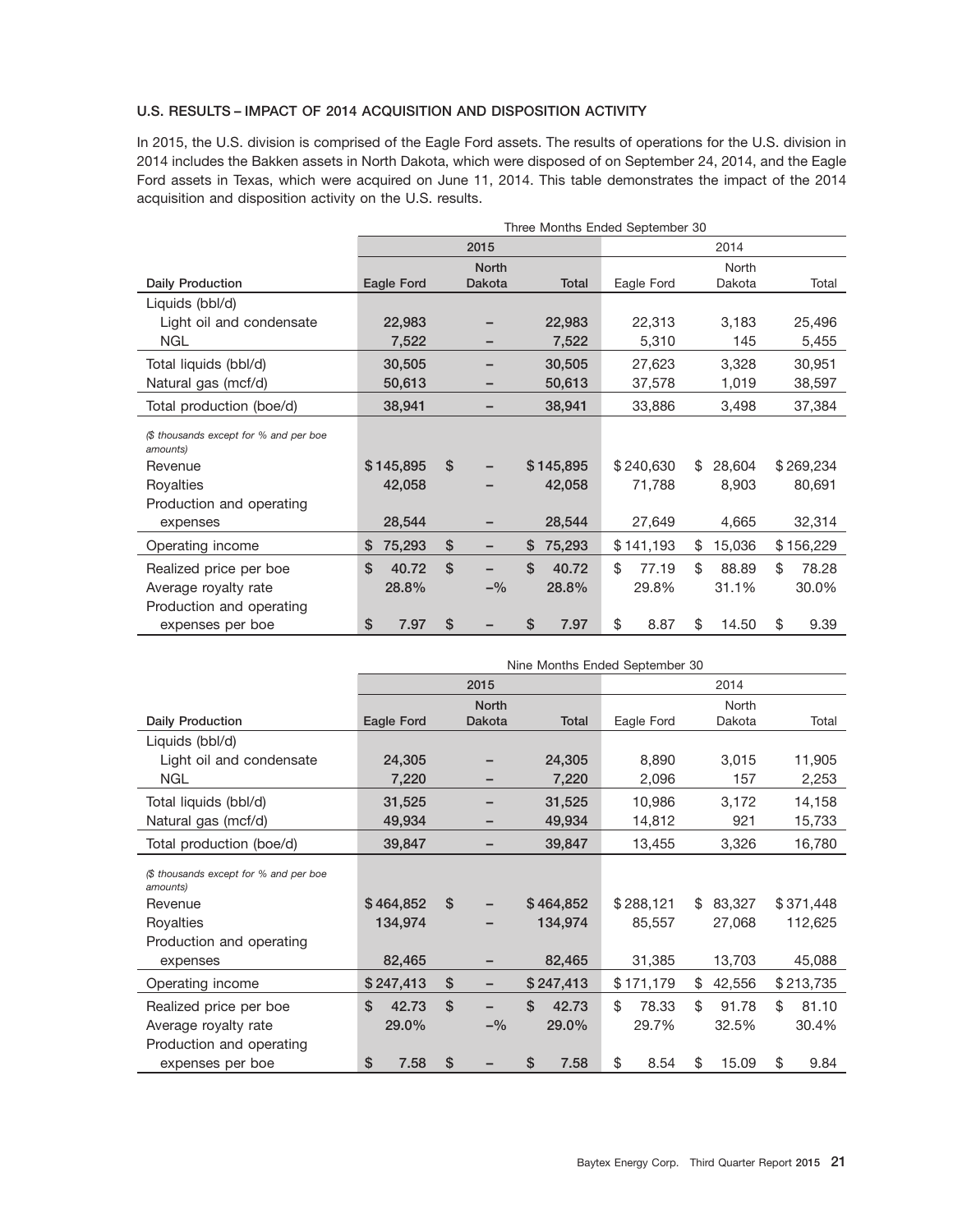#### **Exploration and Evaluation Expense**

Exploration and evaluation expense includes the write-off of undeveloped lands and other assets and will vary period to period depending on the scheduled expiry of leases and our assessment of the development potential of undeveloped land.

Exploration and evaluation expense was \$2.0 million and \$6.5 million for the three and nine months ended September 30, 2015, respectively, compared to \$1.6 million and \$16.1 million for the three and nine months ended September 30, 2014. Exploration and evaluation expense for the three months ended September 30, 2015 was consistent with the same period of 2014. The decrease for the nine months ended September 30, 2015 is primarily related to a decrease in expiration of undeveloped lands.

#### **Depletion and Depreciation**

|                                              |    | Three Months Ended September 30 |          |          |    |              |    |          |    |          |  |           |
|----------------------------------------------|----|---------------------------------|----------|----------|----|--------------|----|----------|----|----------|--|-----------|
|                                              |    | 2015                            |          |          |    | 2014         |    |          |    |          |  |           |
| (\$ thousands except for per boe)            |    | Canada                          |          | U.S.     |    | <b>Total</b> |    | Canada   |    | U.S.     |  | Total     |
| Depletion and<br>depreciation <sup>(1)</sup> | S. | 65.525                          |          | \$95.827 |    | \$162,503    |    | \$78.573 |    | \$92.582 |  | \$172,024 |
| Depletion and                                |    |                                 |          |          |    |              |    |          |    |          |  |           |
| depreciation per boe                         |    | 16.48                           | <b>S</b> | 26.75    | S. | 21.50        | \$ | 15.05    | \$ | 26.92    |  | 19.86     |
|                                              |    |                                 |          |          |    |              |    |          |    |          |  |           |

|                                              |           | Nine Months Ended September 30 |              |           |            |           |  |  |  |
|----------------------------------------------|-----------|--------------------------------|--------------|-----------|------------|-----------|--|--|--|
|                                              |           | 2015                           |              | 2014      |            |           |  |  |  |
| (\$ thousands except for per boe)            | Canada    | U.S.                           | <b>Total</b> | Canada    | U.S.       | Total     |  |  |  |
| Depletion and<br>depreciation <sup>(1)</sup> | \$208.354 | \$287,030                      | \$498,106    | \$237,029 | \$121.048  | \$360,208 |  |  |  |
| Depletion and<br>depreciation per boe        | 16.59     | 26.39                          | 21.26<br>S   | 15.25     | S<br>26.42 | 17.90     |  |  |  |

*(1) Total includes corporate depreciation.*

Depletion and depreciation expense of \$162.5 million and \$498.1 million for the three and nine months ended September 30, 2015, respectively, decreased \$9.5 million and increased \$137.9 million from the same periods in 2014. The decrease of \$9.5 million for three months ended September 30, 2015 compared to the same period in 2014 is mainly due to lower production volumes in Canada. The increase of \$137.9 million in the nine months ended September 30, 2015 compared to the same period in 2014 is mainly due to increased production with the acquisition of the Eagle Ford assets, slightly offset by lower production volumes due to reduced capital spending in Canada combined with the North Dakota disposition. Depletion and depreciation per boe for the three and nine months ended September 30, 2015 of \$21.50/boe and \$21.26/boe, respectively, increased from \$19.86/boe and \$17.90/boe for same periods in 2014, mainly due to the Eagle Ford assets which have higher costs per boe included in the depletable pool.

#### **Impairment**

During the three months ended September 30, 2015, an impairment expense of \$493.2 million was recorded. The impairment charge was recorded on our Eagle Ford assets and is directly attributable to lower commodity prices. The Eagle Ford assets were originally recorded at their fair value at the time of acquisition in June of 2014 when WTI oil price was more than US\$100/bbl. Commodity prices have declined in 2015 and the future market prices have also decreased which has reduced estimated future cash flows for our U.S. operations below the carrying amount of the assets. The impairment resulted in a \$210.3 million reduction to oil and gas properties and a write off of the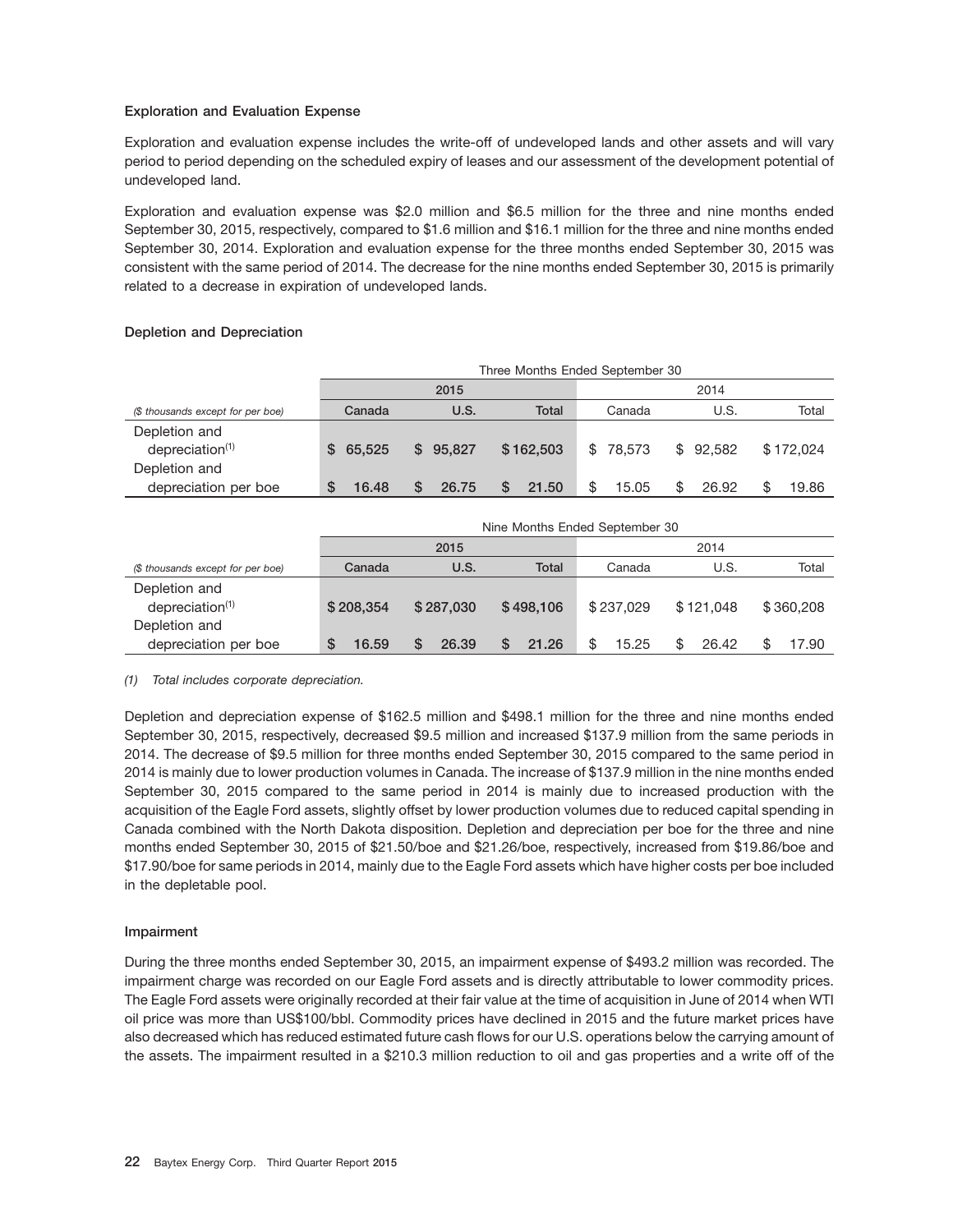remaining \$282.9 million of goodwill associated with this acquisition. We have determined that no impairments are required on our Canadian cash-generating units. There were no impairments in the corresponding periods in 2014.

The recoverable amount of each cash-generating unit was determined using the discounted cash flows for proved, probable and, in the case of the U.S. assets, possible reserves as well as the fair value of undeveloped land acreage. In computing the future cash flows of the assets, we made certain assumptions, most significantly about future commodity prices and the discount rate. We assumed a WTI price of approximately US\$55/bbl in 2016, US\$70/bbl in 2017 and US\$75/bbl in 2018. It is possible that commodity prices in those years may be lower than the current estimate which could result in further impairments. A 10% before tax discount rate has been applied to total proved, probable and possible reserves after applying a 50% risk factor to possible reserves to reflect the lower probability of recovery.

#### **General and Administrative Expenses**

|                                         |          | Three Months Ended September 30 |        | Nine Months Ended September 30 |             |        |  |
|-----------------------------------------|----------|---------------------------------|--------|--------------------------------|-------------|--------|--|
| (\$ thousands except for % and per boe) | 2015     | 2014                            | Change | 2015                           | 2014        | Change |  |
| General and administrative              |          |                                 |        |                                |             |        |  |
| expenses                                | \$13,976 | \$16,770                        | (17%)  | \$46,588                       | \$42,978    | 8%     |  |
| General and administrative              |          |                                 |        |                                |             |        |  |
| expenses per boe                        | 1.85     | 1.94                            | (5%)   | 1.99<br>\$                     | 2 14<br>\$. | (7%)   |  |

General and administrative (''G&A'') expenses for the three months ended September 30, 2015 were \$14.0 million, a decrease of \$2.8 million from the same period in 2014. G&A expenses have decreased as a result of reductions to staffing levels to coincide with lower activity levels combined with a reduction of all discretionary spending. G&A expenses for the nine months ended September 30, 2015 increased slightly to \$46.6 million from \$43.0 million in 2014. This increase is attributable to the acquisition of the Eagle Ford assets and associated office in Houston.

On a per boe basis, general and administrative expenses have decreased in 2015 from 2014 for both the three and nine month comparative periods with the reduction in discretionary spending and the low incremental G&A costs associated with the Eagle Ford assets.

#### **Share-based Compensation Expense**

Compensation expense associated with the Share Award Incentive Plan is recognized over the vesting period of the share awards with a corresponding increase in contributed surplus. The issuance of common shares upon the conversion of share awards is recorded as an increase in shareholders' capital with a corresponding reduction in contributed surplus.

Compensation expense related to the Share Award Incentive Plan was \$3.2 million and \$19.4 million for the three and nine months ended September 30, 2015, respectively, compared to \$6.9 million and \$22.9 million for the same periods in 2014. The decrease in share-based compensation expense during 2015 is a result of the lower fair value of share awards granted in 2015 combined with higher forfeitures during the period as compared to 2014.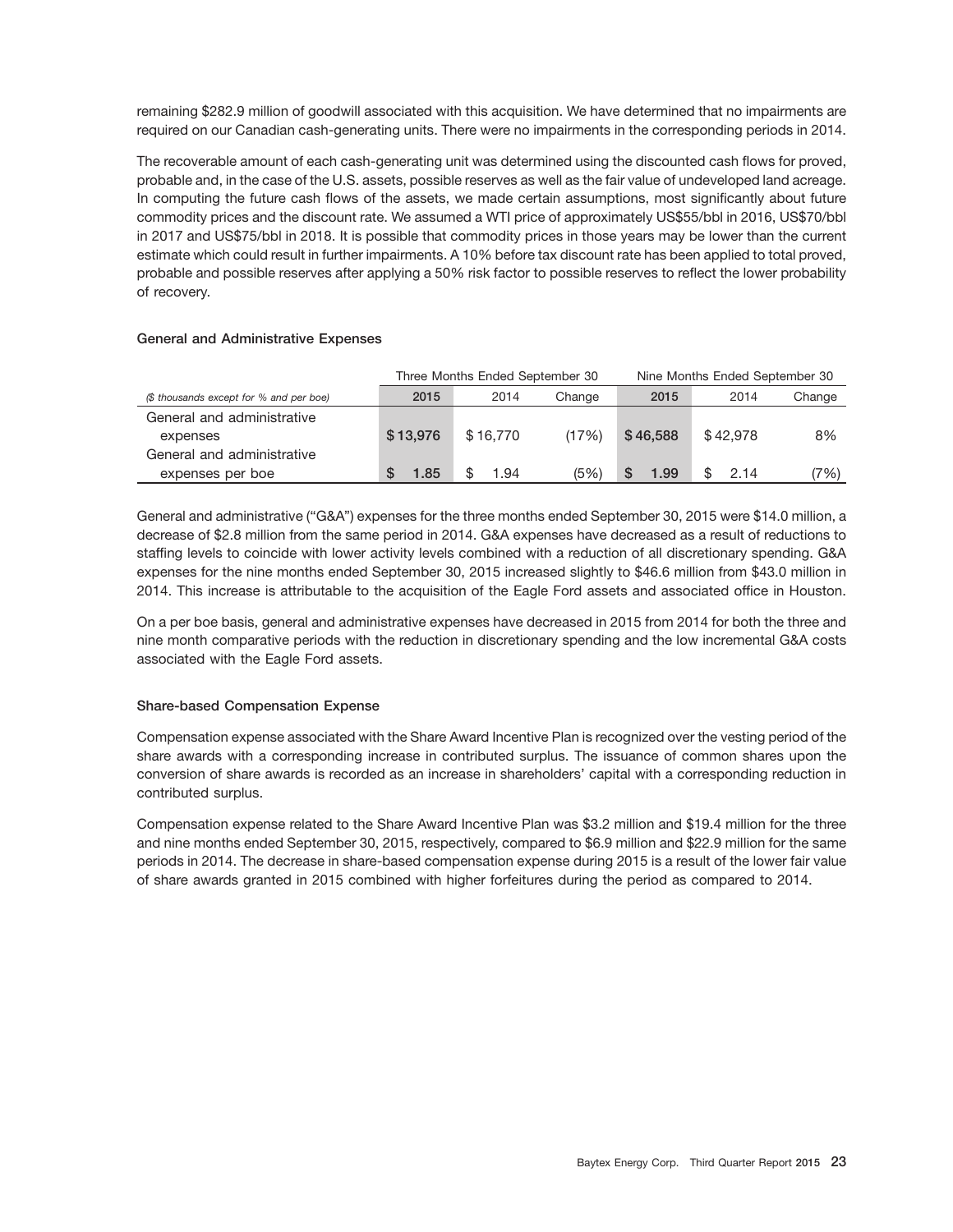#### **Financing Costs**

Financing costs include interest on bank loan and long-term debt, non-cash charges related to accretion of asset retirement obligations and the amortization of loan and debt financing costs.

|                               |             | Three Months Ended September 30 |        | Nine Months Ended September 30 |          |        |  |
|-------------------------------|-------------|---------------------------------|--------|--------------------------------|----------|--------|--|
| (\$ thousands except for %)   | 2015        | 2014                            | Change | 2015                           | 2014     | Change |  |
| Bank loan                     | 2,361       | 9.174<br>\$                     | (74%)  | 9.785<br>S                     | \$16,644 | (41%)  |  |
| Long-term debt                | 22,680      | 20.352                          | 11%    | 66,053                         | 39.547   | 67%    |  |
| Accretion on asset retirement |             |                                 |        |                                |          |        |  |
| obligations and other         | 2.501       | 1.786                           | 40%    | 7.886                          | 5.307    | 49%    |  |
| Financing costs               | 27.542<br>S | \$31,312                        | (12%)  | \$83,724                       | \$61,498 | 36%    |  |

Financing costs decreased by \$3.8 million to \$27.5 million for the three months ended September 30, 2015 compared to \$31.3 million in 2014 mainly due to lower outstanding bank debt levels as a result of the \$606 million of equity financing completed in April 2015. For the nine months ended September 30, 2015, financing costs were \$83.7 million representing an increase of 36% compared to 2014. The increase is mainly a result of the interest on US\$800 million of senior unsecured notes that were issued in conjunction with the Eagle Ford acquisition in June 2014.

#### **Foreign Exchange**

Unrealized foreign exchange gains and losses are due to the change in the value of the bank loan and long-term debt denominated in U.S. dollars. Realized foreign exchange gains and losses are due to day-to-day U.S. dollar denominated transactions occurring in the Canadian operations.

|                                                   |              | Three Months Ended September 30 |        | Nine Months Ended September 30 |          |        |  |
|---------------------------------------------------|--------------|---------------------------------|--------|--------------------------------|----------|--------|--|
| (\$ thousands except for % and<br>exchange rates) | 2015         | 2014                            | Change | 2015                           | 2014     | Change |  |
| Unrealized foreign exchange                       |              |                                 |        |                                |          |        |  |
| loss                                              | \$89,215     | \$54,937                        | 62%    | \$172,182                      | \$40.014 | 330%   |  |
| Realized foreign exchange                         |              |                                 |        |                                |          |        |  |
| (gain) loss                                       | (1,696)      | 2.109                           | (180%) | (1,583)                        | 3.095    | (151%) |  |
| Foreign exchange loss                             | 87,519<br>\$ | \$57,046                        | 53%    | \$170,599                      | \$43,109 | 296%   |  |
| CAD/USD exchange rates:                           |              |                                 |        |                                |          |        |  |
| At beginning of period                            | 1.2474       | 1.0676                          |        | 1.1601                         | 1.0636   |        |  |
| At end of period                                  | 1.3394       | 1.1208                          |        | 1.3394                         | 1.1208   |        |  |

The unrealized foreign exchange loss of \$89.2 million and \$172.2 million for the three and nine months ended September 30, 2015, respectively, was due to our U.S. dollar denominated senior unsecured notes (US\$950 million principal amount) which have increased in value as the Canadian dollar weakened against the U.S. dollar at September 30, 2015 as compared to both June 30, 2015 and December 31, 2014. The realized foreign exchange gains for the three and nine months ended September 30, 2015 was due to day-to-day U.S. dollar denominated transactions as the U.S. dollar strengthened relative to the Canadian dollar over these periods.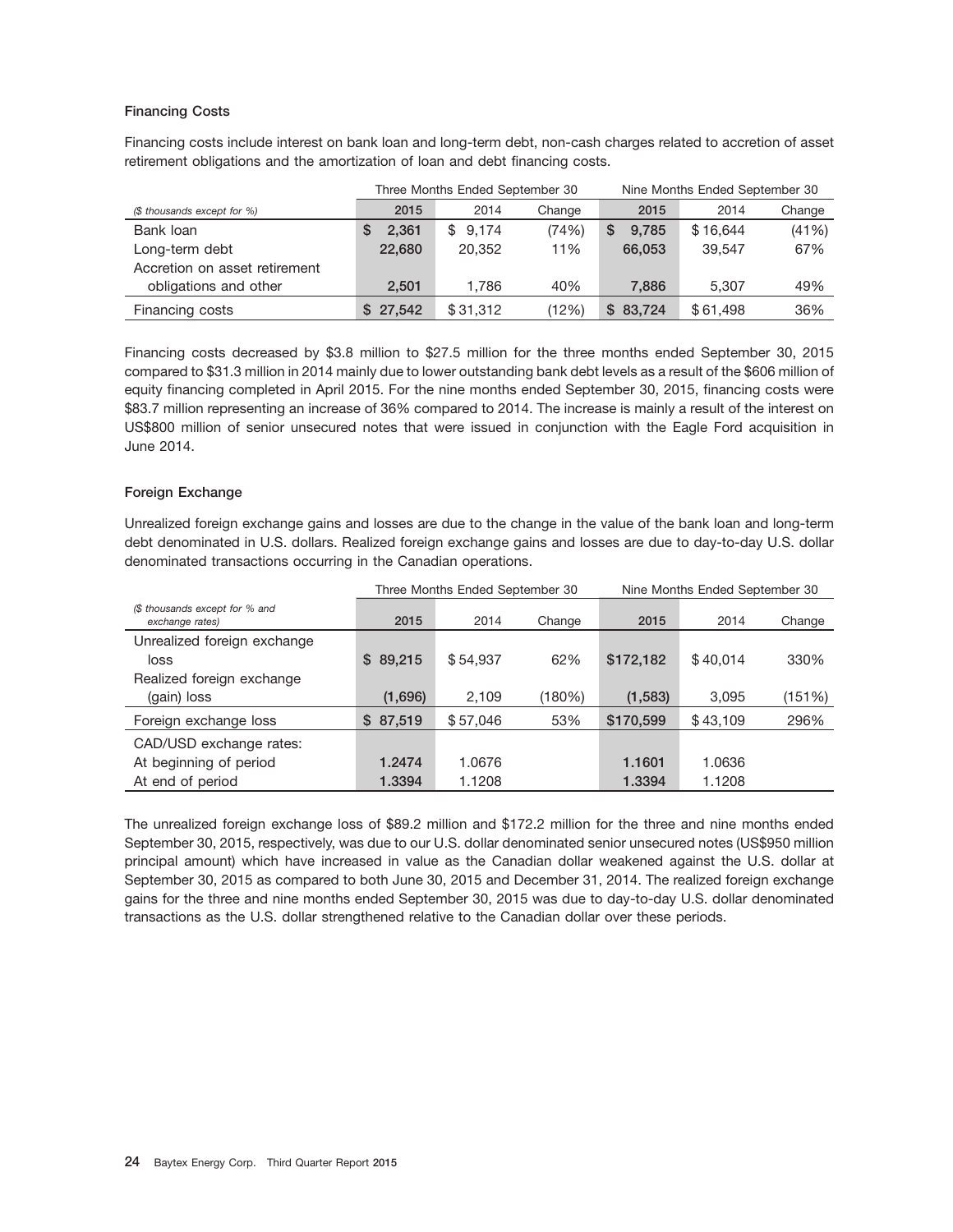#### **Income Taxes**

|                     |               | Three Months Ended September 30 |                 | Nine Months Ended September 30 |             |               |  |
|---------------------|---------------|---------------------------------|-----------------|--------------------------------|-------------|---------------|--|
| (\$ thousands)      | 2015          | 2014                            | Change          | 2015                           | 2014        | Change        |  |
| Current income tax  |               |                                 |                 |                                |             |               |  |
| expense             | 178<br>S      | 52.461<br>\$.                   | (52, 283)<br>\$ | S<br>16.560                    | \$52,461    | (35,901)<br>S |  |
| Deferred income tax |               |                                 |                 |                                |             |               |  |
| (recovery) expense  | (91, 858)     | (11, 157)                       | (80, 701)       | (145, 853)                     | 28,923      | (174, 776)    |  |
| Total income tax    |               |                                 |                 |                                |             |               |  |
| (recovery) expense  | (91,680)<br>S | 41.304                          | \$ (132,984)    | \$(129, 293)                   | 81.384<br>S | \$ (210, 677) |  |

For the three months ended September 30, 2015, current income tax expense of \$0.2 million decreased by \$52.3 million, as compared to \$52.5 million for the same period in 2014. This decrease primarily relates to the gain on disposition of the North Dakota assets which resulted in current income tax expense of \$52.5 million in 2014. For the nine months ended September 30, 2015, current income tax expense of \$16.6 million decreased by \$35.9 million compared to the same period in 2014. This decrease primarily relates to the gain on disposition of the North Dakota assets which resulted in current income tax expense of \$52.5 million in 2014. This was partially offset by the increase in realized financial derivative gains recorded in 2015 and the increase in previously deferred income being taxed in 2015.

Deferred income tax recovery of \$91.9 million and \$145.9 million for the three months and nine months ended September 30, 2015, respectively, have increased from a recovery of \$11.2 million and an expense of \$28.9 million for the same periods of 2014. These increases are primarily due to the impairment on oil and gas properties in 2015, the increase in unrealized financial derivative losses and the decrease in income deferred for taxation purposes in the future years.

In 2014, the Canada Revenue Agency ("CRA") advised Baytex that it was proposing to reassess certain subsidiaries of Baytex to deny non-capital loss deductions relevant to the calculation of income taxes for the years 2011 through 2013. Baytex has filed its 2014 income tax return and intends to file its future tax returns on the same basis as the 2011 through 2013 tax returns, cumulatively claiming \$591 million of non-capital losses. The Company believes that it should be entitled to deduct the non-capital losses, that its tax filings to-date are correct, and has formally responded with a letter to the CRA indicating the same. At this time, the CRA has not issued a reply to Baytex's letter. The Company expects to continue to defend the position as filed.

#### **Net Income (Loss)**

Net loss for the three months ended September 30, 2015 totaled \$517.9 million compared to net income of \$144.4 million in 2014. The decrease in 2015 was mainly due to an impairment charge of \$493.2 million combined with lower operating netbacks, lower financial derivative gains and higher unrealized foreign exchange losses on U.S. dollar denominated debt partially offset by an income tax recovery compared to the prior period.

Net loss for the nine months ended September 30, 2015 totaled \$720.7 million compared to net income of \$229.0 million in 2014. The decrease in 2015 was due to an impairment charge of \$493.2 million combined with lower operating netbacks, higher unrealized foreign exchange losses on U.S. dollar denominated debt, higher depletion expenses and financing costs, partially offset by higher financial derivative gains and an income tax recovery compared to the prior period.

#### **Other Comprehensive Income**

Other comprehensive income is comprised of the foreign currency translation adjustment on U.S. operations not recognized in profit or loss. The foreign currency translation gain of \$217.1 million for the three months ended September 30, 2015 is due to the weakening of the Canadian dollar against the U.S. dollar at September 30, 2015 (1.3394 CAD/USD) compared to the exchange rate on June 30, 2015 (1.2474 CAD/USD). The foreign currency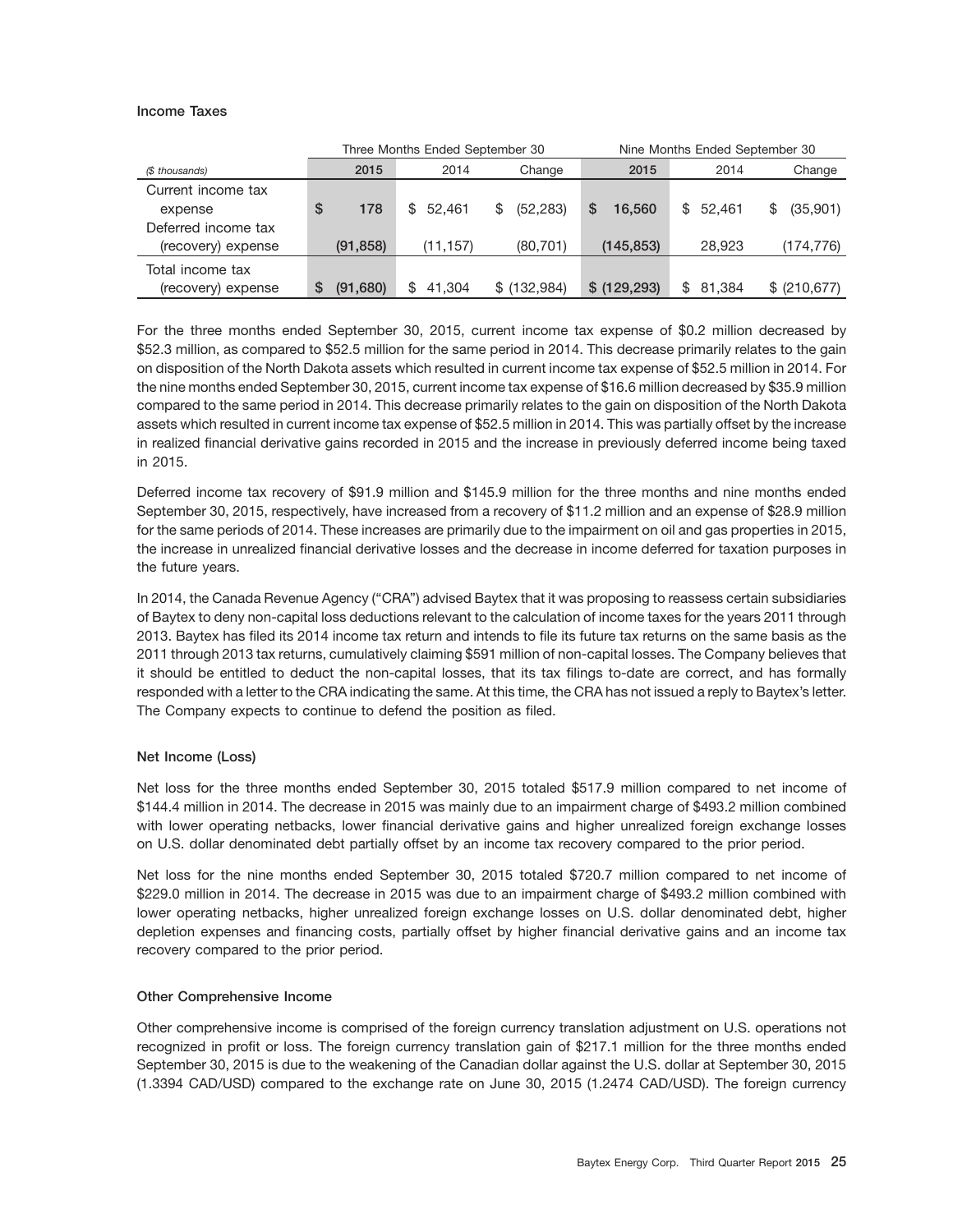translation gain of \$416.4 million for the nine months ended September 30, 2015 is due to the weakening of the Canadian dollar against the U.S. dollar at September 30, 2015 (1.3394 CAD/USD) compared to the exchange rate on December 31, 2014 (1.1601 CAD/USD).

#### **Capital Expenditures**

In the first nine months of 2015, our capital program has been significantly curtailed in response to low commodity prices with only minimal capital expenditures occurring and planned in Canada. In the U.S., activity levels have also slowed compared to the last half of 2014.

Capital expenditures for the three and nine months ended September 30, 2015 and 2014 are summarized as follows:

|                             |          | Three Months Ended September 30 |              |              |                  |                 |  |  |  |
|-----------------------------|----------|---------------------------------|--------------|--------------|------------------|-----------------|--|--|--|
|                             |          | 2015                            |              | 2014         |                  |                 |  |  |  |
| (\$ thousands)              | Canada   | U.S.                            | <b>Total</b> | Canada       | U.S.             | Total           |  |  |  |
| Exploration and             |          |                                 |              |              |                  |                 |  |  |  |
| development                 | \$33.484 | 93,320<br>S.                    | \$126,804    | 76.621<br>\$ | 153.411<br>\$    | 230,032<br>S    |  |  |  |
| Acquisitions, net of        |          |                                 |              |              |                  |                 |  |  |  |
| divestitures <sup>(1)</sup> | (586)    | 89                              | (498)        | (388)        | (341, 520)       | (341,908)       |  |  |  |
| Total oil and natural gas   |          |                                 |              |              |                  |                 |  |  |  |
| capital expenditures        | \$32,898 | 93,409<br>SS.                   | \$126,306    | 76,233<br>S  | (188, 109)<br>\$ | (111, 876)<br>S |  |  |  |

|                                                        | Nine Months Ended September 30 |           |              |           |               |               |  |  |
|--------------------------------------------------------|--------------------------------|-----------|--------------|-----------|---------------|---------------|--|--|
|                                                        |                                | 2015      |              | 2014      |               |               |  |  |
| (\$ thousands)                                         | Canada                         | U.S.      | <b>Total</b> | Canada    | U.S.          | Total         |  |  |
| Exploration and<br>development<br>Acquisitions, net of | \$62,446                       | \$317,797 | \$380,243    | \$328,994 | 222.379<br>\$ | 551,373<br>\$ |  |  |
| divestitures <sup>(1)</sup>                            | 2.234                          | (12)      | 2.222        | 8.349     | 2,572,470     | 2,580,819     |  |  |
| Total oil and natural gas<br>capital expenditures      | \$64,680                       | \$317,785 | \$382,465    | \$337,343 | \$2,794,849   | \$3,132,192   |  |  |

*(1) Includes divestiture-related expenses.*

During the three months ended September 30, 2015, exploration and development expenditures were \$126.8 million, representing a \$103.2 decrease from the same period in 2014. Exploration and development expenditures in Canada were \$33.5 million for the third quarter, up \$25.8 million from the second quarter of 2015. We experienced a slight recovery in commodity prices at the start of the third quarter as a a result we initiated our Canadian drilling program but subsequently curtailed the program as commodity prices declined throughout the quarter. In the third quarter of 2015, we drilled 29.5 net wells (20.3 in Canada and 9.2 in the Eagle Ford) compared to 41.4 net wells (24.0 in Canada, 14.9 in the Eagle Ford and 2.5 in North Dakota) for the same period in 2014.

During the nine months ended September 30, 2015, exploration and development expenditures were \$380.2 million, representing a \$171.1 million decrease from the same period in 2014. In the first nine months of 2015, we drilled 69.8 net wells (31.4 in Canada and 38.4 in the Eagle Ford) compared to 188.8 net wells (163.8 in Canada, 17.8 in the Eagle Ford and 7.2 in North Dakota) for the same period in 2014. Capital expenditures decreased \$266.6 million in Canada and increased \$95.5 million in the U.S. during the nine months ended September 30, 2015 compared to the same period in 2014. Increased spending associated with the Eagle Ford assets accounted for the increase compared to 2014 which included our North Dakota assets, which was disposed of on September 24, 2014. In Canada, the reduction in capital spending of \$266.6 million is mainly attributable to the drop in commodity prices during 2015 compared to the same period in 2014.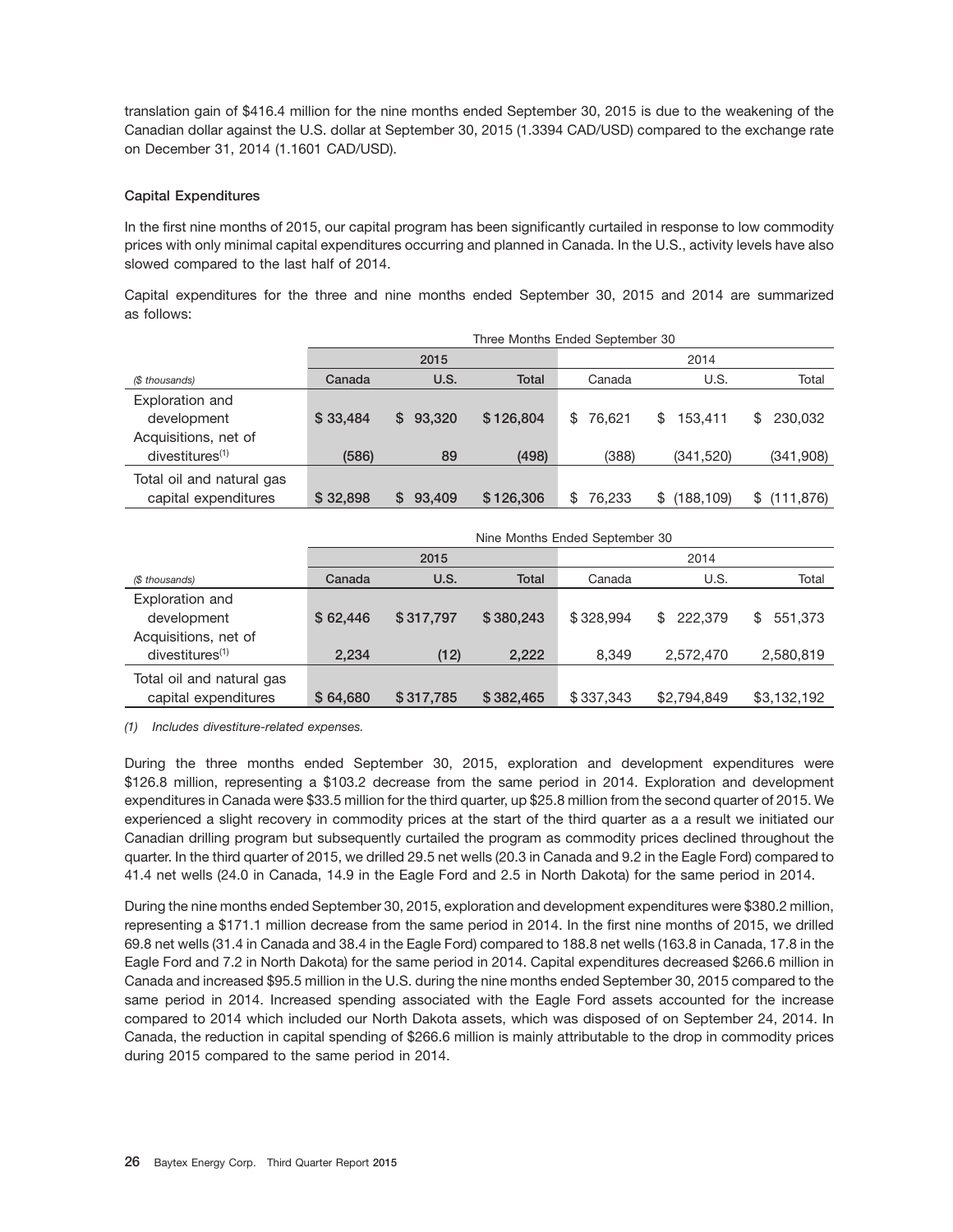#### **FUNDS FROM OPERATIONS, PAYOUT RATIO AND DIVIDENDS**

Funds from operations and payout ratio are non-GAAP measures. Funds from operations represents cash flow from operating activities adjusted for financing costs, changes in non-cash operating working capital and other operating items. Payout ratio is calculated as cash dividends (net of DRIP) divided by funds from operations. Baytex considers these to be key measures of performance as they demonstrate our ability to generate the cash flow necessary to fund capital investments and dividends.

The following table reconciles cash flow from operating activities (a GAAP measure) to funds from operations (a non-GAAP measure).

|                                           | Three Months Ended |           |    |           | Nine Months Ended |           |    |           |
|-------------------------------------------|--------------------|-----------|----|-----------|-------------------|-----------|----|-----------|
|                                           | September 30       |           |    |           | September 30      |           |    |           |
| (\$ thousands except for %)               |                    | 2015      |    | 2014      |                   | 2015      |    | 2014      |
| Cash flow from operating activities       | \$                 | 167,643   | \$ | 347,102   | \$                | 543,741   | \$ | 620,796   |
| Change in non-cash working capital        |                    | (39, 470) |    | (24,094)  |                   | (52, 768) |    | 57,846    |
| Asset retirement expenditures             |                    | 2,273     |    | 3,894     |                   | 9,879     |    | 10,782    |
| Financing costs                           |                    | (27, 542) |    | (31, 312) |                   | (83, 724) |    | (61, 498) |
| Accretion on asset retirement obligations |                    | 1,602     |    | 1,786     |                   | 4,768     |    | 5,307     |
| Accretion on long-term debt               |                    | 546       |    | 588       |                   | 1,426     |    | 1,044     |
| Funds from operations                     | \$                 | 105,052   | \$ | 297,964   | \$                | 423,322   | \$ | 634,277   |
| Dividends declared                        | \$                 | 41,550    | \$ | 119,785   | \$                | 153,973   | \$ | 298,509   |
| Reinvested dividends                      |                    | (24, 302) |    | (30,014)  |                   | (57, 349) |    | (69, 899) |
| Cash dividends declared (net of DRIP)     | \$                 | 17,248    | \$ | 89,771    | \$                | 96.624    | \$ | 228,610   |
| Payout ratio                              |                    | 40%       |    | 40%       |                   | 36%       |    | 47%       |
| Payout ratio (net of DRIP)                |                    | 16%       |    | 30%       |                   | 23%       |    | 36%       |

Baytex does not deduct capital expenditures when calculating the payout ratio. Should the costs to explore for, develop or acquire petroleum and natural gas assets increase significantly, there can be no certainty that we will be able to maintain current production levels in future periods. Cash dividends declared, net of DRIP participation, of \$17.2 million and \$96.6 million for the three and nine months ended September 30, 2015, respectively, were funded by funds from operations of \$105.1 million and \$423.3 million. In response to the prolonged low price commodity environment, Baytex suspended the monthly dividend beginning September 2015.

#### **LIQUIDITY, CAPITAL RESOURCES AND RISK MANAGEMENT**

We regularly review our capital structure and liquidity sources to ensure that our capital resources will be sufficient to meet our on-going short, medium and long-term commitments. Specifically, we believe that our internally generated funds from operations and our existing undrawn credit facilities will provide sufficient liquidity to sustain our operations and planned capital expenditures.

We regularly review our exposure to counterparties to ensure they have the financial capacity to honor outstanding obligations to us in the normal course of business. We periodically review the financial capacity of our counterparties and, in certain circumstances, we will seek enhanced credit protection.

The current commodity price environment has reduced our internally generated funds from operations. As a result, we have taken several steps to protect our liquidity, which included reducing our 2015 capital program capital program by approximately 40% from our initial plans and working with our lending syndicate to relax certain financial covenants on our credit facilities. On April 2, 2015, we closed an equity financing whereby we issued 36,455,000 common shares at a price of \$17.35 per share for aggregate gross proceeds of approximately \$632.5 million. The net proceeds, after issuance costs, of approximately \$606.0 million were utilized to pay down a portion of our credit facilities. We also announced the suspension of our monthly dividend starting in September of 2015.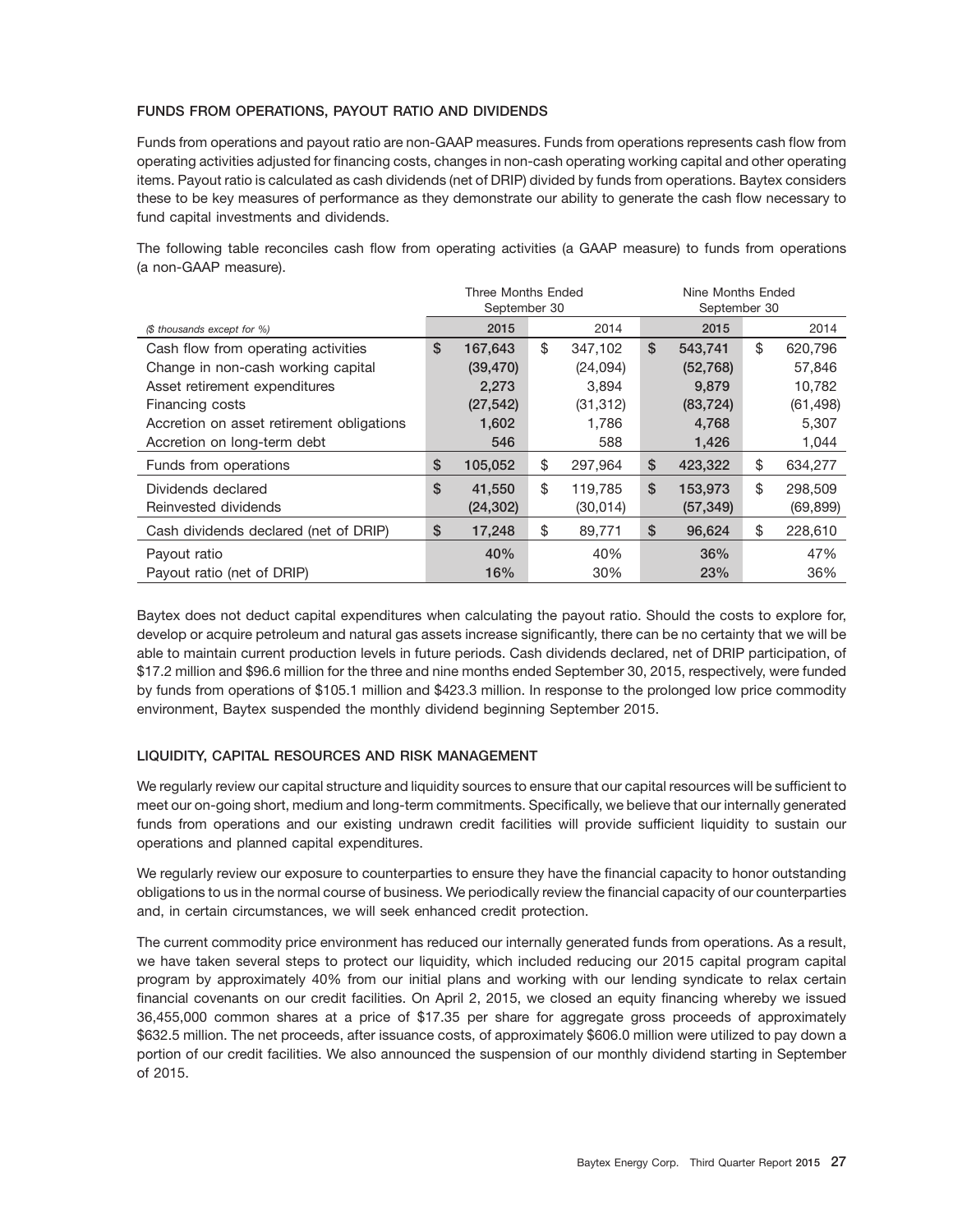If the current commodity price environment continues, or if prices decline further, we may need to make additional changes to our capital program. A sustained low price environment could lead to a default of certain financial covenants, which could impact our ability to borrow under existing credit facilities or obtain new financing. It could also restrict our ability to pay future dividends or sell assets and may result in our debt becoming immediately due and payable. Should our internally generated funds from operations be insufficient to fund the capital expenditures required to maintain operations, we may draw additional funds from our current credit facilities or we may consider seeking additional capital in the form of debt or equity; however, there is no certainty that any of the additional sources of capital would be available when required.

The following table summarizes our total monetary debt at September 30, 2015 and December 31, 2014.

|                                              | September 30,  | December 31.  |
|----------------------------------------------|----------------|---------------|
| (\$ thousands)                               | 2015           | 2014          |
| Bank $\text{Ioan}^{(1)}$                     | 208.195<br>\$  | \$<br>666,886 |
| Long-term debt $(1)$                         | 1,581,002      | 1,418,685     |
| Working capital deficiency <sup>(2)(3)</sup> | 160,539        | 210,409       |
| Total monetary debt                          | 1,949,736<br>S | \$2.295.980   |

*(1) Principal amount of instruments.*

*(2) Working capital is current assets less current liabilities (excluding current financial derivatives).*

*(3) In the oil and gas industry, it is not unusual to have a working capital deficiency as accounts receivable arising from sales of production are usually settled within one or two months but accounts payable related to capital and operating expenditures are usually settled over a longer time span (often two to four months) due to vendor billing cycles and internal approval processes.*

At September 30, 2015, total monetary debt was \$1,949.7 million, representing a decrease of \$342.7 million compared to \$2,296.0 million at December 31, 2014. The decrease at September 30, 2015 is primarily attributable to the equity proceeds of US\$606 million which were applied to outstanding bank debt. This was partially offset by the revaluation of our U.S. dollar denominated monetary debt and additional draws on the bank loan to fund the capital expenditure program. The impact of the movement in exchange rates since December 2014 has resulted in an aggregate increase in bank loan and long-term debt of \$190.6 million.

#### **Bank Loan**

Baytex has revolving extendible unsecured credit facilities with its bank lending syndicate comprised of a \$50 million operation loan, a \$950 million syndicated loan and a US\$200 million syndicated loan for its wholly-owned subsidiary, Baytex Energy USA, Inc. (collectively, the ''Revolving Facilities''). On May 25, 2015, Baytex reached an agreement with its lending syndicate to extend the revolving period under the Revolving Facilities to June 4, 2019 (from June 4, 2018).

The Revolving Facilities are not borrowing base facilities and do not require annual or semi-annual reviews. The facilities contain standard commercial covenants and do not require any mandatory principal payments prior to maturity on June 4, 2019. Baytex may request an extension under the Revolving Facilities which could extend the revolving period for up to four years (subject to a maximum four-year term at any time). At September 30, 2015, \$208.2 million was drawn on the Revolving Facilities leaving approximately \$1,059.7 million in undrawn credit capacity. Copies of the agreements relating to the Revolving Facilities are accessible on the SEDAR website at www.sedar.com (filed under the categories "Other material contracts" on June 11, 2014, September 9, 2014 and February 24, 2015 and ''Material contracts – Credit agreements'' on May 27, 2015).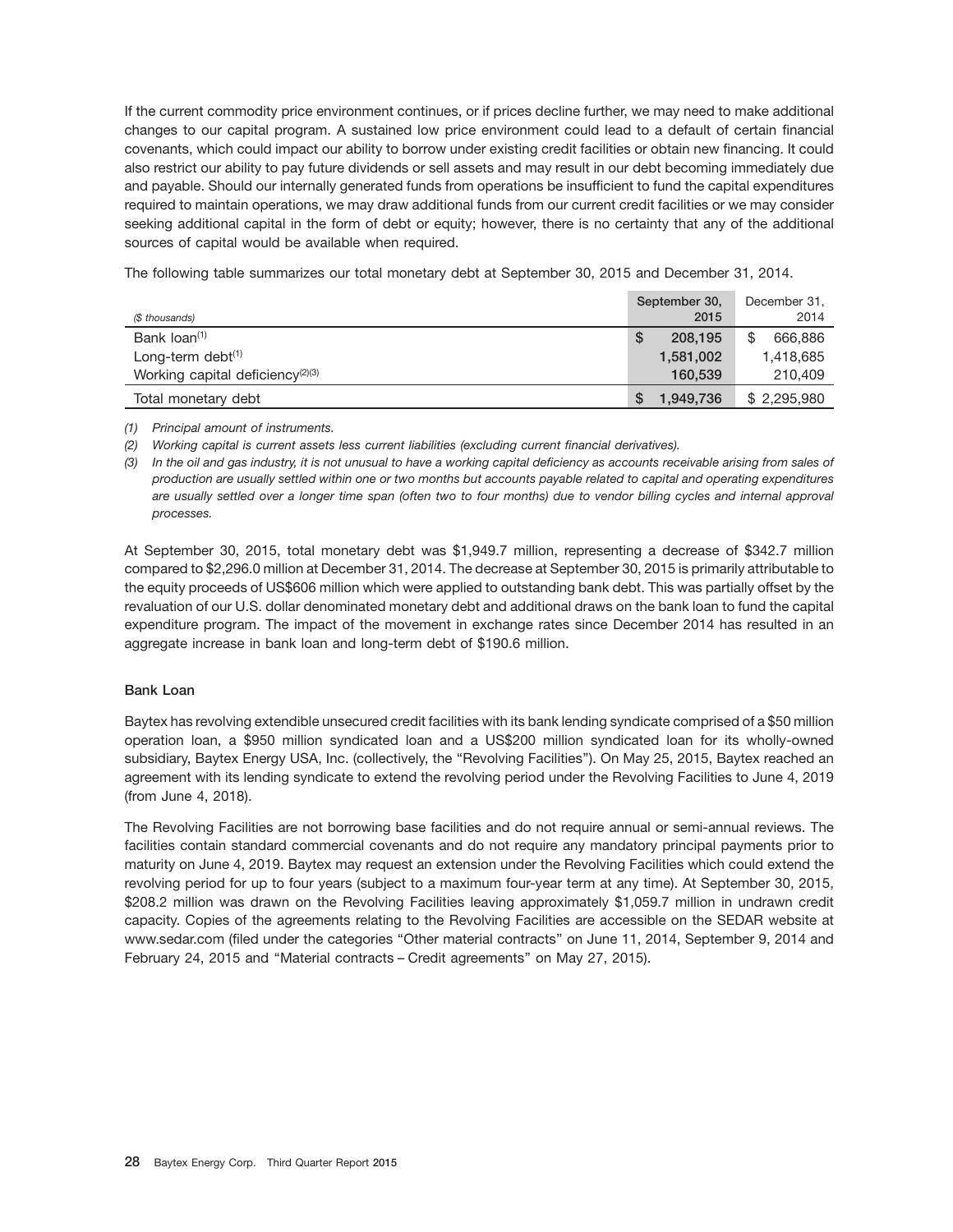#### **Long-term Debt**

Baytex has four series of senior unsecured notes outstanding that total \$1.58 billion at September 30, 2015. The senior unsecured notes have varying interest rates and maturities as follows:

On June 6, 2014, we issued US\$800 million of senior unsecured notes, comprised of US\$400 million of 5.125% notes due June 1, 2021 (the ''2021 Notes'') and US\$400 million of 5.625% notes due June 1, 2024 (the ''2024 Notes''). The 2021 Notes and the 2024 Notes pay interest semi-annually and are redeemable at the Company's option, in whole or in part, commencing on June 1, 2017 (in the case of the 2021 Notes) and June 1, 2019 (in the case of the 2024 Notes) at specified redemption prices.

Pursuant to the acquisition of Aurora Oil & Gas Limited (''Aurora'') on June 11, 2014, we assumed all of Aurora's existing senior unsecured notes and then purchased and cancelled approximately 98% of the outstanding notes. On February 27, 2015, we redeemed one tranche of the remaining Aurora notes at a price of US\$8.3 million plus accrued interest. The remaining Aurora notes (US\$6.4 million principal amount) are redeemable at our option, in whole or in part, commencing on April 1, 2016 at specified redemption prices.

On July 19, 2012, we issued \$300 million principal amount of senior unsecured notes bearing interest at 6.625% payable semi-annually with principal repayable on July 19, 2022. These notes are redeemable at our option, in whole or in part, commencing on July 19, 2017 at specified redemption prices.

On February 17, 2011, we issued US\$150 million principal amount of senior unsecured notes bearing interest at 6.75% payable semi-annually with principal repayable on February 17, 2021. These notes are redeemable at our option, in whole or in part, commencing on February 17, 2016 at specified redemption prices.

#### **Covenants**

The following table lists the financial covenants under the Revolving Facilities and the senior unsecured notes, and the compliance therewith as at September 30, 2015.

|                                                 |                      | Position as at     |
|-------------------------------------------------|----------------------|--------------------|
| <b>Covenant Description</b>                     |                      | September 30, 2015 |
| <b>Revolving Facilities</b>                     | <b>Maximum Ratio</b> |                    |
| Senior debt to Capitalization <sup>(1)(2)</sup> | 0.65:1.00            | 0.40:1.00          |
| Senior debt to Bank EBITDA <sup>(1)(5)</sup>    | 4.75:1.00            | 2.29:1.00          |
| Total debt to Bank EBITDA(3)(5)                 | 4.75:1.00            | 2.29:1.00          |
| <b>Senior Unsecured Notes</b>                   | <b>Minimum Ratio</b> |                    |
| Fixed charge coverage <sup>(4)</sup>            | 2:50:1.00            | 7.02:1.00          |

*(1) ''Senior debt'' is defined as the sum of the principal amount of our bank loan and principal amount of long-term debt.*

*(2) ''Capitalization'' is defined as the sum of the principal amount of our bank loan, principal amount of long-term debt and shareholders' equity.*

*(3) ''Total debt'' is defined as the sum of the principal amount of our bank loan, principal amount of long-term debt, and certain other liabilities identified in the credit agreement.*

*(4) Fixed charge coverage is computed as the ratio of financing costs to trailing twelve month adjusted income, as defined in the note indentures. Adjusted income for the trailing twelve months ended September 30, 2015 was \$787.5 million.*

*(5) Bank EBITDA is calculated based on terms and definitions set out in the credit agreement which adjusts net income for financing costs, income taxes, certain specific unrealized and non-cash transactions (including depletion, depreciation, amortization, impairment, exploration expenses, unrealized gains and losses on financial derivatives and foreign exchange, and share-based compensation), and acquisition and disposition activity and is calculated based on a trailing twelve month basis.*

On February 20, 2015, we reached an agreement with our lending syndicate to amend the financial covenants contained in the Revolving Facilities as follows: a) the maximum Senior Debt to capitalization ratio will be 0.65:1.00 for the period December 31, 2014 up to and including December 31, 2016, and 0.55:1.00 thereafter; b) the maximum Senior Debt to Bank EBITDA ratio will be 4.75:1.00 for the period December 31, 2014 up to and including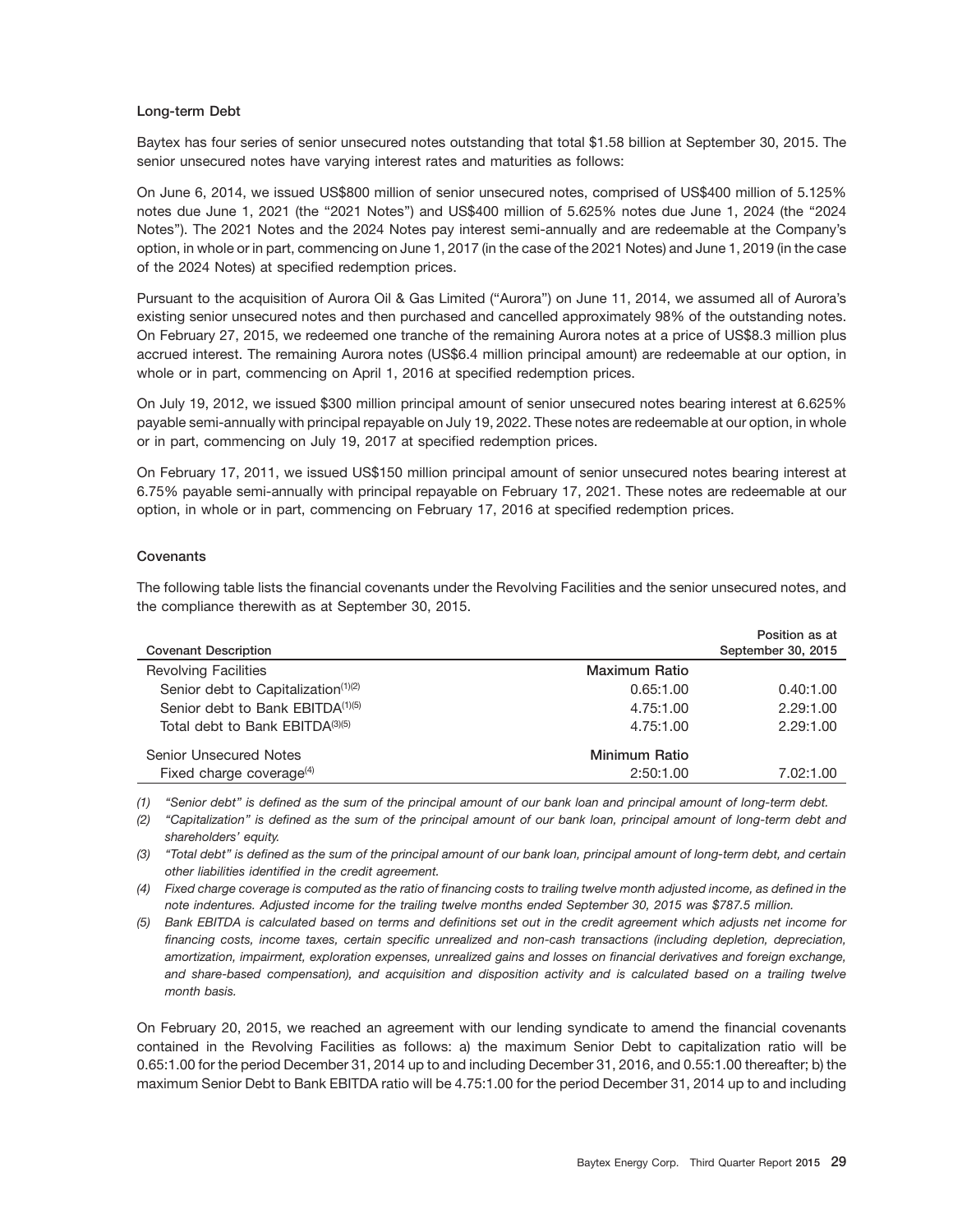June 30, 2016, 4.50:1.00 for the period July 1, 2016 up to and including December 31, 2016, and 3.50:1.00 thereafter; and c) the maximum Total Debt to Bank EBITDA will be 4.75:1.00 for the period December 31, 2014 up to and including December 31, 2016, and 4.00:1.00 thereafter. If we exceed or breach any of the covenants under the Revolving Facilities or our senior unsecured notes, we may be required to repay, refinance or renegotiate the loan terms and may be restricted from paying dividends to our shareholders.

#### **Financial Instruments**

As part of our normal operations, we are exposed to a number of financial risks, including liquidity risk, credit risk and market risk. Liquidity risk is the risk that we will encounter difficulty in meeting obligations associated with financial liabilities. We manage liquidity risk through cash and debt management. Credit risk is the risk that a counterparty to a financial asset will default, resulting in us incurring a loss. Credit risk is managed by entering into sales contracts with creditworthy entities and reviewing our exposure to individual entities on a regular basis. Market risk is the risk that the fair value of future cash flows will fluctuate due to movements in market prices, and is comprised of foreign currency risk, interest rate risk and commodity price risk. Market risk is partially mitigated through a series of derivative contracts intended to reduce some of the volatility of our funds from operations.

A summary of the risk management contracts in place as at September 30, 2015 and the accounting treatment thereof is disclosed in note 17 to the consolidated financial statements.

#### **Shareholders' Capital**

We are authorized to issue an unlimited number of common shares and 10,000,000 preferred shares. The rights and terms of preferred shares are determined upon issuance. As at October 30, 2015, we had 210,264,243 common shares and no preferred shares issued and outstanding. During the nine months ended September 30, 2015, shares were issued through the equity financing, the DRIP and our share-based compensation programs.

#### **Contractual Obligations**

We have a number of financial obligations that are incurred in the ordinary course of business. These obligations are of a recurring nature and impact the Company's funds from operations in an ongoing manner. A significant portion of these obligations will be funded by funds from operations. These obligations as of September 30, 2015 and the expected timing for funding these obligations are noted in the table below.

|                             |               | Less than      |              |                | Beyond      |
|-----------------------------|---------------|----------------|--------------|----------------|-------------|
| (\$ thousands)              | <b>Total</b>  | vear           | 1-3 years    | 3-5 years      | 5 years     |
| Trade and other payables    | \$<br>260.141 | 260,141<br>\$  | \$           |                | \$          |
| Bank $\text{Ioan}^{(1)(2)}$ | 208,195       |                |              | 208.195        |             |
| Long-term debt $(2)$        | 1,581,002     |                |              | 8.572          | 1,572,430   |
| Operating leases            | 52,112        | 8.006          | 16.333       | 15,830         | 11,943      |
| Processing agreements       | 56,325        | 10,230         | 12,369       | 9.043          | 24,683      |
| Transportation agreements   | 75,379        | 13,427         | 23,369       | 22,618         | 15,965      |
| Total                       | \$2,233,154   | 291,804<br>\$. | 52.071<br>\$ | 264,258<br>\$. | \$1,625,021 |

*(1) The bank loan is a covenant-based loan with a revolving period that is extendible annually for up to a four-year term. Unless extended, the revolving period will end on June 4, 2019, with all amounts to be re-paid on such date.*

*(2) Principal amount of instruments.*

We also have ongoing obligations related to the abandonment and reclamation of well sites and facilities which have reached the end of their economic lives. Programs to abandon and reclaim them are undertaken regularly in accordance with applicable legislative requirements.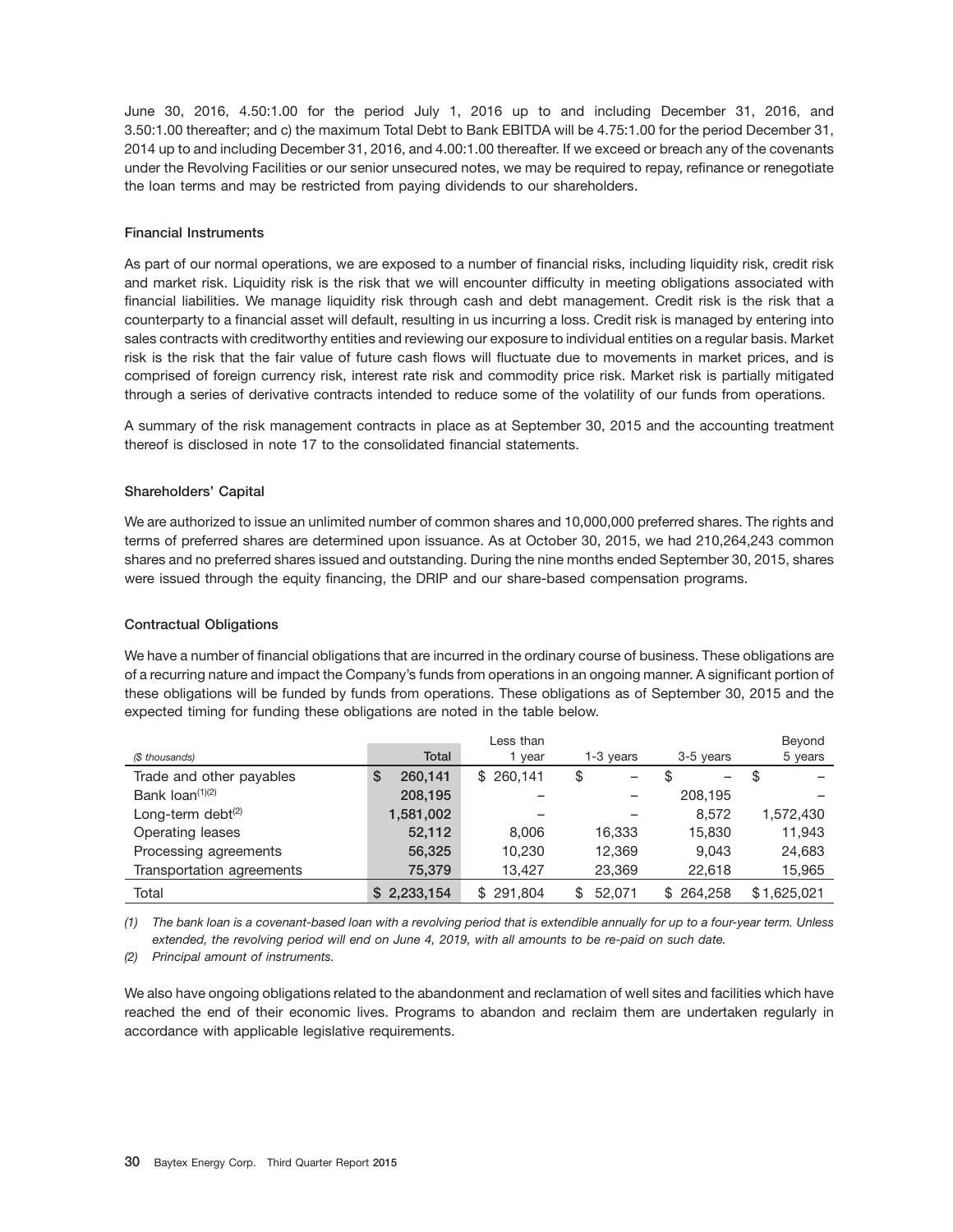#### **OFF BALANCE SHEET TRANSACTIONS**

Baytex does not have any financial arrangements that are excluded from the consolidated financial statements as at September 30, 2015, nor are any such arrangements outstanding as of the date of this MD&A.

#### **QUARTERLY FINANCIAL INFORMATION**

|                                                    |            | 2015      |         | 2014                  |         |         |         | 2013    |
|----------------------------------------------------|------------|-----------|---------|-----------------------|---------|---------|---------|---------|
| (\$ thousands, except per common<br>share amounts) | Q3         | Q2        | Q1      | Q4                    | Q3      | Q2      | Q1      | Q4      |
| Gross revenues                                     | 268.625    | 345,432   | 285.615 | 472,394               | 634,415 | 476,404 | 385.809 | 330,712 |
| Net income (loss)                                  | (517, 856) | (26, 955) |         | $(175.916)$ (361,816) | 144,369 | 36.799  | 47.841  | 31,173  |
| Per common share – basic                           | (2.49)     | (0.13)    | (1.04)  | (2.16)                | 0.87    | 0.27    | 0.38    | 0.26    |
| Per common share – diluted                         | (2.49)     | (0.13)    | (1.04)  | (2.16)                | 0.86    | 0.27    | 0.38    | 0.25    |

#### **FORWARD-LOOKING STATEMENTS**

*In the interest of providing our shareholders and potential investors with information regarding Baytex, including management's assessment of the Company's future plans and operations, certain statements in this document are ''forward-looking statements'' within the meaning of the United States Private Securities Litigation Reform Act of 1995 and ''forward-looking information'' within the meaning of applicable Canadian securities legislation (collectively, ''forward-looking statements''). In some cases, forward-looking statements can be identified by terminology such as ''anticipate'', ''believe'', ''continue'', ''could'', ''estimate'', ''expect'', ''forecast'', ''intend'', ''may'', ''objective'', ''ongoing'', ''outlook'', ''potential'', ''project'', ''plan'', ''should'', ''target'', ''would'', ''will'' or similar words suggesting future outcomes, events or performance. The forward-looking statements contained in this document speak only as of the date of this document and are expressly qualified by this cautionary statement.*

*Specifically, this document contains forward-looking statements relating to but not limited to: our business strategies, plans and objectives; our annual average production rate for 2015; our capital expenditures for 2015; crude oil and natural gas prices and the price differentials between light, medium and heavy oil prices; the proposed reassessment of our tax filings by the CRA to deny non-capital loss deductions for taxation years 2011 through 2013, including our intention to file tax returns for subsequent taxation years in a manner consistent with previous filings, our view of our tax filing position and our intention to defend the proposed reassessments if issued by the CRA; our ability to sustain our operations and planned capital expenditures utilizing internally generated funds from operations and our existing undrawn credit facilities; the financial capacity of counterparties to honor outstanding obligations to us in the normal course of business; and the existence, operation and strategy of our risk management program, including our intent of partially mitigating some of the volatility in our funds from operations through a series of derivative contracts. In addition, information and statements relating to reserves are deemed to be forward-looking statements, as they involve implied assessment, based on certain estimates and assumptions, that the reserves described exist in quantities predicted or estimated, and that the reserves can be profitably produced in the future.*

*Cash dividends on our common shares are paid at the discretion of our Board of Directors and can fluctuate. In establishing the level of cash dividends, the Board of Directors considers all factors that it deems relevant, including, without limitation, the outlook for commodity prices, our operational execution, the amount of funds from operations and capital expenditures and our prevailing financial circumstances at the time.*

*These forward-looking statements are based on certain key assumptions regarding, among other things: our ability to execute and realize on the anticipated benefits of the acquisition of Aurora; petroleum and natural gas prices and differentials between light, medium and heavy oil prices; well production rates and reserve volumes; our ability to add production and reserves through our exploration and development activities; capital expenditure levels; the receipt, in a timely manner, of regulatory and other required approvals for our operating activities; the availability and cost of labour and other industry services; the amount of future cash dividends that we intend to pay; interest and foreign exchange rates; the continuance of existing and, in certain circumstances, proposed tax and royalty regimes; our ability to develop our crude oil and natural gas properties in the manner currently contemplated; and current*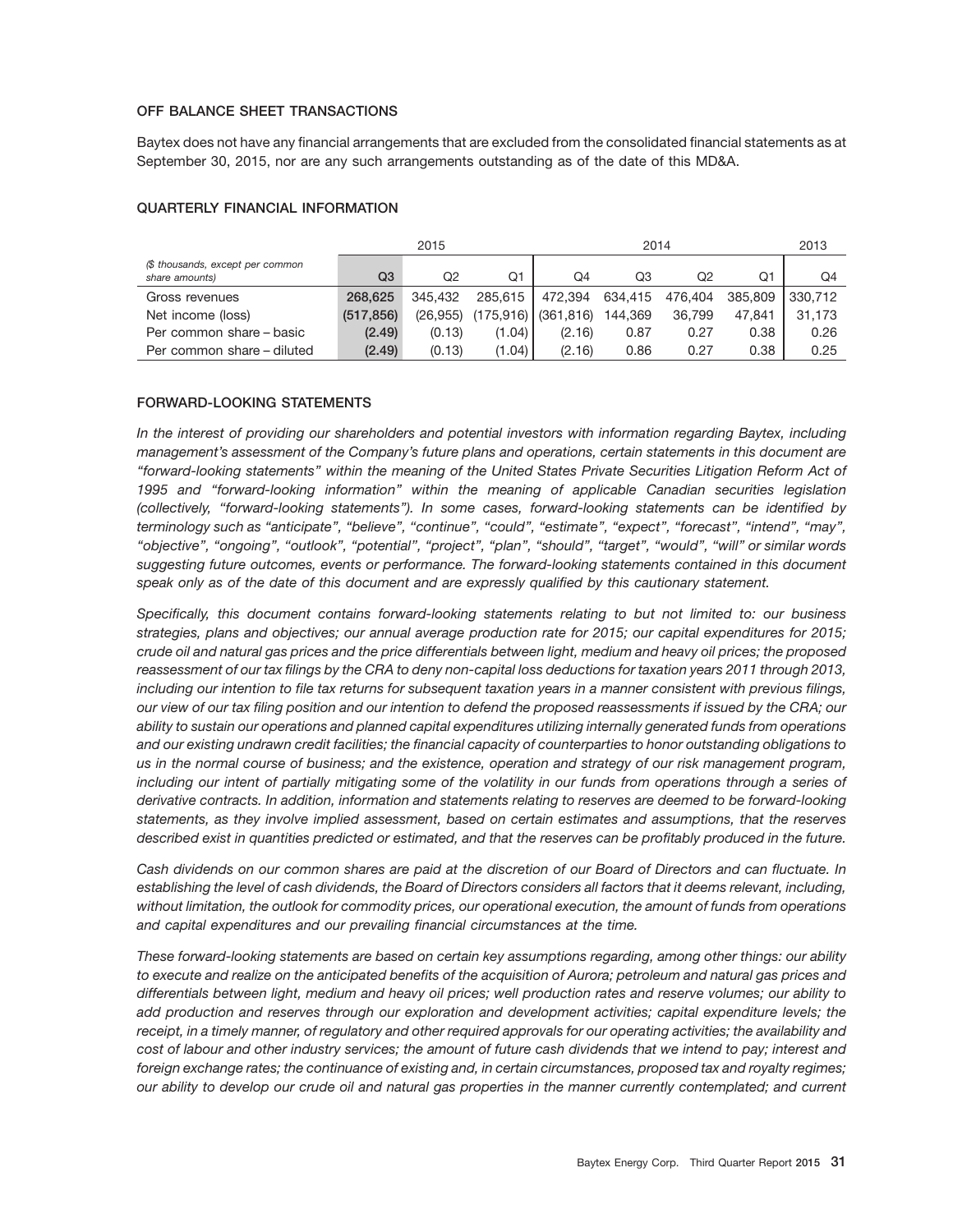*industry conditions, laws and regulations continuing in effect (or, where changes are proposed, such changes being adopted as anticipated). Readers are cautioned that such assumptions, although considered reasonable by Baytex at the time of preparation, may prove to be incorrect.*

*Actual results achieved will vary from the information provided herein as a result of numerous known and unknown risks and uncertainties and other factors. Such factors include, but are not limited to: the volatility of oil and natural gas prices; substantial or extended declines in oil and natural gas prices; risks related to the accessibility, availability, proximity and capacity of gathering, processing and pipeline systems; uncertainties in the capital markets that may restrict the availability of or increase the cost of capital or of borrowing; refinancing risk for existing debt and the risk of failing to comply with covenants in existing debt agreements; risks associated with properties operated by third parties, specifically with respect to a substantially majority of our Eagle Ford assets; changes in government regulations that affect the oil and gas industry; changes in environmental, health and safety regulations; variations in interest rates and foreign exchange rates; risks associated with our hedging activities; the cost of developing and operating our assets; risks associated with the exploitation of our properties and our ability to acquire reserves; changes in income tax or other laws or government incentive programs; uncertainties associated with estimating petroleum and natural gas reserves; our inability to fully insure against all hazards associated with acquiring, developing and exploring for oil and natural gas; business risks; risks associated with large projects or expansion of our activities; risks related to heavy oil projects; the implementation of strategies for reducing greenhouse gases; depletion of our reserves; risks associated with the ownership of our securities, including the discretionary nature of dividend payments and changes in market-based factors; risks for United States and other non-resident shareholders, including the ability to enforce civil remedies, differing practices for reporting reserves and production, additional taxation applicable to non-residents and foreign exchange risk; and other factors, many of which are beyond our control. These and additional risk factors are discussed in our Annual Information Form, Annual Report on Form 40-F and Management's Discussion and Analysis for the year ended December 31, 2014, as filed with Canadian securities regulatory authorities and the U.S. Securities and Exchange Commission.*

*The above summary of assumptions and risks related to forward-looking statements has been provided in order to provide shareholders and potential investors with a more complete perspective on Baytex's current and future operations and such information may not be appropriate for other purposes.*

*There is no representation by Baytex that actual results achieved will be the same in whole or in part as those referenced in the forward-looking statements and Baytex does not undertake any obligation to update publicly or to revise any of the included forward-looking statements, whether as a result of new information, future events or otherwise, except as may be required by applicable securities law.*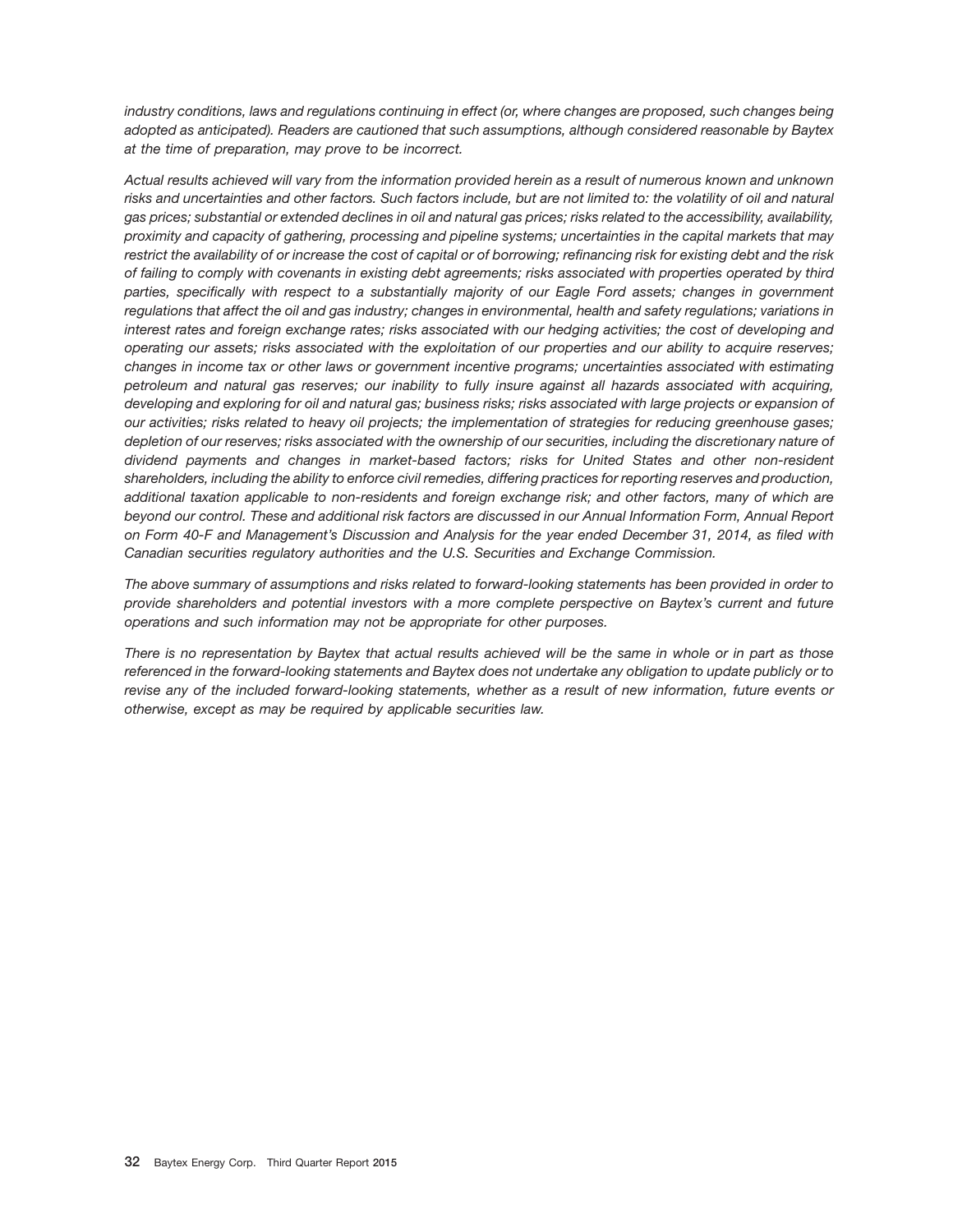# CONDENSED CONSOLIDATED STATEMENTS OF FINANCIAL POSITION

| As at<br>(thousands of Canadian dollars) (unaudited) | September 30,<br>2015 | December 31,<br>2014 |
|------------------------------------------------------|-----------------------|----------------------|
| <b>ASSETS</b>                                        |                       |                      |
| Current assets                                       |                       |                      |
| Cash                                                 | \$<br>233             | \$<br>1,142          |
| Trade and other receivables                          | 99,264                | 203,259              |
| Crude oil inventory                                  | 105                   | 262                  |
| <b>Financial derivatives</b>                         | 76,587                | 220,146              |
|                                                      | 176,189               | 424,809              |
| Non-current assets                                   |                       |                      |
| <b>Financial derivatives</b>                         | 9,604                 | 498                  |
| Exploration and evaluation assets (note 4)           | 522,911               | 542,040              |
| Oil and gas properties (note 5)                      | 5,158,971             | 4,983,916            |
| Other plant and equipment                            | 26,084                | 34,268               |
| Goodwill (note 6)                                    |                       | 245,065              |
|                                                      | 5,893,759<br>S        | \$<br>6,230,596      |
| <b>LIABILITIES</b>                                   |                       |                      |
| <b>Current liabilities</b>                           |                       |                      |
| Trade and other payables                             | \$<br>260,141         | \$<br>398,261        |
| Dividends payable to shareholders                    |                       | 16,811               |
| <b>Financial derivatives</b>                         | 13,062                | 54,839               |
|                                                      | 273,203               | 469,911              |
| Non-current liabilities                              |                       |                      |
| Bank loan (note 7)                                   | 204,314               | 663,312              |
| Long-term debt (note 8)                              | 1,560,065             | 1,399,032            |
| Asset retirement obligations (note 9)                | 269,003               | 286,032              |
| Deferred income tax liability                        | 845,110               | 905,532              |
|                                                      | 3,151,695             | 3,723,819            |
| <b>SHAREHOLDERS' EQUITY</b>                          |                       |                      |
| Shareholders' capital (note 10)                      | 4,283,851             | 3,580,825            |
| Contributed surplus                                  | 21,653                | 31,067               |
| Accumulated other comprehensive income               | 615,950               | 199,575              |
| <b>Deficit</b>                                       | (2, 179, 390)         | (1,304,690)          |
|                                                      | 2,742,064             | 2,506,777            |
|                                                      | \$5,893,759           | 6,230,596<br>\$      |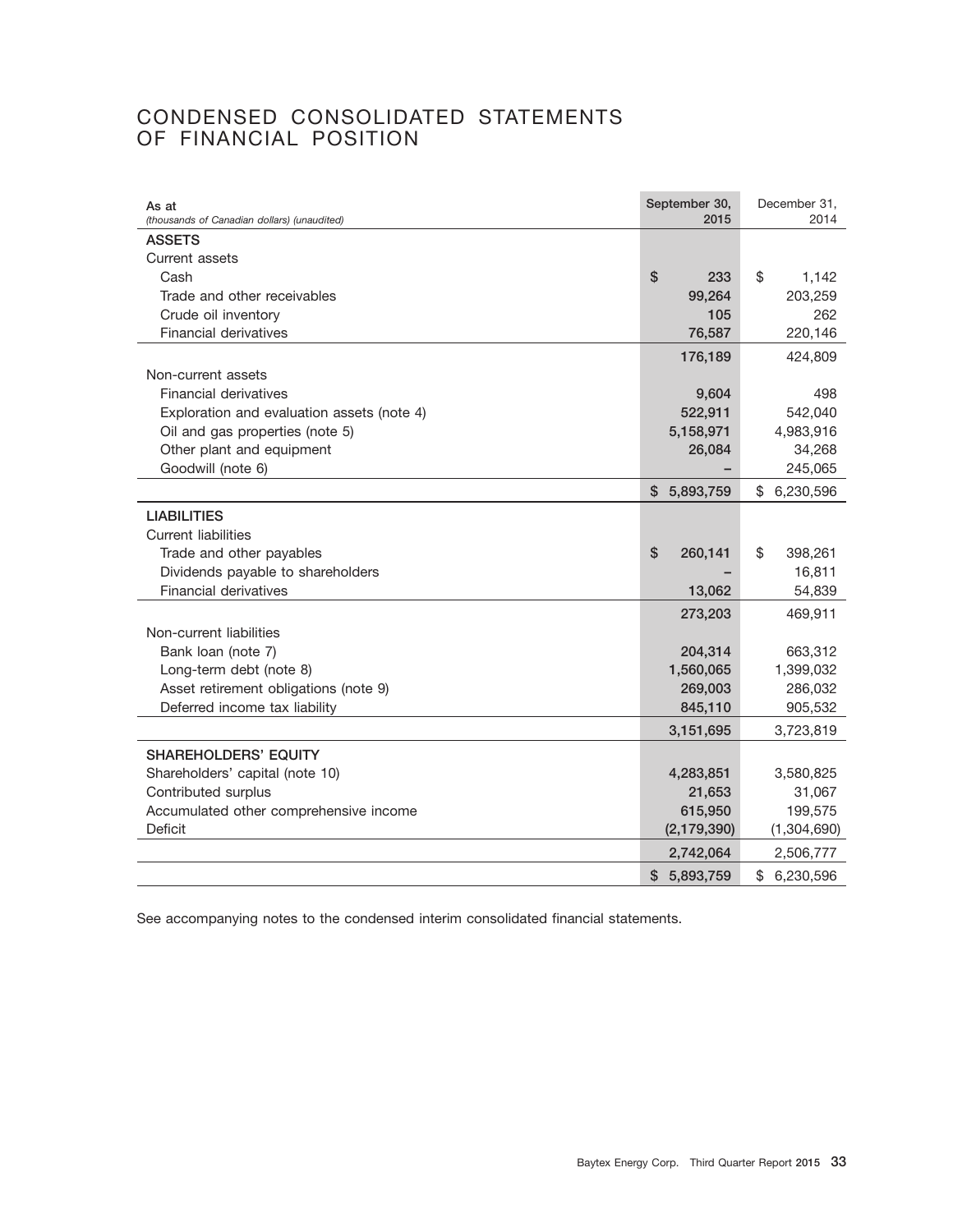# CONDENSED CONSOLIDATED STATEMENTS OF INCOME (LOSS) AND COMPREHENSIVE INCOME (LOSS)

|                                                                                 |               | <b>Three Months Ended</b><br>September 30 | Nine Months Ended<br>September 30 |               |  |
|---------------------------------------------------------------------------------|---------------|-------------------------------------------|-----------------------------------|---------------|--|
| (thousands of Canadian dollars, except per common share amounts)<br>(unaudited) | 2015          | 2014                                      | 2015                              | 2014          |  |
| Revenues, net of royalties (note 14)                                            | \$211,122     | \$<br>483,493                             | 707,576<br>\$                     | \$1,158,544   |  |
| <b>Expenses</b>                                                                 |               |                                           |                                   |               |  |
| Production and operating                                                        | 77,490        | 98,625                                    | 247,325                           | 243,955       |  |
| Transportation and blending                                                     | 15,880        | 30,931                                    | 64,892                            | 114,419       |  |
| Exploration and evaluation (note 4)                                             | 2,003         | 1,637                                     | 6,549                             | 16,145        |  |
| Depletion and depreciation                                                      | 162,503       | 172,024                                   | 498,106                           | 360,208       |  |
| Impairment (note 5 & 6)                                                         | 493,227       |                                           | 493,227                           |               |  |
| General and administrative                                                      | 13,976        | 16,770                                    | 46,588                            | 42,978        |  |
| Acquisition-related costs                                                       |               |                                           |                                   | 36,973        |  |
| Share-based compensation (note 11)                                              | 3,209         | 6,854                                     | 19,442                            | 22,941        |  |
| Financing costs (note 15)                                                       | 27,542        | 31,312                                    | 83,724                            | 61,498        |  |
| Financial derivatives (gain) (note 17)                                          | (62, 386)     | (90, 532)                                 | (74, 381)                         | (48, 487)     |  |
| Foreign exchange loss (note 16)                                                 | 87,519        | 57,046                                    | 170,599                           | 43,109        |  |
| Divestiture of oil and gas properties (gain) loss                               | (305)         | (26, 847)                                 | 1,525                             | (45, 588)     |  |
|                                                                                 | 820,658       | 297,820                                   | 1,557,596                         | 848,151       |  |
| Net income (loss) before income taxes                                           | (609, 536)    | 185,673                                   | (850, 020)                        | 310,393       |  |
| Income tax (recovery) expense (note 13)                                         |               |                                           |                                   |               |  |
| Current income tax expense                                                      | 178           | 52,461                                    | 16,560                            | 52,461        |  |
| Deferred income tax (recovery) expense                                          | (91, 858)     | (11, 157)                                 | (145, 853)                        | 28,923        |  |
|                                                                                 | (91,680)      | 41,304                                    | (129, 293)                        | 81,384        |  |
| Net income (loss) attributable to shareholders                                  | \$ (517, 856) | \$<br>144,369                             | \$ (720, 727)                     | \$<br>229,009 |  |
| Other comprehensive income                                                      |               |                                           |                                   |               |  |
| Foreign currency translation adjustment                                         | 217,122       | 155,498                                   | 416,375                           | 108,373       |  |
| Comprehensive income (Loss)                                                     | \$ (300, 734) | \$<br>299,867                             | (304, 352)<br>S.                  | \$<br>337,382 |  |
| Net income (loss) per common share (note 12)                                    |               |                                           |                                   |               |  |
| <b>Basic</b>                                                                    | \$<br>(2.49)  | \$<br>0.87                                | \$<br>(3.71)                      | \$<br>1.60    |  |
| <b>Diluted</b>                                                                  | \$<br>(2.49)  | \$<br>0.86                                | $\mathsf{\$}$<br>(3.71)           | \$<br>1.59    |  |
| Weighted average common shares (note 12)                                        |               |                                           |                                   |               |  |
| <b>Basic</b>                                                                    | 207,988       | 166,189                                   | 194,143                           | 142,730       |  |
| <b>Diluted</b>                                                                  | 207,988       | 167,300                                   | 194,143                           | 144,222       |  |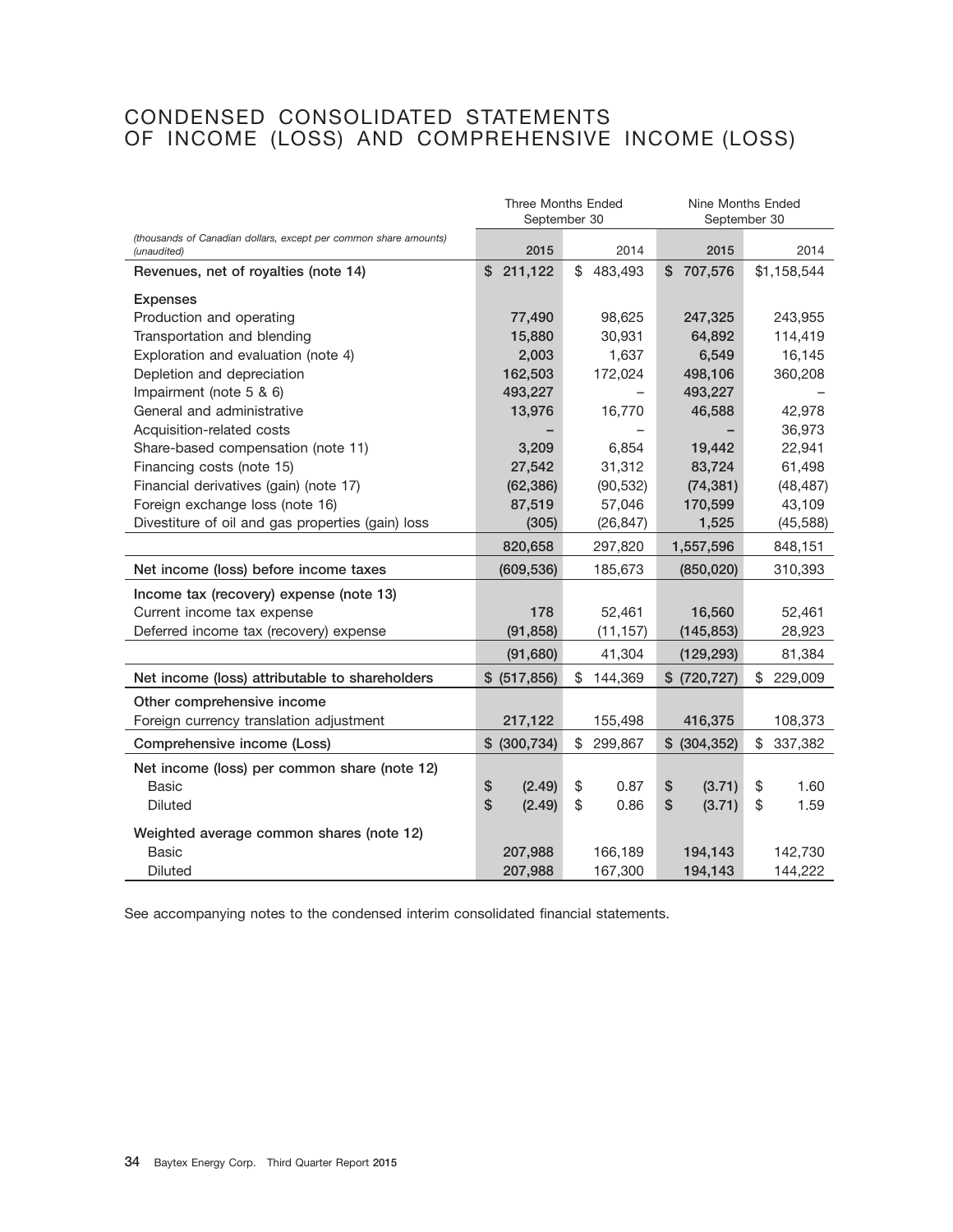# CONDENSED CONSOLIDATED STATEMENTS OF CHANGES IN EQUITY

|                                     | Accumulated     |              |               |                  |              |  |
|-------------------------------------|-----------------|--------------|---------------|------------------|--------------|--|
|                                     |                 |              | other         |                  |              |  |
| (thousands of Canadian dollars)     | Shareholders'   | Contributed  | comprehensive |                  | <b>Total</b> |  |
| (unaudited)                         | capital         | surplus      | income        | <b>Deficit</b>   | equity       |  |
| Balance at December 31, 2013        | 2,004,203<br>\$ | \$<br>53,081 | \$<br>1,484   | \$<br>(776, 283) | \$1,282,485  |  |
| Dividends to shareholders           |                 |              |               | (298, 509)       | (298, 509)   |  |
| Exercise of share rights            | 18,759          | (10, 692)    |               |                  | 8,067        |  |
| Vesting of share awards             | 32,266          | (32, 266)    |               |                  |              |  |
| Share-based compensation            |                 | 22,941       |               |                  | 22,941       |  |
| Issued for cash                     | 1,495,044       |              |               |                  | 1,495,044    |  |
| Issuance costs, net of tax          | (78, 468)       |              |               |                  | (78, 468)    |  |
| Issued pursuant to dividend         |                 |              |               |                  |              |  |
| reinvestment plan                   | 68,677          |              |               |                  | 68,677       |  |
| Accumulated other comprehensive     |                 |              |               |                  |              |  |
| income recognized on disposition    |                 |              |               |                  |              |  |
| of foreign operation                |                 |              | (15, 442)     |                  | (15, 442)    |  |
| Comprehensive income for the period |                 |              | 108,373       | 229,009          | 337,382      |  |
| Balance at September 30, 2014       | \$<br>3,540,481 | \$<br>33,064 | \$<br>94,415  | \$<br>(845, 783) | \$2,822,177  |  |
| Balance at December 31, 2014        | 3,580,825       | 31,067       | 199,575       | (1,304,690)      | 2,506,777    |  |
| Dividends to shareholders           |                 |              |               | (153, 973)       | (153, 973)   |  |
| Vesting of share awards             | 28,856          | (28, 856)    |               |                  |              |  |
| Share-based compensation            |                 | 19,442       |               |                  | 19,442       |  |
| Issued for cash                     | 632,494         |              |               |                  | 632,494      |  |
| Issuance costs, net of tax          | (19, 301)       |              |               |                  | (19, 301)    |  |
| Issued pursuant to dividend         |                 |              |               |                  |              |  |
| reinvestment plan                   | 60,977          |              |               |                  | 60,977       |  |
| Comprehensive income (loss) for     |                 |              |               |                  |              |  |
| the period                          |                 |              | 416,375       | (720, 727)       | (304, 352)   |  |
| Balance at September 30, 2015       | 4,283,851<br>\$ | \$<br>21,653 | \$<br>615,950 | \$ (2, 179, 390) | \$2,742,064  |  |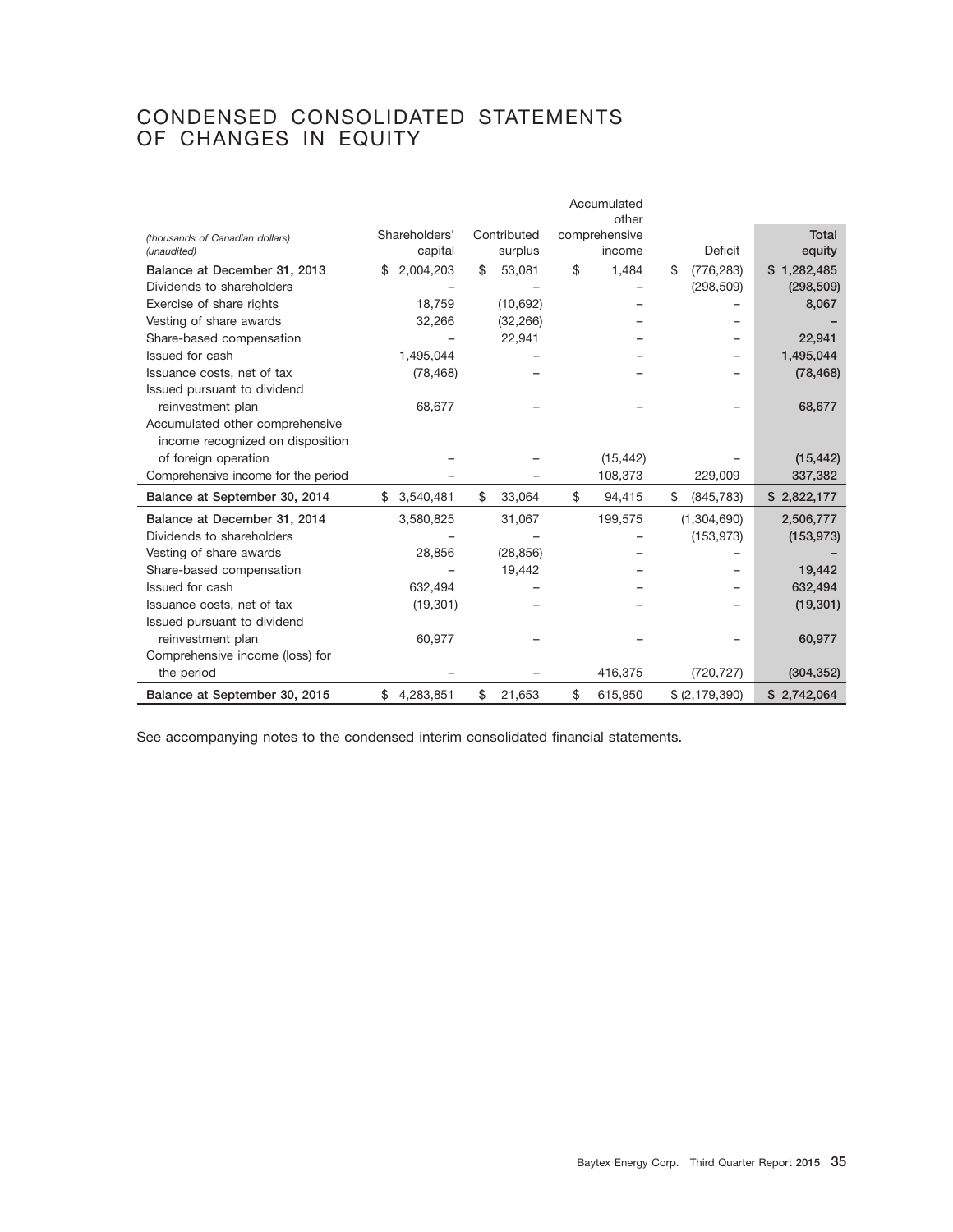# CONDENSED CONSOLIDATED STATEMENTS OF CASH FLOWS

|                                                          | <b>Three Months Ended</b><br>September 30 |             | Nine Months Ended<br>September 30 |             |  |
|----------------------------------------------------------|-------------------------------------------|-------------|-----------------------------------|-------------|--|
| (thousands of Canadian dollars) (unaudited)              | 2015                                      | 2014        | 2015                              | 2014        |  |
| CASH PROVIDED BY (USED IN):                              |                                           |             |                                   |             |  |
|                                                          |                                           |             |                                   |             |  |
| <b>Operating activities</b>                              |                                           |             |                                   |             |  |
| Net income (loss) for the period<br>Adjustments for:     | \$ (517, 856)                             | \$144,369   | \$ (720, 727)                     | \$229,009   |  |
| Share-based compensation (note 11)                       | 3,209                                     | 6,854       | 19,442                            | 22,941      |  |
| Unrealized foreign exchange loss (note 16)               | 89,215                                    | 54,937      | 172,182                           | 40,014      |  |
| Exploration and evaluation                               | 2,003                                     | 1,637       | 6,549                             | 16,145      |  |
| Depletion and depreciation                               | 162,503                                   | 172,024     | 498,106                           | 360,208     |  |
| Impairment (note 5 & 6)                                  | 493,227                                   |             | 493,227                           |             |  |
| Unrealized financial derivatives (gain) loss (note 17)   | (37, 234)                                 | (98, 688)   | 92,677                            | (76, 187)   |  |
| Divestitures of oil and gas properties (gain) loss       | (305)                                     | (26, 847)   | 1,525                             | (45, 588)   |  |
| Current income tax expense on divestitures               |                                           | 52,461      |                                   | 52,461      |  |
| Deferred income tax (recovery) expense                   | (91, 858)                                 | (11, 157)   | (145, 853)                        | 28,923      |  |
| Financing costs (note 15)                                | 27,542                                    | 31,312      | 83,724                            | 61,498      |  |
| Change in non-cash working capital                       | 39,470                                    | 24,094      | 52,768                            | (57, 846)   |  |
| Asset retirement obligations settled (note 9)            | (2, 273)                                  | (3,894)     | (9,879)                           | (10, 782)   |  |
|                                                          | 167,643                                   | 347,102     | 543,741                           | 620,796     |  |
| <b>Financing activities</b>                              |                                           |             |                                   |             |  |
| Payment of dividends                                     | (26, 655)                                 | (89, 770)   | (109, 806)                        | (217, 407)  |  |
| Increase (decrease) in bank loan                         | 2,989                                     | (333, 027)  | (479,593)                         | 248,860     |  |
| Net proceeds from issuance of long-term debt             |                                           |             |                                   | 849,944     |  |
| Tender of long-term debt                                 |                                           |             | (10, 372)                         | (793,099)   |  |
| Issuance of common shares related to share rights        |                                           |             |                                   |             |  |
| (note 10)                                                |                                           | 3,345       |                                   | 8,067       |  |
| Issuance of common shares, net of issue costs (note 10)  |                                           |             | 606,095                           | 1,401,317   |  |
| Interest paid                                            | (18, 732)                                 | (19, 492)   | (69,082)                          | (48, 952)   |  |
|                                                          | (42, 398)                                 | (438, 944)  | (62, 758)                         | 1,448,730   |  |
| Investing activities                                     |                                           |             |                                   |             |  |
| Additions to exploration and evaluation assets (note 4)  | (834)                                     | (2,735)     | (4, 532)                          | (11, 883)   |  |
| Additions to oil and gas properties (note 5)             | (125, 970)                                | (227, 297)  | (375, 711)                        | (539, 490)  |  |
| Property acquisitions, net of divestitures               | 498                                       | 341,908     | (2, 222)                          | 332,129     |  |
| Corporate acquisition                                    |                                           |             |                                   | (1,866,307) |  |
| Current income tax expense on divestiture                |                                           |             | (8, 181)                          |             |  |
| Additions to other plant and equipment, net of disposals | 425                                       | (1, 843)    | 5,131                             | (6,704)     |  |
| Change in non-cash working capital                       | 399                                       | (33, 466)   | (97, 408)                         | 6,742       |  |
|                                                          | (125, 482)                                | 76,567      | (482, 923)                        | (2,085,513) |  |
| Impact of foreign currency translation on cash balances  | 196                                       | 276         | 1,031                             | 772         |  |
| Change in cash                                           | (41)                                      | (14,999)    | (909)                             | (15, 215)   |  |
| Cash, beginning of period                                | 274                                       | 18,152      | 1,142                             | 18,368      |  |
| Cash, end of period                                      | \$<br>233                                 | \$<br>3,153 | \$<br>233                         | \$<br>3,153 |  |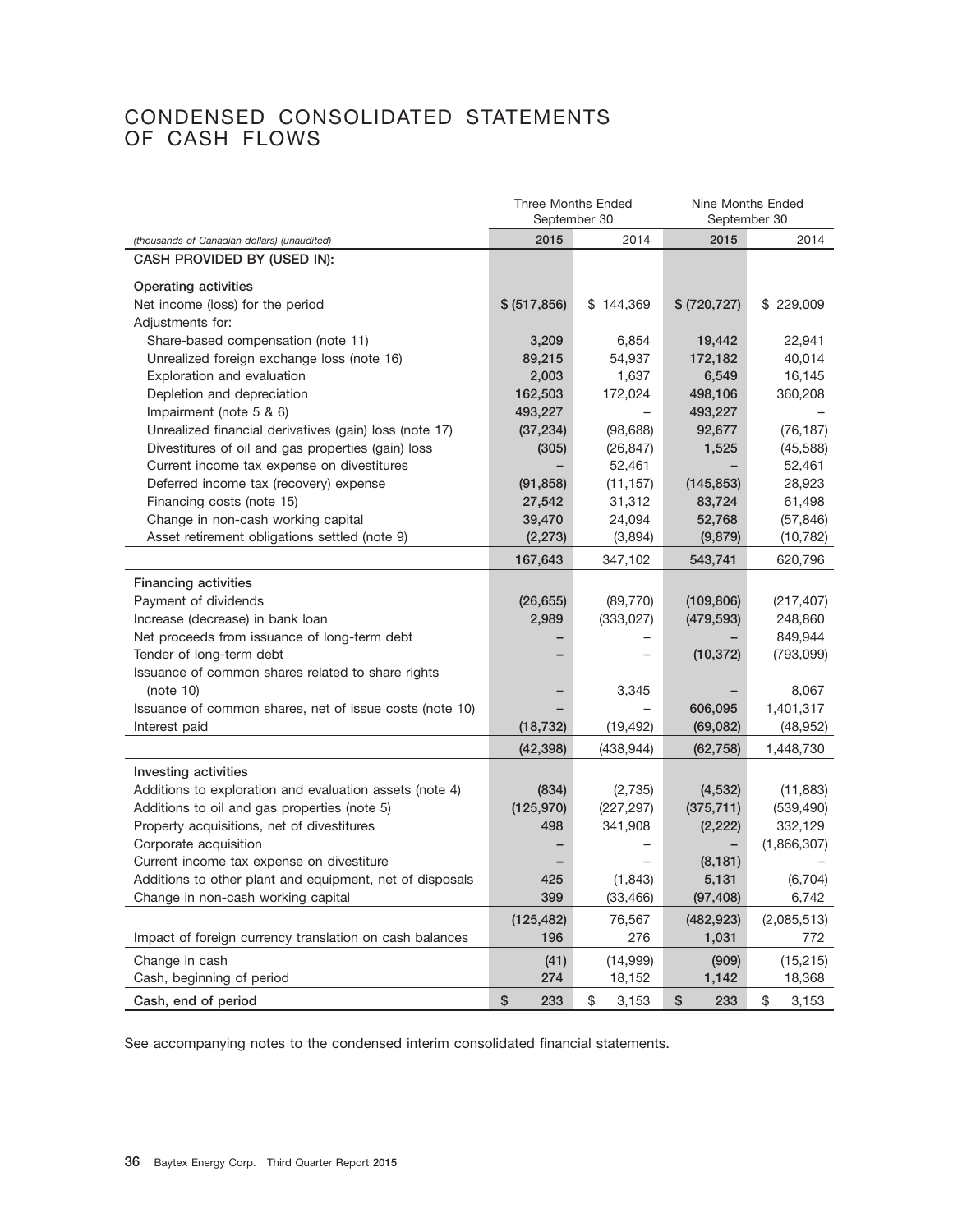# NOTES TO THE CONDENSED CONSOLIDATED FINANCIAL STATEMENTS

As at September 30, 2015 and December 31, 2014 and for the three and nine months ended September 30, 2015 and 2014

*(all tabular amounts in thousands of Canadian dollars, except per common share amounts) (unaudited)*

#### **1. REPORTING ENTITY**

Baytex Energy Corp. (the "Company" or "Baytex") is an oil and gas corporation engaged in the acquisition, development and production of oil and natural gas in the Western Canadian Sedimentary Basin and the United States. The Company's common shares are traded on the Toronto Stock Exchange and the New York Stock Exchange under the symbol BTE. The Company's head and principal office is located at 2800, 520 – 3rd Avenue S.W., Calgary, Alberta, T2P 0R3, and its registered office is located at 2400, 525 – 8th Avenue S.W., Calgary, Alberta, T2P 1G1.

#### **2. BASIS OF PRESENTATION**

The condensed interim unaudited consolidated financial statements (''consolidated financial statements'') have been prepared in accordance with International Accounting Standards 34, Interim Financial Reporting, as issued by the International Accounting Standards Board. These consolidated financial statements do not include all the necessary annual disclosures as prescribed by International Financial Reporting Standards and should be read in conjunction with the annual audited consolidated financial statements as of December 31, 2014. The Company's accounting policies are unchanged compared to December 31, 2014. The use of estimates and judgments is also consistent with the December 31, 2014 financial statements.

The consolidated financial statements were approved by the Board of Directors of Baytex on November 5, 2015.

The consolidated financial statements have been prepared on the historical cost basis, except for derivative financial instruments which have been measured at fair value. The consolidated financial statements are presented in Canadian dollars, which is the Company's functional currency. All financial information is rounded to the nearest thousand, except per share amounts and when otherwise indicated. Prior period financial statement amounts have been reclassified to conform with current period presentation.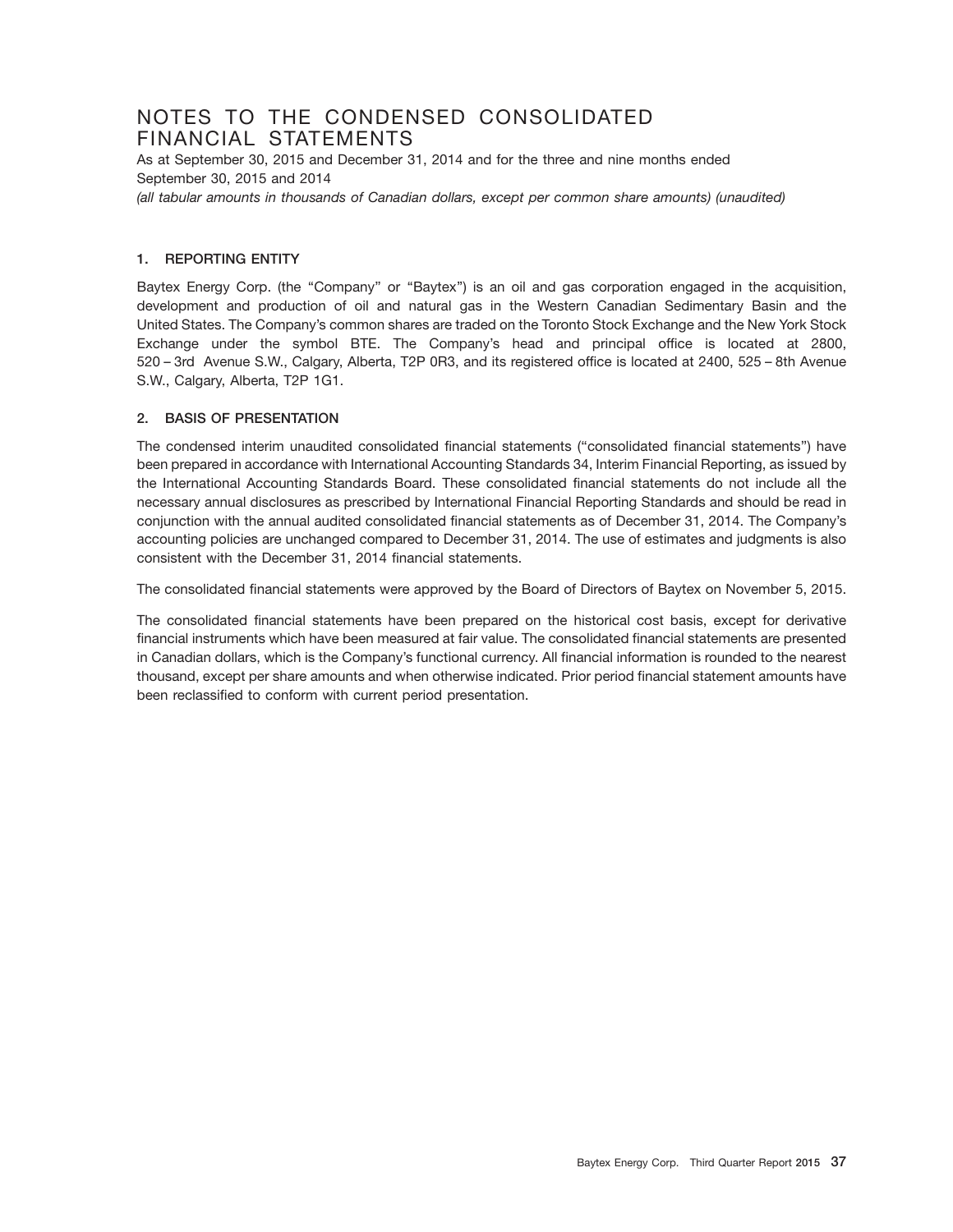#### **3. SEGMENTED FINANCIAL INFORMATION**

Baytex's reportable segments are determined based on the Company's geographic locations.

- Canada includes the exploration for, and the development and production of, crude oil and natural gas in Western Canada.
- U.S. includes the exploration for, and the development and production of, crude oil and natural gas in the state of Texas, USA and, for the comparative period, the state of North Dakota, USA. The Texas assets were acquired on June 11, 2014. The North Dakota assets were sold on September 24, 2014.
- Corporate includes corporate activities and items not allocated between operating segments.

|                                     |                 | Canada       |              | U.S.                     | Corporate                      |                                | Consolidated  |               |
|-------------------------------------|-----------------|--------------|--------------|--------------------------|--------------------------------|--------------------------------|---------------|---------------|
| <b>Three Months Ended</b>           |                 |              |              |                          |                                |                                |               |               |
| September 30                        | 2015            | 2014         | 2015         | 2014                     | 2015                           | 2014                           | 2015          | 2014          |
| Revenues, net of royalties          | \$107,285       | \$294.950    | \$103,837    | \$188,543                | \$<br>$\overline{\phantom{0}}$ | \$<br>$\overline{\phantom{0}}$ | \$211,122     | \$483,493     |
| <b>Expenses</b>                     |                 |              |              |                          |                                |                                |               |               |
| Production and operating            | 48,946          | 66,311       | 28,544       | 32,314                   |                                |                                | 77,490        | 98,625        |
| Transportation and                  |                 |              |              |                          |                                |                                |               |               |
| blending                            | 15,880          | 30,931       |              |                          |                                | $\overline{\phantom{0}}$       | 15,880        | 30,931        |
| Exploration and evaluation          | 2,003           | 1,043        |              | 594                      |                                |                                | 2,003         | 1,637         |
| Depletion and depreciation          | 65,525          | 78,573       | 95,827       | 92,582                   | 1,151                          | 869                            | 162,503       | 172,024       |
| Impairment                          |                 | -            | 493,227      | —                        |                                | $\overline{\phantom{0}}$       | 493,227       |               |
| General and administrative          |                 |              |              | $\qquad \qquad -$        | 13,976                         | 16,770                         | 13,976        | 16,770        |
| Share-based compensation            |                 |              |              | $\overline{\phantom{0}}$ | 3,209                          | 6,854                          | 3,209         | 6,854         |
| Financing costs                     |                 |              |              |                          | 27,542                         | 31,312                         | 27,542        | 31,312        |
| Financial derivatives (gain)        |                 |              |              | -                        | (62, 386)                      | (90, 532)                      | (62, 386)     | (90, 532)     |
| Foreign exchange loss               |                 |              |              |                          | 87,519                         | 57,046                         | 87,519        | 57,046        |
| Divestiture of oil and gas          |                 |              |              |                          |                                |                                |               |               |
| properties (gain)                   | (305)           |              |              | (26, 847)                |                                |                                | (305)         | (26, 847)     |
|                                     | 132,049         | 176,858      | 617,598      | 98,643                   | 71,011                         | 22,319                         | 820,658       | 297,820       |
| Net income (loss) before            |                 |              |              |                          |                                |                                |               |               |
| income taxes                        | (24, 764)       | 118,092      | (513, 761)   | 89,900                   | (71, 011)                      | (22, 319)                      | (609, 536)    | 185,673       |
| Income tax expense                  |                 |              |              |                          |                                |                                |               |               |
| Current income tax                  |                 |              |              |                          |                                |                                |               |               |
| (recovery) expense                  | (1, 852)        |              | 2,030        | 52,461                   |                                |                                | 178           | 52,461        |
| Deferred income tax                 |                 |              |              |                          |                                |                                |               |               |
| (recovery) expense                  | 64,820          | 39,199       | (147, 892)   | (43, 755)                | (8,786)                        | (6,601)                        | (91, 858)     | (11, 157)     |
|                                     | 62,968          | 39,199       | (145, 862)   | 8,706                    | (8,786)                        | (6,601)                        | (91,680)      | 41,304        |
| Net income (loss)                   | \$<br>(87, 732) | \$<br>78,893 | \$ (367,899) | \$<br>81,194             | \$<br>(62, 225)                | \$<br>(15, 718)                | \$ (517, 856) | \$<br>144,369 |
| Total oil and natural gas           |                 |              |              |                          |                                |                                |               |               |
| capital expenditures <sup>(1)</sup> | 32,897<br>\$    | 76.233<br>\$ | 93.409<br>\$ | \$ (188, 109) \$         |                                | \$                             | \$126.306     | \$(111, 876)  |

*(1) Includes acquisitions and divestitures.*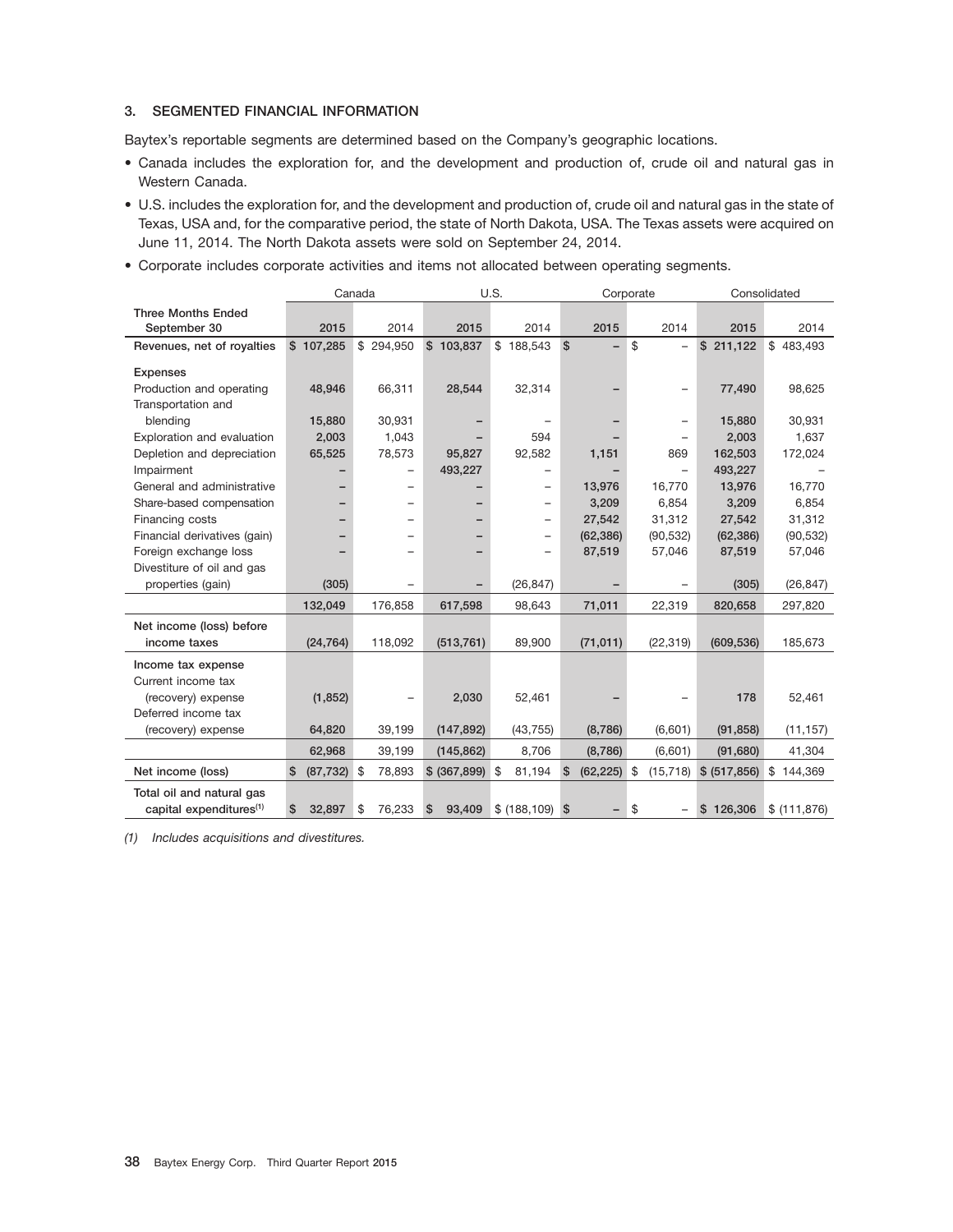|                                                |              | Canada                    |                   | U.S.           |                          |                         | Corporate       |                  | Consolidated |
|------------------------------------------------|--------------|---------------------------|-------------------|----------------|--------------------------|-------------------------|-----------------|------------------|--------------|
| <b>Nine Months Ended</b>                       |              |                           |                   |                |                          |                         |                 |                  |              |
| September 30                                   | 2015         | 2014                      | 2015              |                | 2014                     | 2015                    | 2014            | 2015             | 2014         |
| Revenues, net of                               |              |                           |                   |                |                          |                         |                 |                  |              |
| royalties                                      | \$377,698    | \$ 899,721                | \$329,878         | \$             | 258,823 \$               |                         | \$              | \$<br>707,576    | \$1,158,544  |
| <b>Expenses</b>                                |              |                           |                   |                |                          |                         |                 |                  |              |
| Production and operating                       | 164,860      | 198,867                   | 82,465            |                | 45,088                   |                         |                 | 247,325          | 243,955      |
| Transportation and                             |              |                           |                   |                |                          |                         |                 |                  |              |
| blending                                       | 64,892       | 114,419                   |                   |                |                          |                         |                 | 64,892           | 114,419      |
| Exploration and evaluation                     | 6,549        | 9,116                     |                   |                | 7,029                    |                         |                 | 6,549            | 16,145       |
| Depletion and depreciation                     | 208,354      | 237,029                   | 287,030           |                | 121,048                  | 2,722                   | 2,131           | 498,106          | 360,208      |
| Impairment                                     |              | $\overline{\phantom{0}}$  | 493,227           |                | $\qquad \qquad -$        |                         |                 | 493,227          |              |
| General and administrative                     |              | $\overline{\phantom{0}}$  |                   |                | $\overline{\phantom{0}}$ | 46,588                  | 42,978          | 46,588           | 42,978       |
| Acquisition-related costs                      |              |                           |                   |                | $\overline{\phantom{0}}$ |                         | 36,973          |                  | 36,973       |
| Share-based compensation                       |              |                           |                   |                | -                        | 19,442                  | 22,941          | 19,442           | 22,941       |
| Financing costs                                |              |                           |                   |                |                          | 83,724                  | 61,498          | 83,724           | 61,498       |
| Financial derivatives (gain)                   |              |                           |                   |                | $\overline{\phantom{0}}$ | (74, 381)               | (48, 487)       | (74, 381)        | (48, 487)    |
| Foreign exchange loss                          |              |                           |                   |                | $\overline{\phantom{0}}$ | 170,599                 | 43,109          | 170,599          | 43,109       |
| Divestiture of oil and gas                     |              |                           |                   |                |                          |                         |                 |                  |              |
| properties loss (gain)                         | 1,769        | (18, 741)                 | (244)             |                | (26, 847)                |                         |                 | 1,525            | (45, 588)    |
|                                                | 446,424      | 540,690                   | 862,478           |                | 146,318                  | 248,694                 | 161,143         | 1,557,596        | 848,151      |
| Net income (loss) before                       |              |                           |                   |                |                          |                         |                 |                  |              |
| income taxes                                   | (68, 726)    | 359,031                   | (532,600)         |                | 112,505                  | (248, 694)              | (161, 143)      | (850, 020)       | 310,393      |
| Income tax expense                             |              |                           |                   |                |                          |                         |                 |                  |              |
| Current income tax                             |              |                           |                   |                |                          |                         |                 |                  |              |
| expense                                        | 12,673       |                           | 3,887             |                | 52,461                   |                         | (322, 286)      | 16,560           | 52,461       |
| Deferred income tax                            |              |                           |                   |                |                          |                         |                 |                  |              |
| (recovery) expense                             | 24,711       | 102,157                   | (129, 631)        |                | (37, 283)                | (40, 933)               | (35, 951)       | (145, 853)       | 28,923       |
|                                                | 37,384       | 102,157                   | (125, 744)        |                | 15,178                   | (40, 933)               | (358, 237)      | (129, 293)       | 81,384       |
| Net income (loss)                              |              | $$$ (106,110) $$$ 256,874 | $$ (406, 856)$ \$ |                | 97,327                   | \$ (207,761) \$ 197,094 |                 | \$ (720, 727) \$ | 229,009      |
| Total oil and natural gas                      |              |                           |                   |                |                          |                         |                 |                  |              |
| capital expenditures <sup>(1)</sup>            | \$<br>64,680 | $\frac{1}{2}$ 337,343     | \$ 317,785        | \$2,794,849 \$ |                          |                         | ∣\$             | \$382,465        | \$3,132,192  |
|                                                |              |                           |                   |                |                          |                         |                 |                  |              |
| (1)<br>Includes acquisitions and divestitures. |              |                           |                   |                |                          |                         | September 30,   |                  | December 31, |
| As at                                          |              |                           |                   |                |                          |                         |                 | 2015             | 2014         |
| Canadian assets                                |              |                           |                   |                |                          |                         | \$<br>2,169,764 |                  | \$2,398,241  |
| U.S. assets                                    |              |                           |                   |                |                          |                         | 3,627,090       |                  | 3,598,192    |
|                                                |              |                           |                   |                |                          |                         |                 |                  |              |
| Corporate assets                               |              |                           |                   |                |                          |                         |                 | 96,905           | 234,163      |

**Total consolidated assets 6,230,596** \$ 6,230,596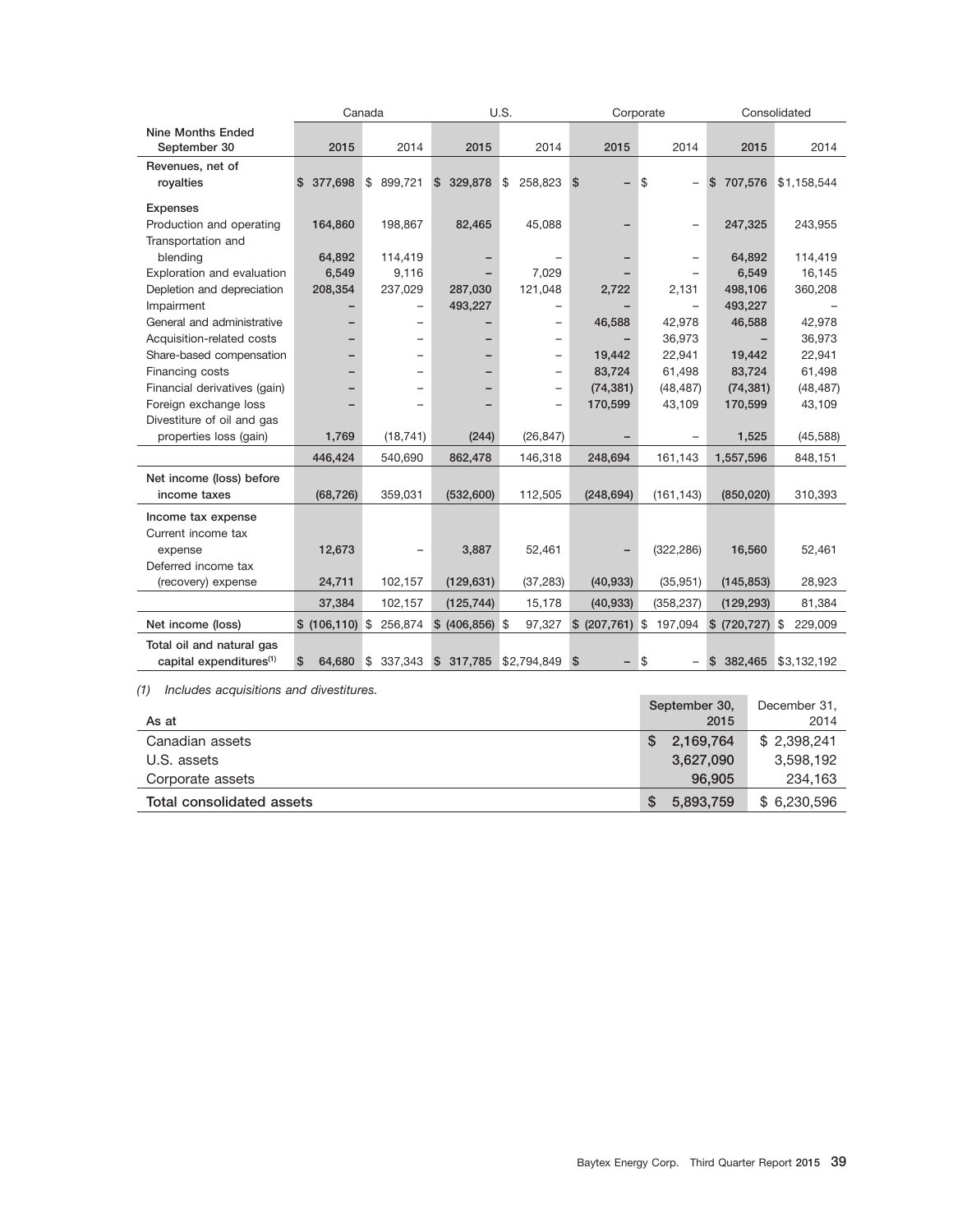## **4. EXPLORATION AND EVALUATION ASSETS**

| Cost                               |               |
|------------------------------------|---------------|
| As at December 31, 2013            | \$<br>162,987 |
| Capital expenditures               | 15,824        |
| Corporate acquisition              | 391,127       |
| Property acquisition               | 12,489        |
| Exploration and evaluation expense | (17, 743)     |
| Transfer to oil and gas properties | (10, 443)     |
| Divestitures                       | (40, 306)     |
| Foreign currency translation       | 28,105        |
| As at December 31, 2014            | 542,040<br>S. |
| Capital expenditures               | 4,532         |
| Property acquisition               | 1,746         |
| Exploration and evaluation expense | (6, 549)      |
| Transfer to oil and gas properties | (82, 729)     |
| <b>Divestitures</b>                | (663)         |
| Foreign currency translation       | 64,534        |
| As at September 30, 2015           | \$<br>522,911 |

#### **5. OIL AND GAS PROPERTIES**

| Cost                                               |             |
|----------------------------------------------------|-------------|
| As at December 31, 2013                            | \$3,223,768 |
| Capital expenditures                               | 750,247     |
| Corporate acquisition                              | 2,520,612   |
| Property acquisitions                              | 85,600      |
| Transferred from exploration and evaluation assets | 10,443      |
| Change in asset retirement obligations             | 69,844      |
| <b>Divestitures</b>                                | (426, 477)  |
| Foreign currency translation                       | 197,723     |
| As at December 31, 2014                            | \$6,431,760 |
| Capital expenditures                               | 375,711     |
| Property acquisitions                              | 526         |
| Transferred from exploration and evaluation assets | 82,729      |
| Change in asset retirement obligations             | (15,039)    |
| <b>Divestitures</b>                                | (911)       |
| Impairment                                         | (210, 285)  |
| Foreign currency translation                       | 484,783     |
| As at September 30, 2015                           | \$7,149,274 |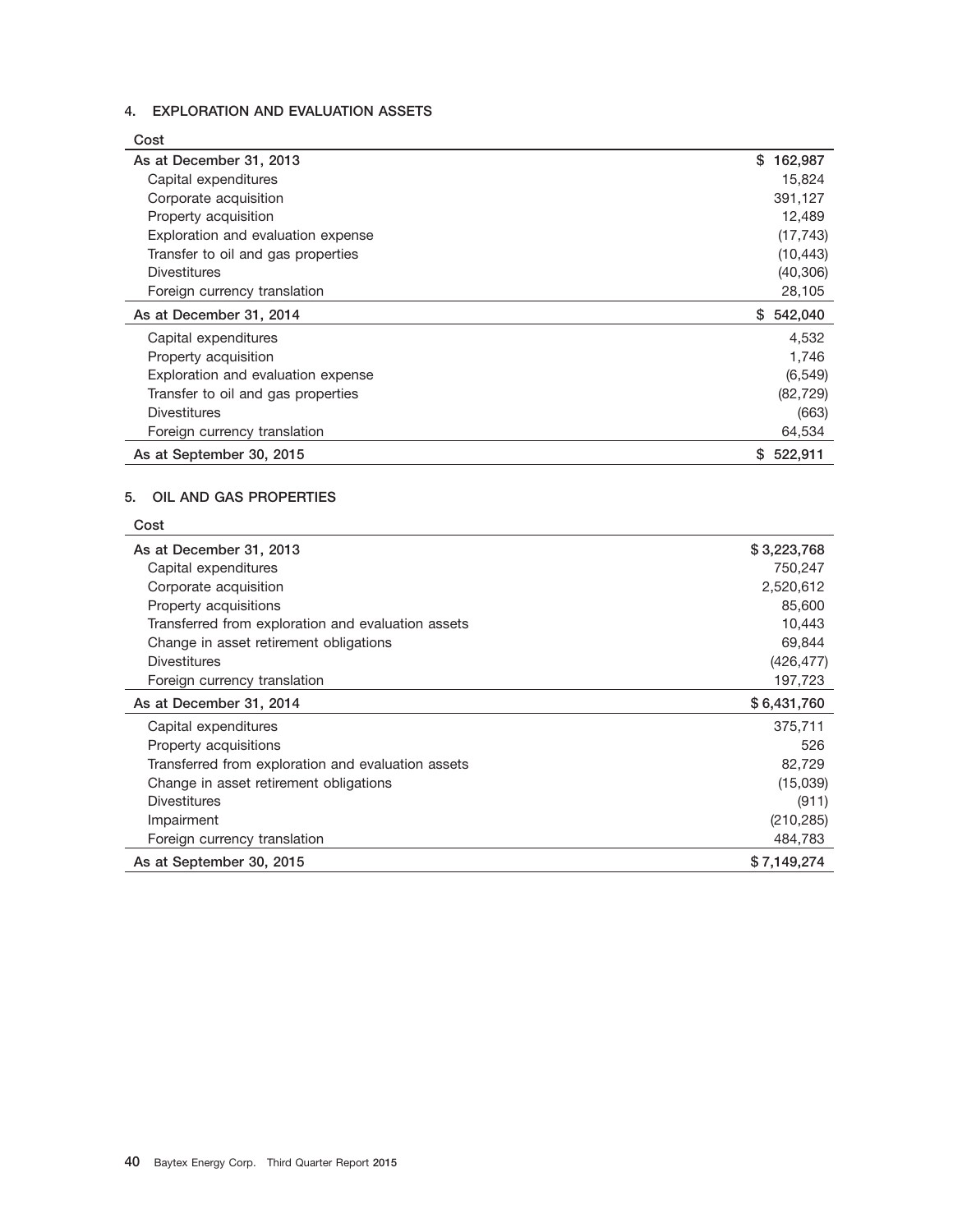| Accumulated depletion        |             |
|------------------------------|-------------|
| As at December 31, 2013      | \$1,000,982 |
| Depletion for the period     | 532,825     |
| <b>Divestitures</b>          | (96, 916)   |
| Foreign currency translation | 10,953      |
| As at December 31, 2014      | \$1,447,844 |
| Depletion for the period     | 494.918     |
| Foreign currency translation | 47,541      |
| As at September 30, 2015     | \$1,990,303 |
|                              |             |
| Carrying value               |             |
| As at December 31, 2014      | \$4,983,916 |
| As at September 30, 2015     | \$5,158,971 |

Due to the decline in current and forecast commodity prices, the Company recorded total impairments of \$493.2 million (\$419.0 million net of tax) on its U.S. assets. The impairment was recorded as a reduction to goodwill of \$282.9 million and \$210.3 million to oil and gas properties. The recoverable amount for the USA cash generating unit (''CGU'') was not sufficient to support the carrying amounts of the assets resulting in the impairment at September 30, 2015. No impairment was recorded for the three and nine months ended September 30, 2014. The recoverable amount of oil and gas properties was estimated based on their value in use at September 30, 2015 using the estimated discounted cash flows from the Company's best estimate of reserves utilizing a pre-tax discount rate of 10%.

For the impairment test at September 30, 2015, the Company's estimate of reserves incorporated the December 31, 2014 independent reserve report updated for recent activity and cost structure changes. The key estimates incorporated into the discounted cash flows include reserves, commodity prices and the discount rate.

The following commodity price estimates were used to determine the discounted cash flows. Prices and costs subsequent to 2020 have been adjusted for estimated annual inflation of 1.5%.

|                             | 2016  | 2017  | 2018  | 2019  | 2020  |
|-----------------------------|-------|-------|-------|-------|-------|
| WTI crude oil (US\$/bbl)    | 55.00 | 70.00 | 75.00 | 80.00 | 81.20 |
| LLS oil (US\$/bbl)          | 58.05 | 73.09 | 78.14 | 83.18 | 84.43 |
| AECO natural gas (\$/MMBtu) | 3.10  | 3.32  | 3.91  | 4.49  | 4.79  |
| Exchange rate (CAD/USD)     | 1.28  | 1.18  | 1.18  | 1.18  | 1.18  |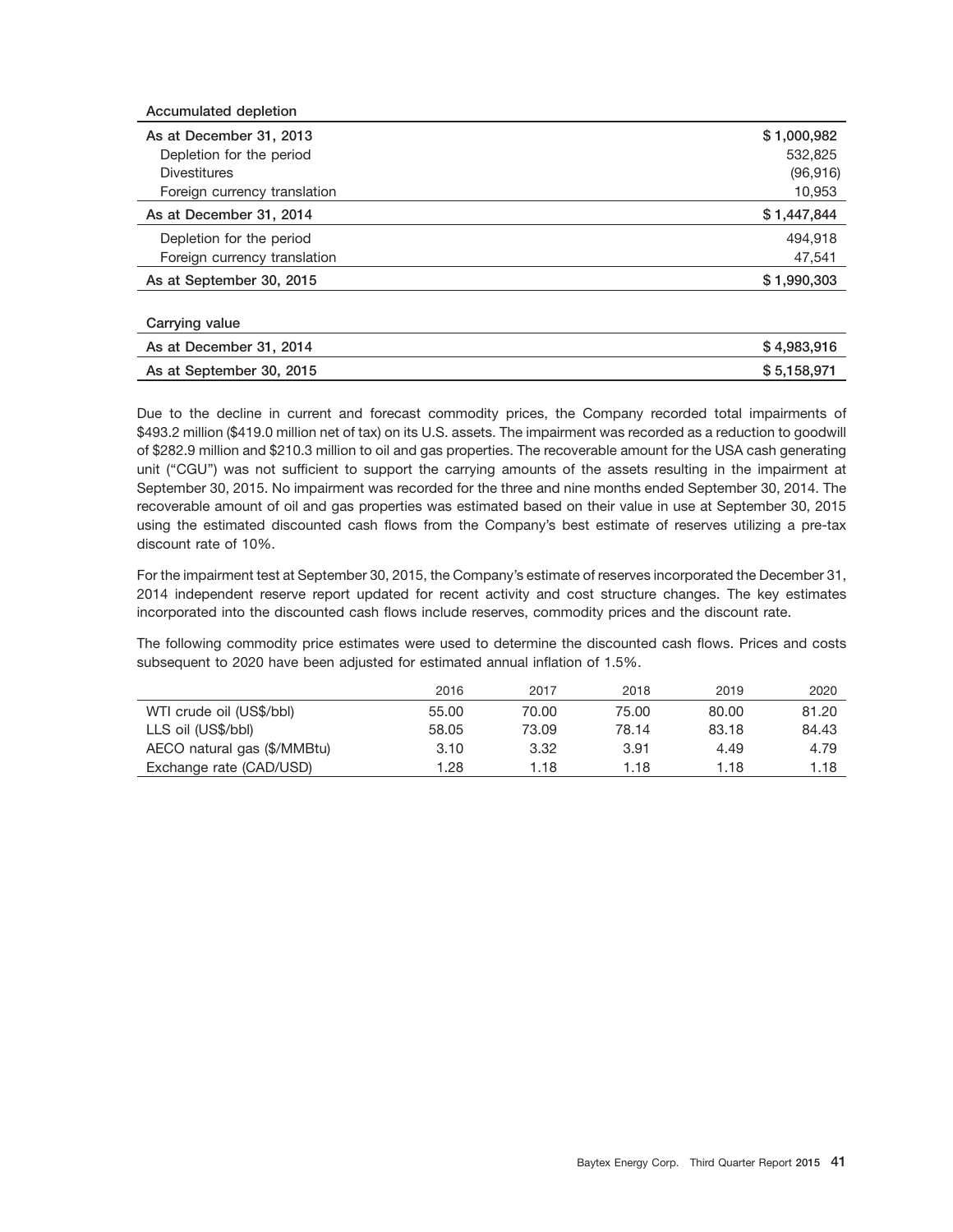#### **6. GOODWILL**

| As at December 31, 2013      | S  | 37,755     |
|------------------------------|----|------------|
| Acquired goodwill            |    | 615,338    |
| Impairment                   |    | (449, 590) |
| Foreign currency translation |    | 41,562     |
| As at December 31, 2014      | S  | 245.065    |
| Impairment                   |    | (282, 941) |
| Foreign currency translation |    | 37,876     |
| As at September 30, 2015     | -S |            |

At September 30, 2015, due to the decline in current and forecast commodity prices, the Company recorded total impairments of \$493.2 million (\$419.0 million net of tax) on its USA CGU. The impairment was recorded as a reduction to goodwill of \$282.9 million and \$210.3 million to oil and gas properties. The recoverable amount of the USA CGU was not sufficient to support the carrying amounts of the assets resulting in the impairment. No impairment was recorded for the three and nine months ended September 30, 2014.

#### **7. BANK LOAN**

|           | September 30,<br>2015 | December 31,<br>2014 |
|-----------|-----------------------|----------------------|
| Bank loan | 204.314<br>ົ<br>D     | 663.312<br>J         |

Baytex has established revolving extendible unsecured credit facilities with its bank lending syndicate that include a \$50 million operating loan and a \$950 million syndicated loan for Baytex and a US\$200 million syndicated loan for its wholly-owned subsidiary, Baytex Energy USA, Inc. (collectively, the ''Revolving Facilities''). On May 25, 2015, Baytex reached an agreement with its lending syndicate to extend the revolving period under the Revolving Facilities to June 4, 2019 (from June 4, 2018).

The Revolving Facilities are not borrowing base facilities and do not require annual or semi-annual reviews. The facilities contain standard commercial covenants and do not require any mandatory principal payments prior to maturity on June 4, 2019. In the event that Baytex exceeds or breaches any of the covenants under the Revolving Facilities, its ability to pay dividends to its shareholders, borrow funds or increase the facilities may be restricted. Baytex is in compliance with all covenants at September 30, 2015.

The weighted average interest rate on the bank loan was 4.17% for the three months ended September 30, 2015 (three months ended September 30, 2014 – 3.42%) and 3.21% for the nine months ended September 30, 2015 (nine months ended September 30, 2014 – 3.52%).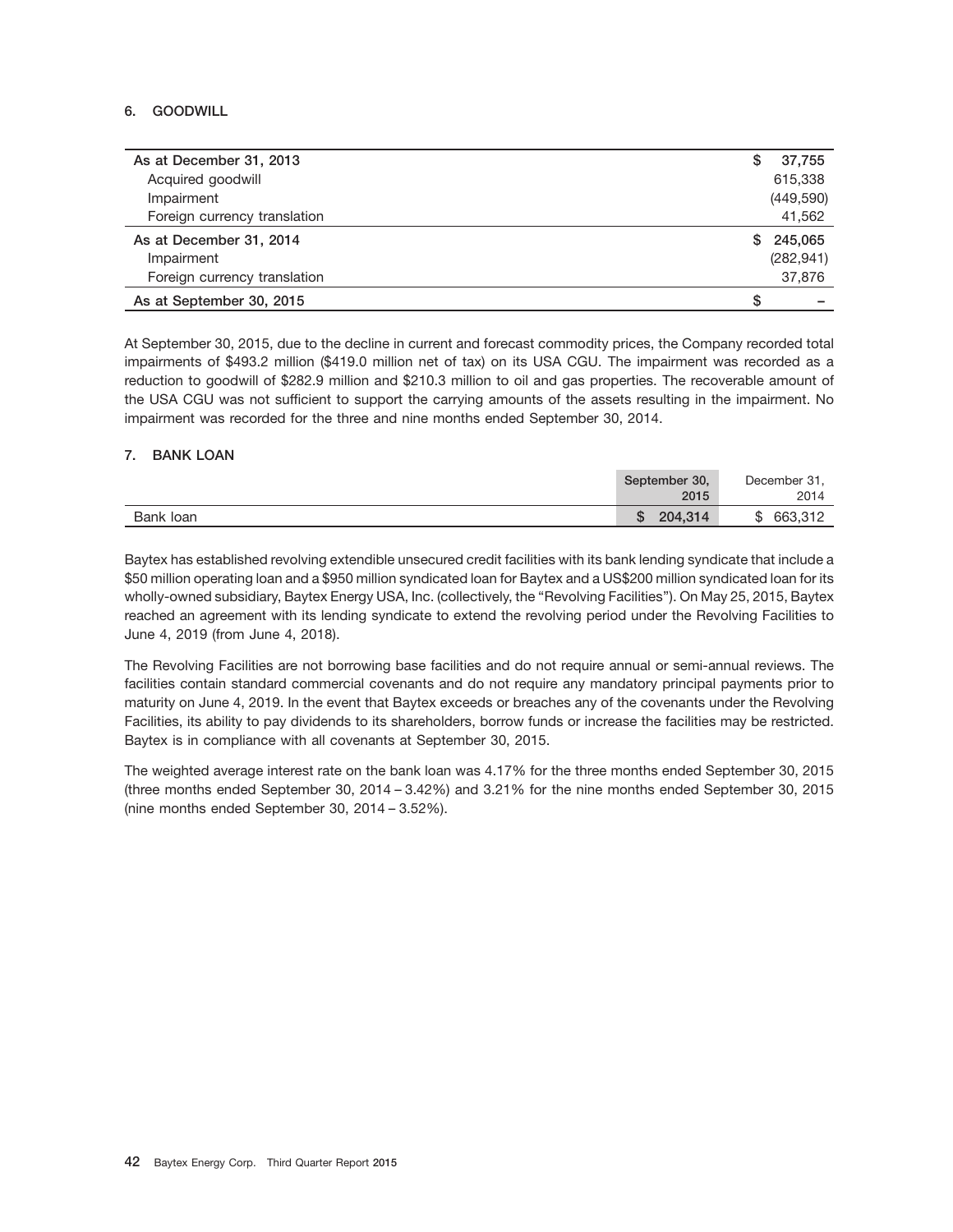#### **8. LONG-TERM DEBT**

|                                                              | September 30,<br>2015 | December 31.<br>2014 |
|--------------------------------------------------------------|-----------------------|----------------------|
| 9.875% notes (US\$7,900 – principal) due February 15, 2017   | \$                    | 9.737<br>\$          |
| 7.500% notes (US\$6,400 - principal) due April 1, 2020       | 9.321                 | 8.167                |
| 6.750% notes (US\$150,000 - principal) due February 17, 2021 | 199.032               | 172.207              |
| 5.125% notes (US\$400,000 - principal) due June 1, 2021      | 530,011               | 458.554              |
| 6.625% notes (Cdn\$300,000 - principal) due July 19, 2022    | 295,259               | 294.859              |
| 5.625% notes (US\$400,000 - principal) due June 1, 2024      | 526,442               | 455,508              |
| Total long-term debt                                         | 1,560,065<br>S        | \$1,399,032          |

On February 27, 2015, the Company redeemed all of the outstanding 9.875% notes due February 15, 2017 for US\$8.3 million plus accrued interest.

Interest is payable semi-annually on each series of notes outstanding. The notes are redeemable in accordance with the redemption provisions contained within each of the respective indenture agreements.

#### **9. ASSET RETIREMENT OBLIGATIONS**

|                                               | September 30,<br>2015 | December 31,<br>2014 |
|-----------------------------------------------|-----------------------|----------------------|
| Balance, beginning of period                  | S<br>286,032          | 221,628<br>SS.       |
| Liabilities incurred                          | 3,738                 | 18,516               |
| Liabilities settled                           | (9,879)               | (14, 528)            |
| Liabilities divested, net of acquisitions     | 138                   | (21, 817)            |
| Accretion                                     | 4,767                 | 7,251                |
| Change in estimate $(1)$                      | 5,052                 | 31,599               |
| Changes in discount rates and inflation rates | (23, 967)             | 42,763               |
| Foreign currency translation                  | 3,122                 | 620                  |
| Balance, end of period                        | S<br>269,003          | 286.032<br>£.        |

*(1) Changes in the estimated costs, the timing of abandonment and reclamation and the status of wells are factors resulting in a change in estimate.*

#### **10. SHAREHOLDERS' CAPITAL**

The authorized capital of Baytex consists of an unlimited number of common shares without nominal or par value and 10,000,000 preferred shares without nominal or par value, issuable in series. Baytex establishes the rights and terms of the preferred shares upon issuance. As at September 30, 2015, no preferred shares have been issued by the Company and all common shares issued were fully paid.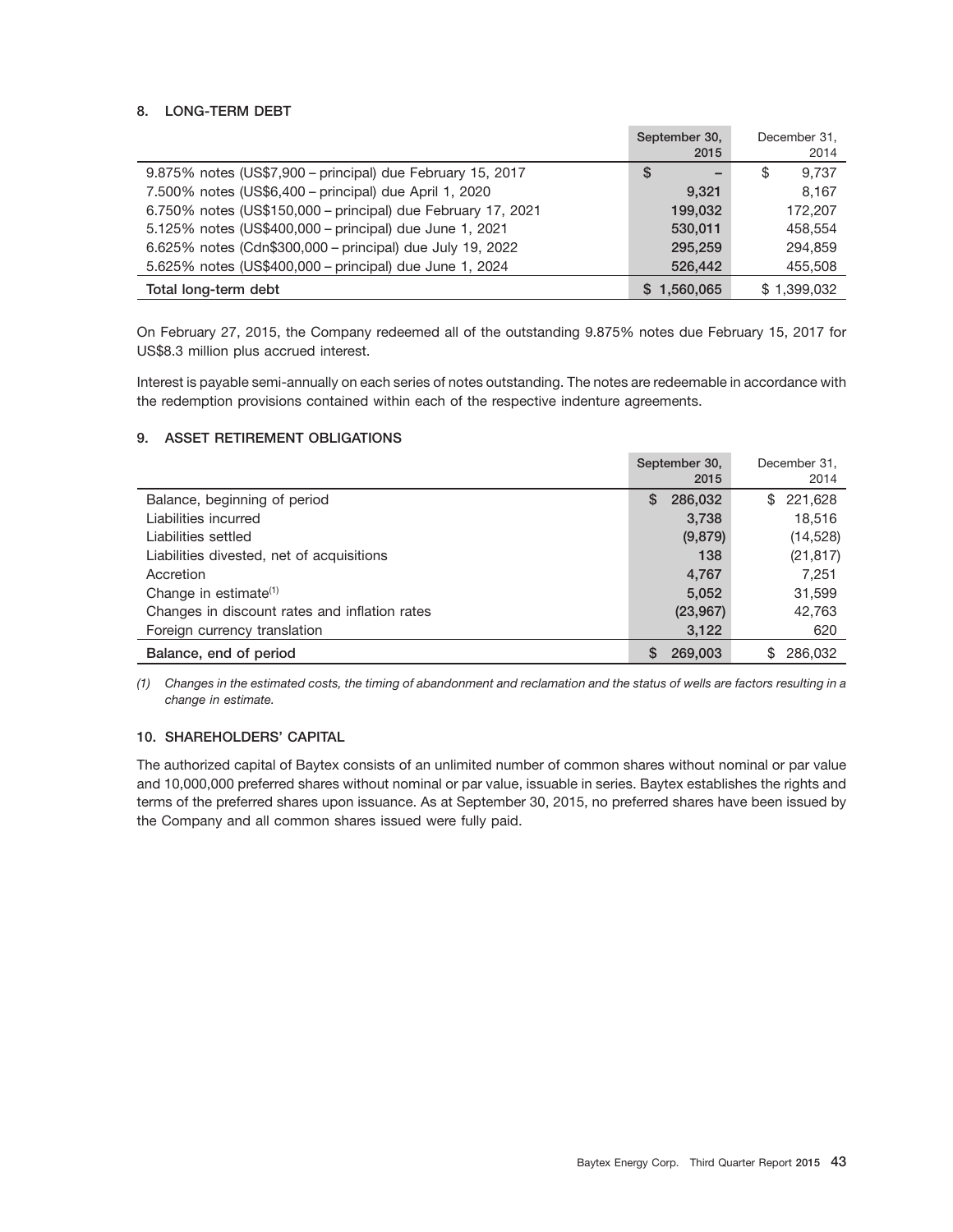|                                                                | Number of     |              |
|----------------------------------------------------------------|---------------|--------------|
|                                                                | Common Shares |              |
|                                                                | (000s)        | Amount       |
| Balance, December 31, 2013                                     | 125,392       | \$2,004,203  |
| Issued on exercise of share rights                             | 683           | 11,298       |
| Transfer from contributed surplus on exercise of share rights  |               | 14,369       |
| Transfer from contributed surplus on vesting and conversion of |               |              |
| share awards                                                   | 842           | 35,108       |
| Issued for cash                                                | 38,433        | 1,495,044    |
| Issuance costs, net of tax                                     |               | (78, 468)    |
| Issued pursuant to dividend reinvestment plan                  | 2,757         | 99,271       |
| Balance, December 31, 2014                                     | 168,107       | \$ 3,580,825 |
| Transfer from contributed surplus on vesting and conversion of |               |              |
| share awards                                                   | 734           | 28,856       |
| Issued for cash                                                | 36,455        | 632,494      |
| Issuance costs, net of tax                                     |               | (19, 301)    |
| Issued pursuant to dividend reinvestment plan                  | 4,929         | 60,977       |
| Balance, September 30, 2015                                    | 210,225       | \$4,283,851  |

On April 2, 2015, Baytex issued 36,455,000 common shares for aggregate gross proceeds of approximately \$632.5 million, \$606.0 million net of issue costs. Issuance costs of \$26.4 million (\$19.3 million, after tax) were incurred and recorded as a reduction to shareholders' capital.

Baytex has a dividend reinvestment plan that allows eligible holders in Canada and the United States to reinvest their monthly cash dividends to acquire additional common shares. During the nine months ended September 30, 2015, a total of 4,928,529 common shares were issued in accordance with this plan.

#### **11. EQUITY-BASED PLANS**

#### *Share Award Incentive Plan*

The Company recorded compensation expense related to the share awards of \$3.2 million for the three months ended September 30, 2015 (three months ended September 30, 2014 – \$6.9 million) and \$19.4 million for the nine months ended September 30, 2015 (nine months ended September 30, 2014 – \$22.9 million).

The estimated weighted average fair value for the share awards at the measurement date is \$17.17 per award granted during the nine months ended September 30, 2015 (nine months ended September 30, 2014 – \$43.79 per award).

The number of share awards outstanding is detailed below:

|                                       | Number of  | Number of   | Total number |
|---------------------------------------|------------|-------------|--------------|
|                                       | restricted | performance | of share     |
|                                       | awards     | awards      | awards       |
|                                       | (000s)     | (000s)      | (000s)       |
| Balance, December 31, 2013            | 723        | 580         | 1,303        |
| Granted                               | 533        | 483         | 1.016        |
| Vested and converted to common shares | (320)      | (258)       | (578)        |
| Forfeited                             | (189)      | (190)       | (379)        |
| Balance, December 31, 2014            | 747        | 615         | 1,362        |
| Granted                               | 611        | 495         | 1,106        |
| Vested and converted to common shares | (292)      | (228)       | (520)        |
| Forfeited                             | (159)      | (73)        | (232)        |
| Balance, September 30, 2015           | 907        | 809         | 1,716        |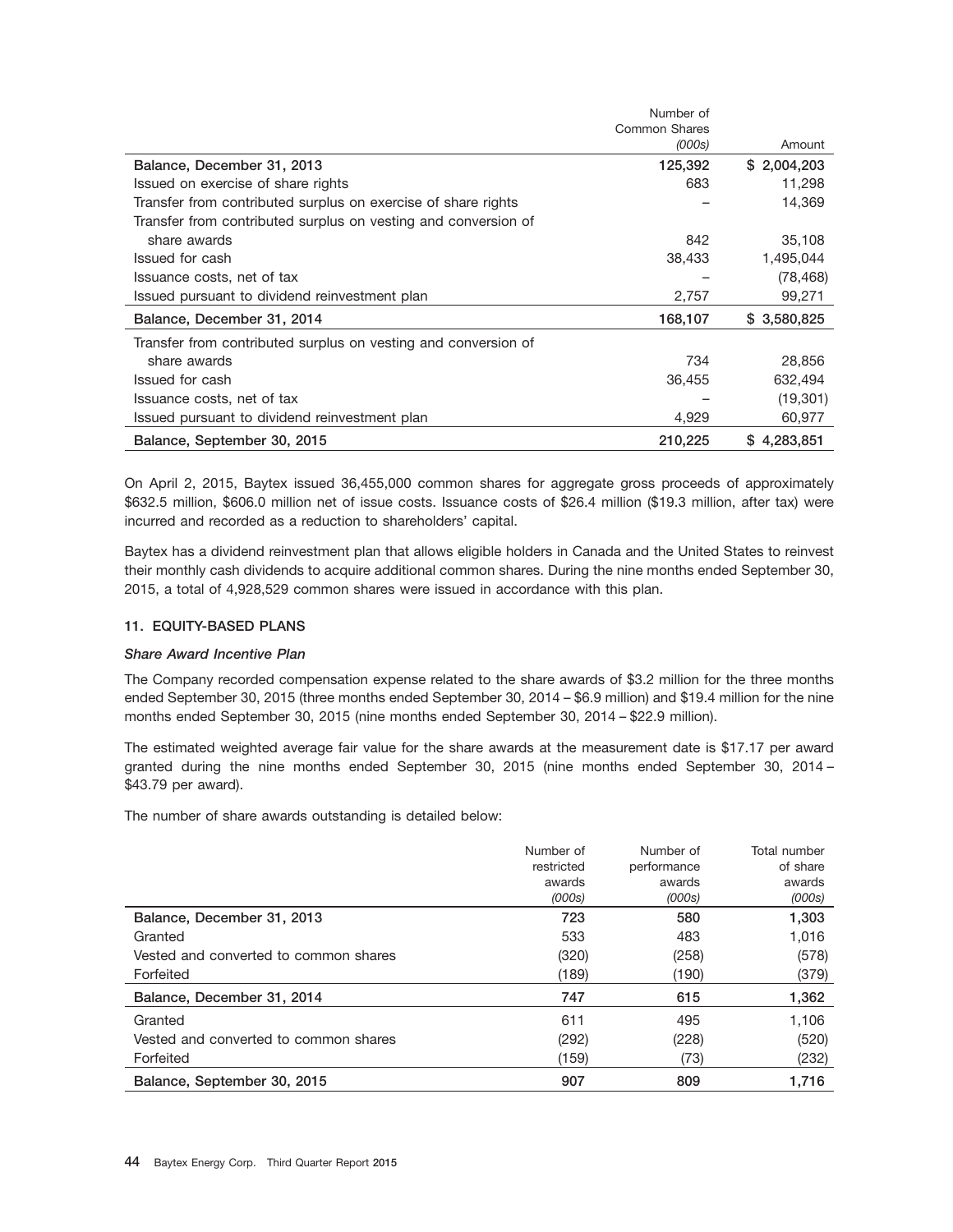#### **12. NET INCOME (LOSS) PER SHARE**

|                                 | Three Months Ended September 30 |         |          |            |                     |         |   |           |  |  |
|---------------------------------|---------------------------------|---------|----------|------------|---------------------|---------|---|-----------|--|--|
|                                 | 2015                            |         |          |            |                     | 2014    |   |           |  |  |
|                                 |                                 | Common  |          | <b>Net</b> |                     | Common  |   | Net       |  |  |
|                                 | <b>Net</b>                      | shares  |          | loss       | <b>Net</b>          | shares  |   | income    |  |  |
|                                 | loss                            | (000s)  |          | per share  | income              | (000s)  |   | per share |  |  |
| Net income (loss) – basic       | \$ (517, 856)                   | 207,988 | <b>S</b> |            | $(2.49)$ \$144,369  | 166,189 | S | 0.87      |  |  |
| Dilutive effect of share awards | -                               |         |          |            |                     | 928     |   |           |  |  |
| Dilutive effect of share rights | -                               |         |          |            |                     | 183     |   |           |  |  |
| Net income (loss) – diluted     | \$ (517, 856)                   | 207.988 | -S       |            | $(2.49)$ \$ 144,369 | 167,300 |   | 0.86      |  |  |

|                                 | Nine Months Ended September 30 |            |            |                     |         |             |  |  |  |  |
|---------------------------------|--------------------------------|------------|------------|---------------------|---------|-------------|--|--|--|--|
|                                 |                                | 2015       |            |                     | 2014    |             |  |  |  |  |
|                                 |                                | Common     | <b>Net</b> |                     | Common  | <b>Net</b>  |  |  |  |  |
|                                 | <b>Net</b>                     | shares     | loss       | Net                 | shares  | income      |  |  |  |  |
|                                 | loss                           | (000s)     | per share  | income              | (000s)  | per share   |  |  |  |  |
| Net income (loss) – basic       | \$ (720, 727)                  | 194,143 \$ |            | $(3.71)$ \$ 229,009 | 142,730 | 1.60<br>-\$ |  |  |  |  |
| Dilutive effect of share awards |                                |            |            |                     | 1.258   |             |  |  |  |  |
| Dilutive effect of share rights |                                |            |            |                     | 234     |             |  |  |  |  |
| Net income (loss) – diluted     | \$ (720.727)                   | 194,143 \$ |            | $(3.71)$ \$ 229,009 | 144.222 | 1.59<br>\$. |  |  |  |  |

The number of anti-dilutive share awards for the three and nine months ended September 30, 2015 was 1.7 million.

#### **13. INCOME TAXES**

The provision for income taxes has been computed as follows:

|                                                                              |    | Nine Months Ended<br>September 30 |               |
|------------------------------------------------------------------------------|----|-----------------------------------|---------------|
|                                                                              |    | 2015                              | 2014          |
| Net income (loss) before income taxes                                        | \$ | (850, 020)                        | \$<br>310,393 |
| Expected income taxes at the statutory rate of $26.23\%/10}$ (2014 – 25.47%) |    | (222,960)                         | 79,057        |
| Increase (decrease) in income taxes resulting from:                          |    |                                   |               |
| Share-based compensation                                                     |    | 5,100                             | 6,309         |
| Non-taxable portion of foreign exchange loss                                 |    | 22,340                            | 2.829         |
| Effect of change in income tax rates <sup>(1)</sup>                          |    | 10,621                            | 287           |
| Effect of rate adjustments for foreign jurisdictions                         |    | (57, 119)                         | (1,254)       |
| Effect of change in deferred tax benefit not recognized                      |    | 34,414                            | 1.521         |
| Impairment                                                                   |    | 74,215                            |               |
| Other                                                                        |    | 4,096                             | (7, 365)      |
| Income tax (recovery) expense                                                | S  | (129, 293)                        | \$<br>81,384  |

*(1) Expected income tax rate increased due to an increase in the corporate income tax rate in Alberta (from 10% to 12%), offset by a decrease in the Texas franchise tax rate (from 1.00% to 0.75%).*

In 2014, the Canada Revenue Agency ("the CRA") advised Baytex that it was proposing to reassess certain subsidiaries of Baytex to deny non-capital loss deductions relevant to the calculation of income taxes for the years 2011 through 2013. Baytex has filed its 2014 income tax return and intends to file its future tax returns on the same basis as the 2011 through 2013 tax returns, cumulatively claiming \$591 million of non-capital losses. The Company believes that it is entitled to deduct the non-capital losses and that its tax filings to-date are correct. The Company has formally responded with a letter to the CRA indicating the same. At this time, the CRA has not issued a reply to Baytex's letter. The Company expects to continue to defend the position as filed.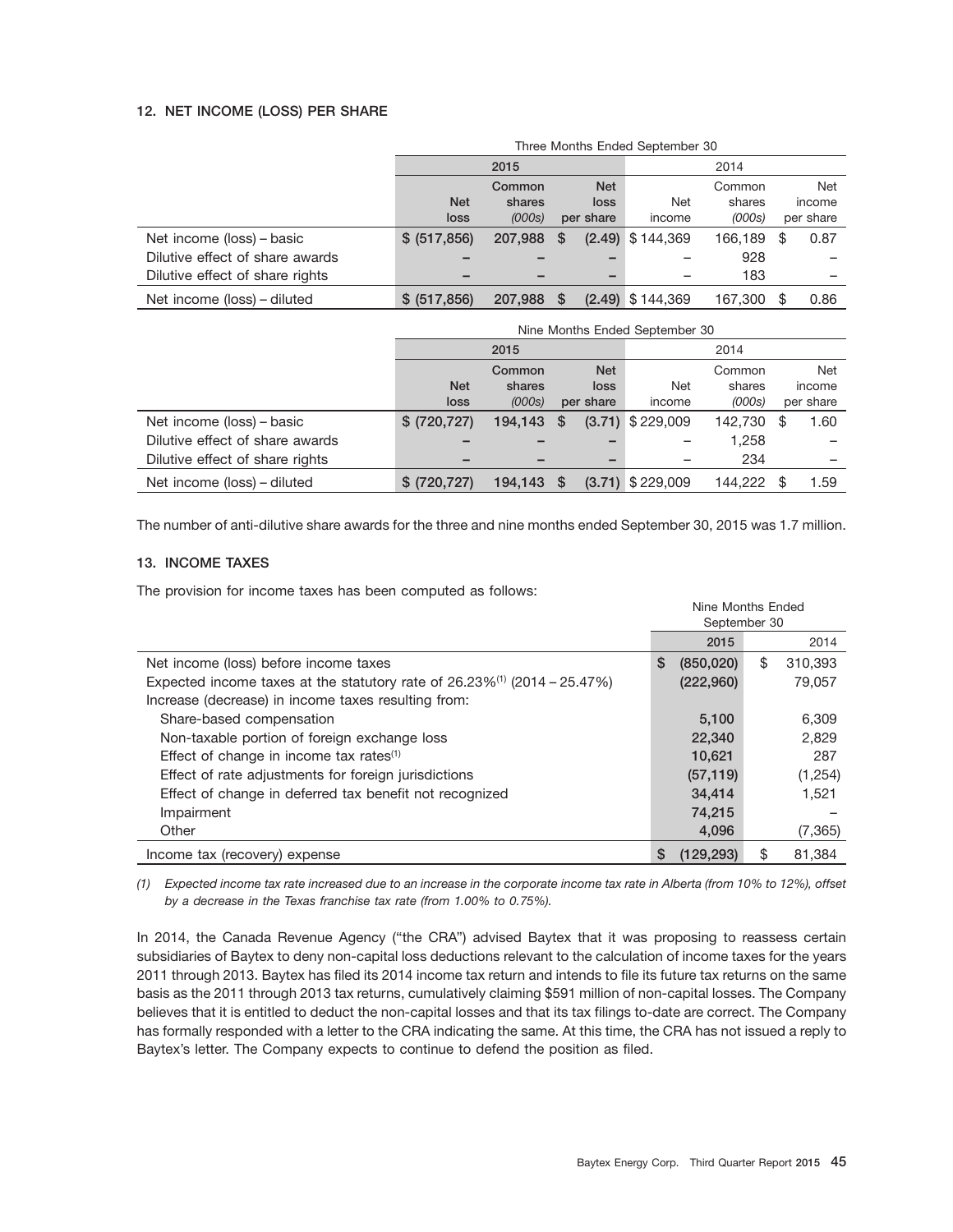#### **14. REVENUES**

|                                    | Three Months Ended<br>September 30 |           |   | Nine Months Ended<br>September 30 |   |           |             |
|------------------------------------|------------------------------------|-----------|---|-----------------------------------|---|-----------|-------------|
|                                    |                                    | 2015      |   | 2014                              |   | 2015      | 2014        |
| Petroleum and natural gas revenues |                                    | 265,413   | S | 633,266                           | S | 890,321   | \$1,492,588 |
| Royalty expenses                   |                                    | (57, 503) |   | (150, 922)                        |   | (192,096) | (338,083)   |
| Royalty income                     |                                    | 498       |   | 1,151                             |   | 1,776     | 3,626       |
| Other income                       |                                    | 2,714     |   | (2)                               |   | 7,575     | 413         |
| Revenues, net of royalties         |                                    | 211.122   |   | 483,493                           | S | 707.576   | \$1.158.544 |

#### **15. FINANCING COSTS**

|                                               | Three Months Ended |              |    | Nine Months Ended |              |        |    |        |
|-----------------------------------------------|--------------------|--------------|----|-------------------|--------------|--------|----|--------|
|                                               |                    | September 30 |    |                   | September 30 |        |    |        |
|                                               |                    | 2015         |    | 2014              |              | 2015   |    | 2014   |
| Bank loan                                     | S                  | 2.361        | \$ | 9.174             | \$           | 9.785  | \$ | 16.644 |
| Long-term debt                                |                    | 22,680       |    | 20,352            |              | 66,053 |    | 39,547 |
| Accretion on asset retirement obligations and |                    |              |    |                   |              |        |    |        |
| other                                         |                    | 2.501        |    | 1,786             |              | 7,886  |    | 5,307  |
| Financing costs                               | S                  | 27.542       | \$ | 31.312            | \$           | 83.724 | \$ | 61.498 |

#### **16. FOREIGN EXCHANGE**

|                                       | Three Months Ended<br>September 30 |         |  | Nine Months Ended<br>September 30 |    |         |    |        |
|---------------------------------------|------------------------------------|---------|--|-----------------------------------|----|---------|----|--------|
|                                       |                                    | 2015    |  | 2014                              |    | 2015    |    | 2014   |
| Unrealized foreign exchange loss      |                                    | 89.215  |  | 54.937                            | \$ | 172.182 |    | 40,014 |
| Realized foreign exchange (gain) loss |                                    | (1,696) |  | 2.109                             |    | (1,583) |    | 3,095  |
| Foreign exchange loss                 |                                    | 87.519  |  | 57.046                            | S  | 170,599 | \$ | 43.109 |

#### **17. FINANCIAL INSTRUMENTS AND RISK MANAGEMENT**

The Company had in place the following currency derivative contracts relating to operations as at November 5, 2015:

|                                      |                               | Amount           |                    |           |
|--------------------------------------|-------------------------------|------------------|--------------------|-----------|
| Type                                 | Period                        | per month        | <b>Sales Price</b> | Reference |
| Monthly forward spot sale            | October 2015 to December 2015 | US\$8.50 million | 1.0953             |           |
| Monthly average rate forward         | October 2015 to December 2015 | US\$9.00 million | 1.1094             |           |
| Monthly range forward spot sale      | October 2015 to December 2015 | US\$1.00 million | 1.1000-1.1674      | (2)(3)    |
| Contingent monthly forward spot sale | October 2015 to December 2015 | US\$1.00 million | 1.1674             | (2)(4)    |

*(1) Based on the weighted average contract rates (CAD/USD).*

*(2) Actual contract rate (CAD/USD).*

*(3) Settlement at or below the lower end of the price collar results in settlement at the lower end of the price collar. Settlement above the lower end of the price collar results in settlement at the higher end of the price collar.*

*(4) Settlement required if settlement price is above the strike price; contract entered into simultaneously with monthly average range forward contract or monthly range forward spot sale.*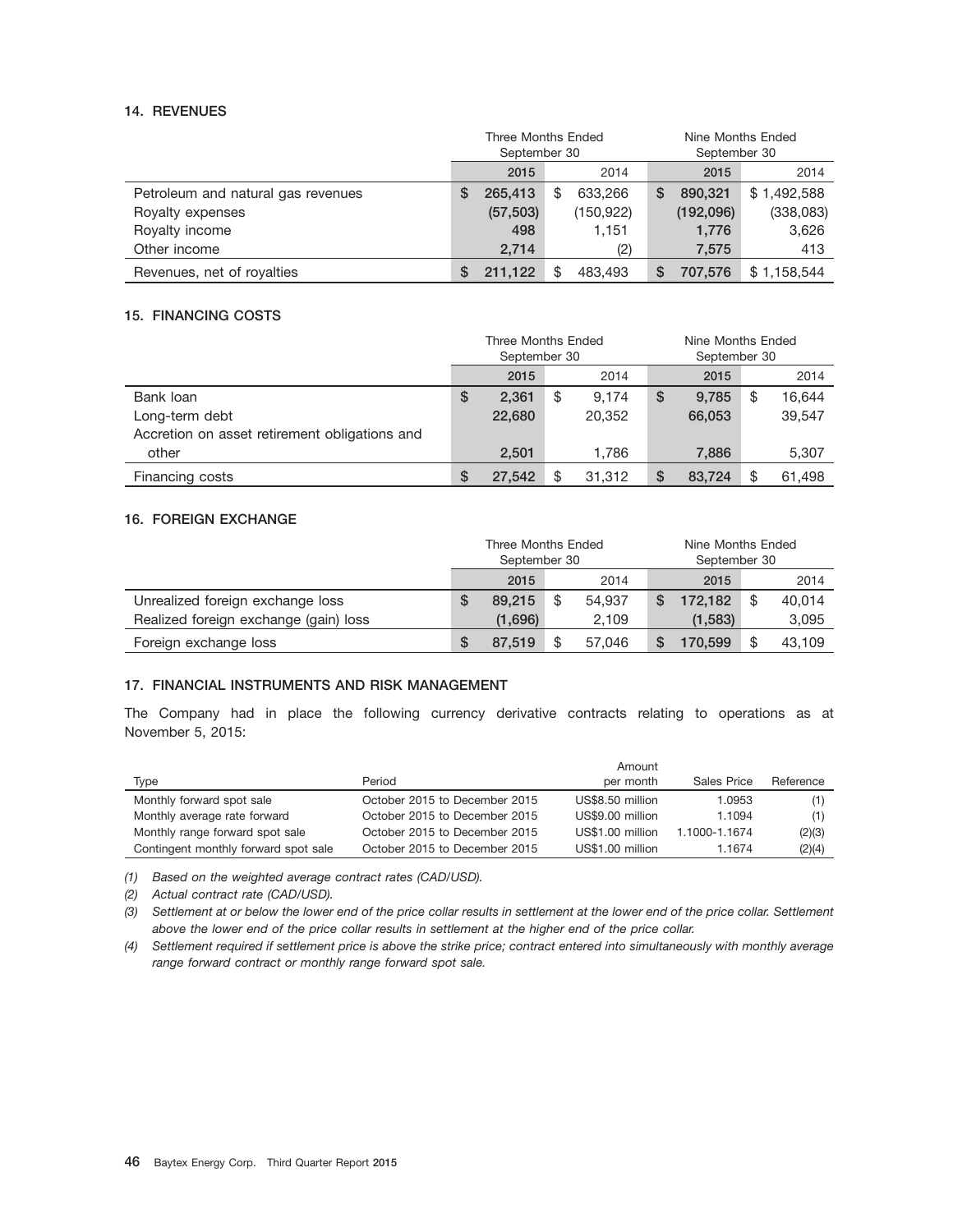The carrying amounts of the Company's U.S. dollar denominated monetary assets and liabilities at the reporting date are as follows:

|                         | Assets        |              | ∟iabilities   |               |
|-------------------------|---------------|--------------|---------------|---------------|
|                         | September 30. | December 31. | September 30. | December 31.  |
|                         | 2015          | 2014         | 2015          | 2014          |
| U.S. dollar denominated | US\$114,447   | US\$329.716  | US\$1,210,566 | US\$1,295,391 |

#### **Commodity Price Risk**

Baytex monitors and, when appropriate, utilizes financial derivative contracts or physical delivery contracts to manage the risk associated with changes in commodity prices. The use of derivatives are governed by a Risk Management Policy approved by the Board of Directors of Baytex which sets out limits on the use of derivatives. Baytex does not use financial derivatives for speculative purposes. Baytex's financial derivative contracts are subject to master netting agreements that create a legally enforceable right to offset by the counterparty the related financial assets and financial liabilities. The Company has applied netting to Producer 3-way options. Baytex manages these contracts based on the net exposure to market risk. As at September 30, 2015, \$6.4 million of gross liabilities have been netted against assets (nil at December 31, 2014).

#### *Financial Derivative Contracts*

Baytex had the following financial derivative contracts as at November 5, 2015:

| Oil                                                     | Period                         | Volume      | Price/Unit <sup>(1)</sup> | Index      |
|---------------------------------------------------------|--------------------------------|-------------|---------------------------|------------|
| Fixed - Sell                                            | October 2015 to December 2015  | 6.000 bbl/d | US\$85.65                 | <b>WTI</b> |
| Fixed - Sell                                            | October 2015 to March 2016     | 1.000 bbl/d | US\$65.33                 | <b>WTI</b> |
| Fixed - Sell                                            | October 2015 to June 2016      | 2.000 bbl/d | US\$62.50                 | <b>WTI</b> |
| Producer 3-way option <sup>(2)</sup>                    | October 2015 to December 2016  | 1.000 bbl/d | US\$62.50/US\$50/US\$40   | <b>WTI</b> |
| Fixed - Sell                                            | January 2016 to December 2016  | 5,000 bbl/d | US\$63.79                 | <b>WTI</b> |
| Producer 3-way option <sup>(2)</sup>                    | January 2016 to December 2016  | 4.600 bbl/d | US\$59.67/US\$50/US\$40   | <b>WTI</b> |
| Basis swap                                              | January 2016 to December 2016  | 2.000 bbl/d | WTI less US\$13.00        | <b>WCS</b> |
| $Fixed - Sell^{(3)}$                                    | November 2015 to December 2015 | 1.000 bbl/d | US\$50.98                 | <b>WTI</b> |
| Producer $3$ -way option <sup><math>(2)(3)</math></sup> | January 2016 to December 2016  | 1.900 bbl/d | US\$60/US\$50/US\$40      | <b>WTI</b> |
| Producer $3$ -way option <sup><math>(2)(3)</math></sup> | January 2016 to December 2017  | 2.000 bbl/d | US\$60/US\$50/US\$40      | <b>WTI</b> |

*(1) Based on the weighted average price/unit for the remainder of the contract.*

*(2) Producer 3-way option consists of a sold call, a bought put and a sold put. In a \$60/\$50/\$40 example, Baytex receives WTI + US\$10/bbl when WTI is at or below US\$40/bbl; Baytex receives US\$50/bbl when WTI is between US\$40/bbl and US\$50/bbl; Baytex receives WTI when WTI is between US\$50/bbl and US\$60/bbl; and Baytex receives US\$60/bbl when WTI is above US\$60/bbl.*

*(3) Contracts entered subsequent to September 30, 2015.*

| Natural Gas  | Period                        | Volume         | Price/Unit <sup>(1)</sup> | Index        |
|--------------|-------------------------------|----------------|---------------------------|--------------|
| Fixed – Sell | October 2015 to December 2015 | 10,000 mmBtu/d | US\$3.03                  | <b>NYMEX</b> |
| Fixed – Sell | October 2015 to December 2015 | 20,000 GJ/d    | \$2.88                    | AECO         |
| Fixed – Sell | October 2015 to December 2016 | 5,000 mmBtu/d  | US\$3.13 NYMEX            |              |
| Fixed – Sell | January 2016 to December 2016 | 5,000 mmBtu/d  | US\$3.25                  | <b>NYMEX</b> |
| Fixed – Sell | January 2016 to December 2016 | 15,000 GJ/d    | \$2.96                    | AECO         |

*(1) Based on the weighted average price/unit for the remainder of the contract.*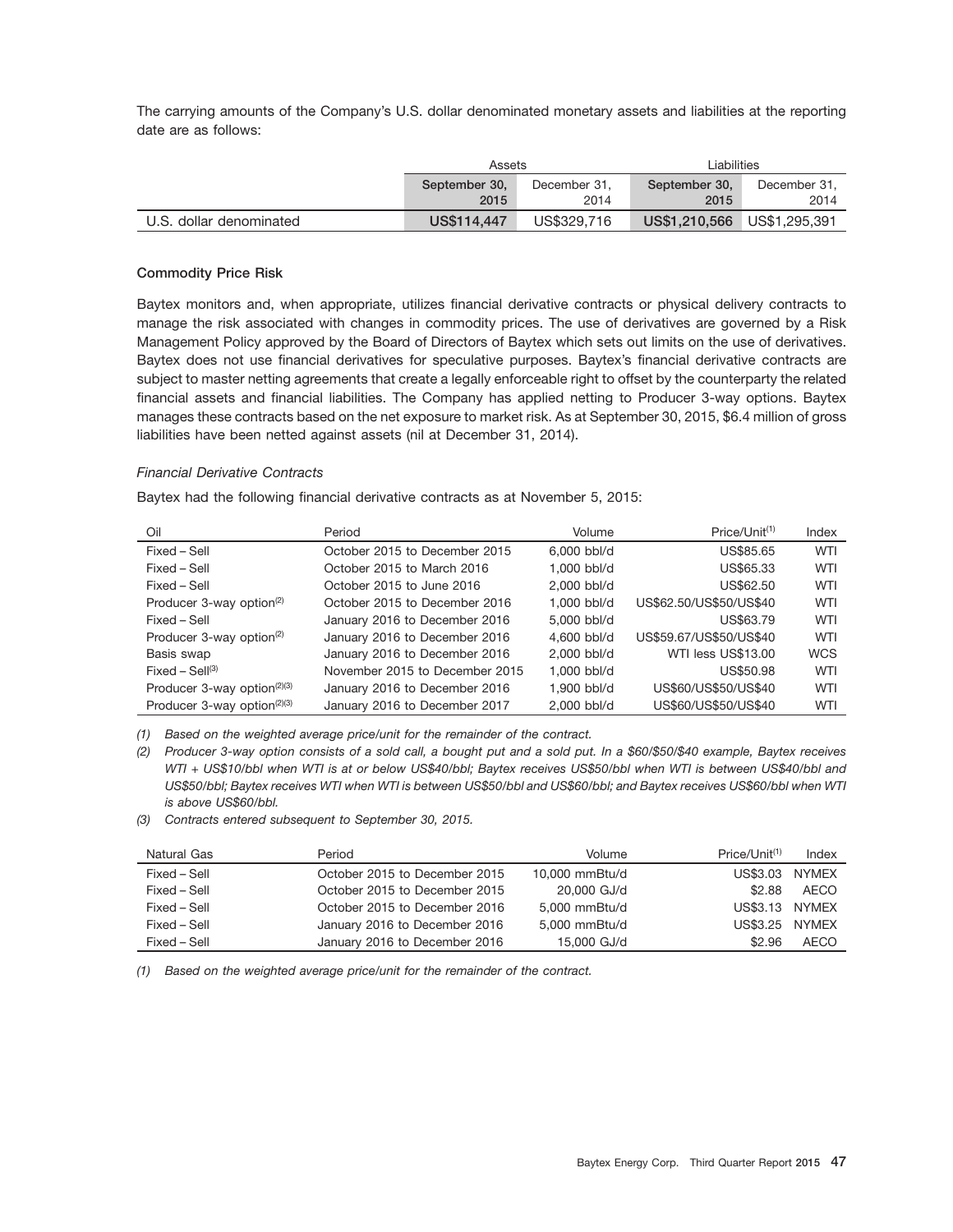Financial derivatives are marked-to-market at the end of each reporting period, with the following reflected in the consolidated statements of income (loss) and comprehensive income (loss):

|                                                                                        |                 | Three Months Ended<br>September 30 | Nine Months Ended<br>September 30 |                |  |
|----------------------------------------------------------------------------------------|-----------------|------------------------------------|-----------------------------------|----------------|--|
|                                                                                        | 2015            | 2014                               | 2015                              | 2014           |  |
| Realized financial derivatives (gain) loss                                             | (25, 152)<br>S. | 8.156<br>\$                        | \$(167,058)                       | 27,700<br>S    |  |
| Unrealized financial derivatives (gain) loss -<br>commodity                            | (43,012)        | (96, 357)                          | 92,179                            | (61,780)       |  |
| Unrealized financial derivatives (gain) loss -<br>redemption feature on long-term debt |                 |                                    | 498                               |                |  |
|                                                                                        | 5,778           | (2, 331)                           |                                   | (14, 407)      |  |
| Financial derivatives loss (gain)                                                      | (62, 386)<br>S  | (90, 532)                          | (74, 381)                         | (48, 487)<br>S |  |

#### *Physical Delivery Contracts*

As at September 30, 2015, the following physical delivery contracts were held for the purpose of delivery of non-financial items in accordance with the Company's expected sale requirements. Physical delivery contracts are not considered financial instruments; therefore, no asset or liability has been recognized in the consolidated financial statements.

| Heavy Oil        | Period                        | Volume     | Price/Unit <sup>(1</sup> |
|------------------|-------------------------------|------------|--------------------------|
| <b>WCS Blend</b> | October 2015 to December 2015 | .026 bbl/d | WTI less US\$12.50       |

At September 30, 2015, Baytex had committed at fixed price to deliver the volumes of raw bitumen at noted below to market on rail:

|             | Period                        | Term<br>Volume |
|-------------|-------------------------------|----------------|
| Raw bitumen | October 2015 to December 2015 | 2.000 bbl/d    |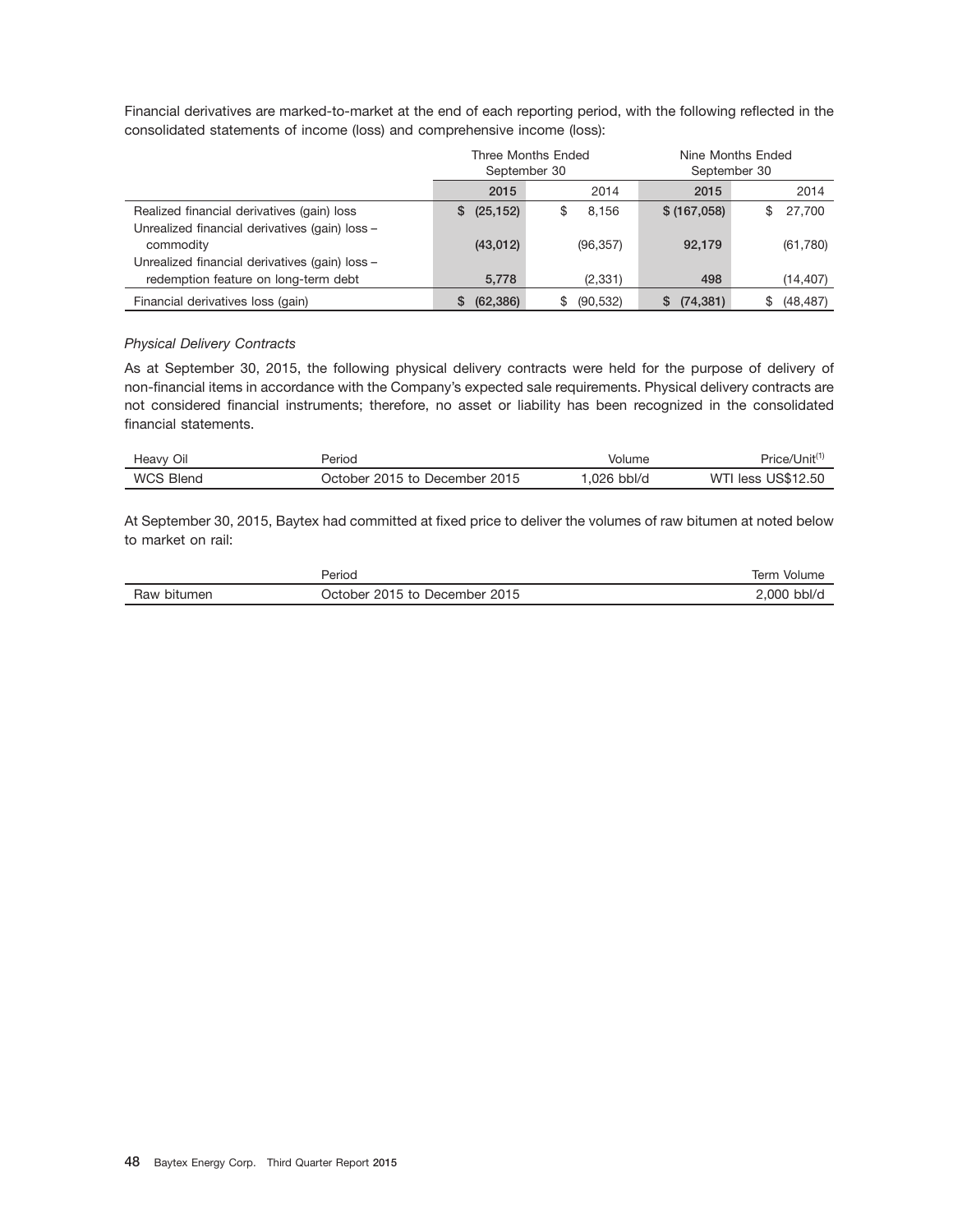## *ABBREVIATIONS*

| <b>AECO</b>  | the natural gas storage facility located | mbbl         | thousand barrels                      |
|--------------|------------------------------------------|--------------|---------------------------------------|
|              | at Suffield, Alberta                     | $m$ boe $*$  | thousand barrels of oil equivalent    |
| bbl          | barrel                                   | mcf          | thousand cubic feet                   |
| bbl/d        | barrel per day                           | mcf/d        | thousand cubic feet per day           |
| boe*         | barrels of oil equivalent                | mmbtu        | million British Thermal Units         |
| boe/d        | barrels of oil equivalent per day        | mmbtu/d      | million British Thermal Units per day |
| DRIP         | Dividend Reinvestment Plan               | mmcf         | million cubic feet                    |
| GAAP         | Generally Accepted Accounting            | mmcf/d       |                                       |
|              | <b>Principles</b>                        |              | million cubic feet per day            |
| GJ           | gigajoule                                | NGL          | natural gas liquids                   |
| GJ/d         | gigajoule per day                        | <b>NYMEX</b> | New York Mercantile Exchange          |
| <b>IFRS</b>  | International Financial Reporting        | NYSE         | New York Stock Exchange               |
|              | <b>Standards</b>                         | TSX          | <b>Toronto Stock Exchange</b>         |
| <b>LIBOR</b> | London Interbank Offered Rate            | <b>WCS</b>   | Western Canadian Select               |
| <b>LLS</b>   | Louisiana Light Sweet                    | WTI          | West Texas Intermediate               |

*\* Oil equivalent amounts may be misleading, particularly if used in isolation. In accordance with NI 51-101, a boe conversion ratio for natural gas of 6 Mcf: 1 bbl has been used, which is based on an energy equivalency conversion method primarily applicable at the burner tip and does not represent a value equivalency at the wellhead.*